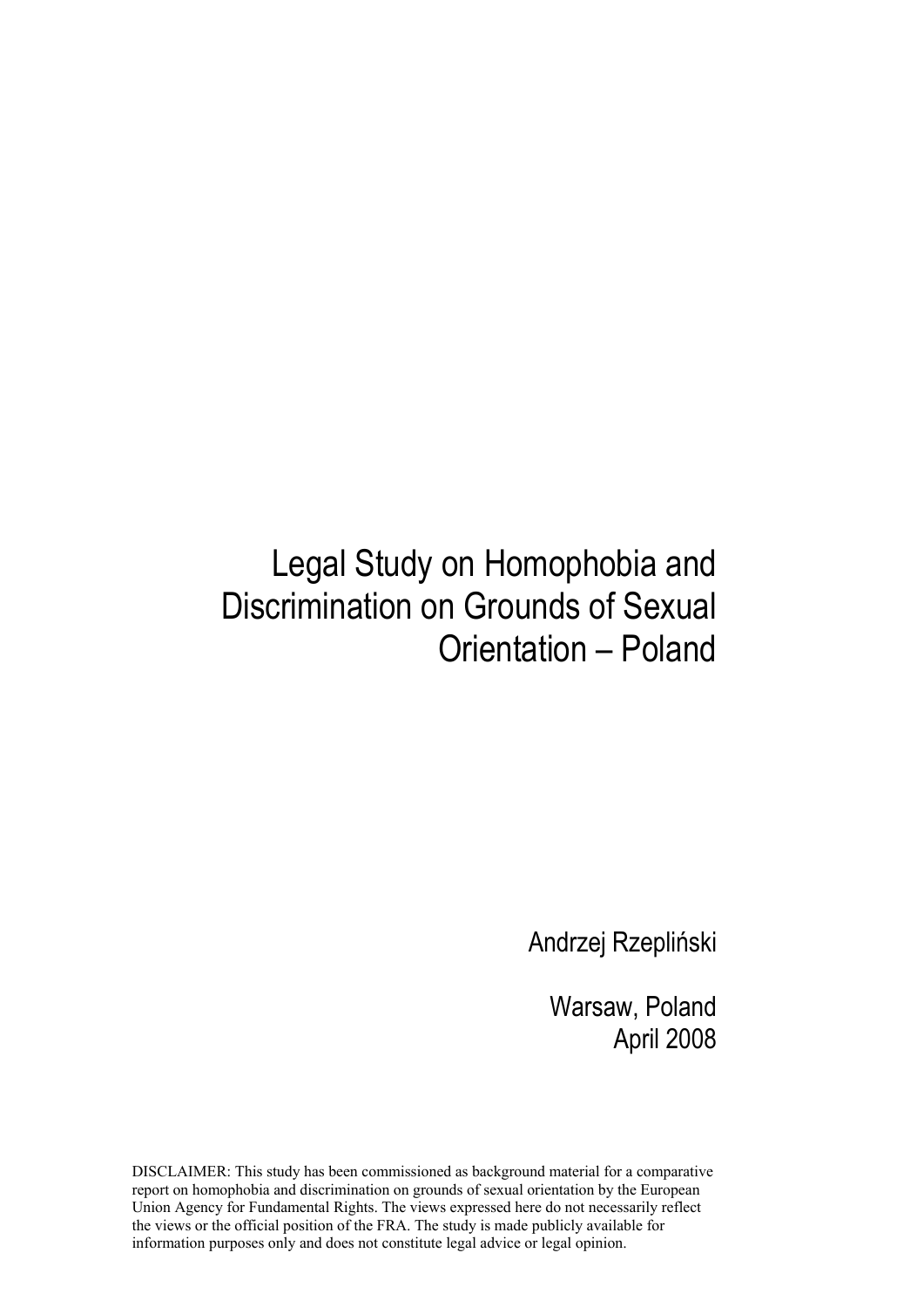# **Contents**

| A.             |                                                            |                                                                               |  |
|----------------|------------------------------------------------------------|-------------------------------------------------------------------------------|--|
|                | Methods of implementation of Directive 2000/78/EC7<br>A.1. |                                                                               |  |
|                | A.2.                                                       |                                                                               |  |
|                | A.3.                                                       |                                                                               |  |
|                | A.4.                                                       |                                                                               |  |
|                | A.5.                                                       |                                                                               |  |
|                |                                                            |                                                                               |  |
| В.             |                                                            |                                                                               |  |
|                | B.1.                                                       | Situation of Polish citizens returning to Poland after moving to another      |  |
|                |                                                            | EU Member State in order to enter a into civil partnership                    |  |
|                |                                                            |                                                                               |  |
| $\mathbf{C}$ . |                                                            |                                                                               |  |
| D.             |                                                            |                                                                               |  |
|                |                                                            |                                                                               |  |
| Е.             |                                                            |                                                                               |  |
|                | E.1.                                                       |                                                                               |  |
|                | E.2                                                        |                                                                               |  |
|                |                                                            | E.2.1                                                                         |  |
|                |                                                            | E.2.2.                                                                        |  |
|                |                                                            | E.2.3.                                                                        |  |
|                | E.3.                                                       |                                                                               |  |
|                | E.4.                                                       |                                                                               |  |
|                | E.5.                                                       |                                                                               |  |
| F.             |                                                            |                                                                               |  |
|                | F.1.                                                       |                                                                               |  |
|                |                                                            | Is there a need for special protection for homosexuals against hate<br>F.1.1. |  |
|                |                                                            |                                                                               |  |
|                |                                                            | F.1.2.                                                                        |  |
|                | F.2.                                                       |                                                                               |  |
|                | F.3.                                                       |                                                                               |  |
| G.             |                                                            |                                                                               |  |
| Η.             |                                                            |                                                                               |  |
|                | H.1.                                                       |                                                                               |  |
|                | H.2.                                                       | The draft law on same-sex couples (registered partnerships)48                 |  |
|                | H.3.                                                       |                                                                               |  |
|                | H.4.                                                       |                                                                               |  |
|                |                                                            |                                                                               |  |
|                |                                                            |                                                                               |  |
|                |                                                            |                                                                               |  |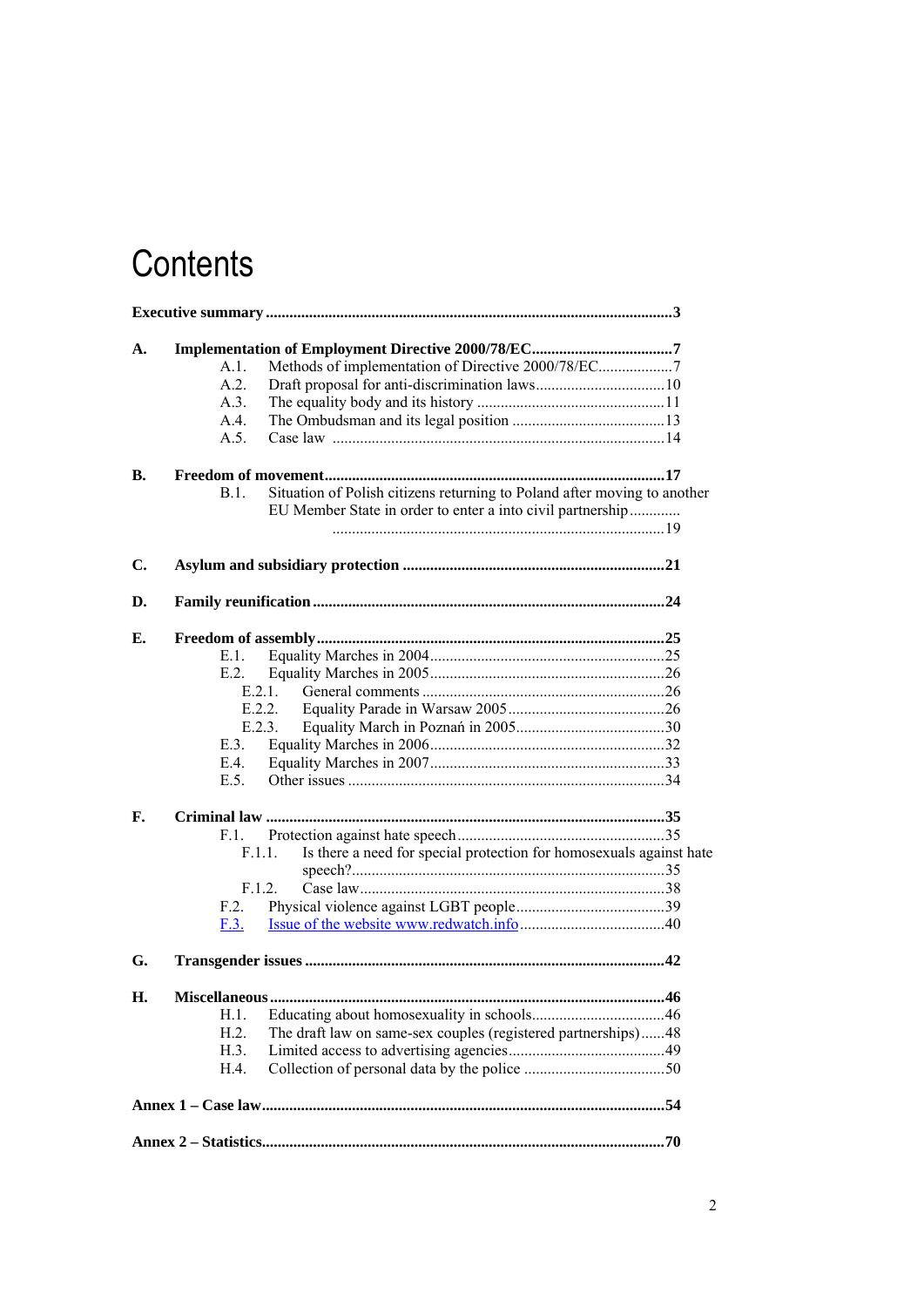# Executive summary

# Implementation of Employment Directive 2000/78/EC

- [1]. The Employment Directive 2000/78/EC is in principle properly implemented into Polish law and provides victims of discrimination on the ground of sexual orientation with the possibility of claiming damages. Problems remain, however, as regards two definitions (direct and indirect discrimination) and the way they are implemented into Polish law.
- [2]. The major weakness is the lack of an equality body or other organ responsible for anti-discrimination policies and legal actions. The Government is now preparing a new, complex anti-discrimination law which will enhance the protection of sexual minorities against discrimination and will establish the equality body.
- [3]. There was only one case pending before Polish employment courts where the claim of sexual orientation was directly raised. It should be noted that the low number of cases is a result of a lack of willingness among individuals to disclose their sexual orientation.

## Freedom of movement

- [4]. Poland does not recognise freedom of movement under Directive 2004/38/EC for partners in partnerships registered in other Member States.
- [5]. The Polish authorities create obstacles for Polish nationals who wish to enter into same-sex partnership or marriage in a Member State where such a possibility exists. In particular, the offices for civil status refuse to issue certificates stating that a given person is not married to anyone else, which may block a procedure in another EU Member State. This problem may in practice be resolved by obtaining a notary certificate.

# Asylum and subsidiary protection

[6]. On the basis of administrative practice, it may be claimed that sexual orientation (and the threat of intimidation in the home country) may be a reason for granting refugee status or subsidiary protection. There is one case pending before *Rada do spraw Uchodźców* [the Council for Refugees]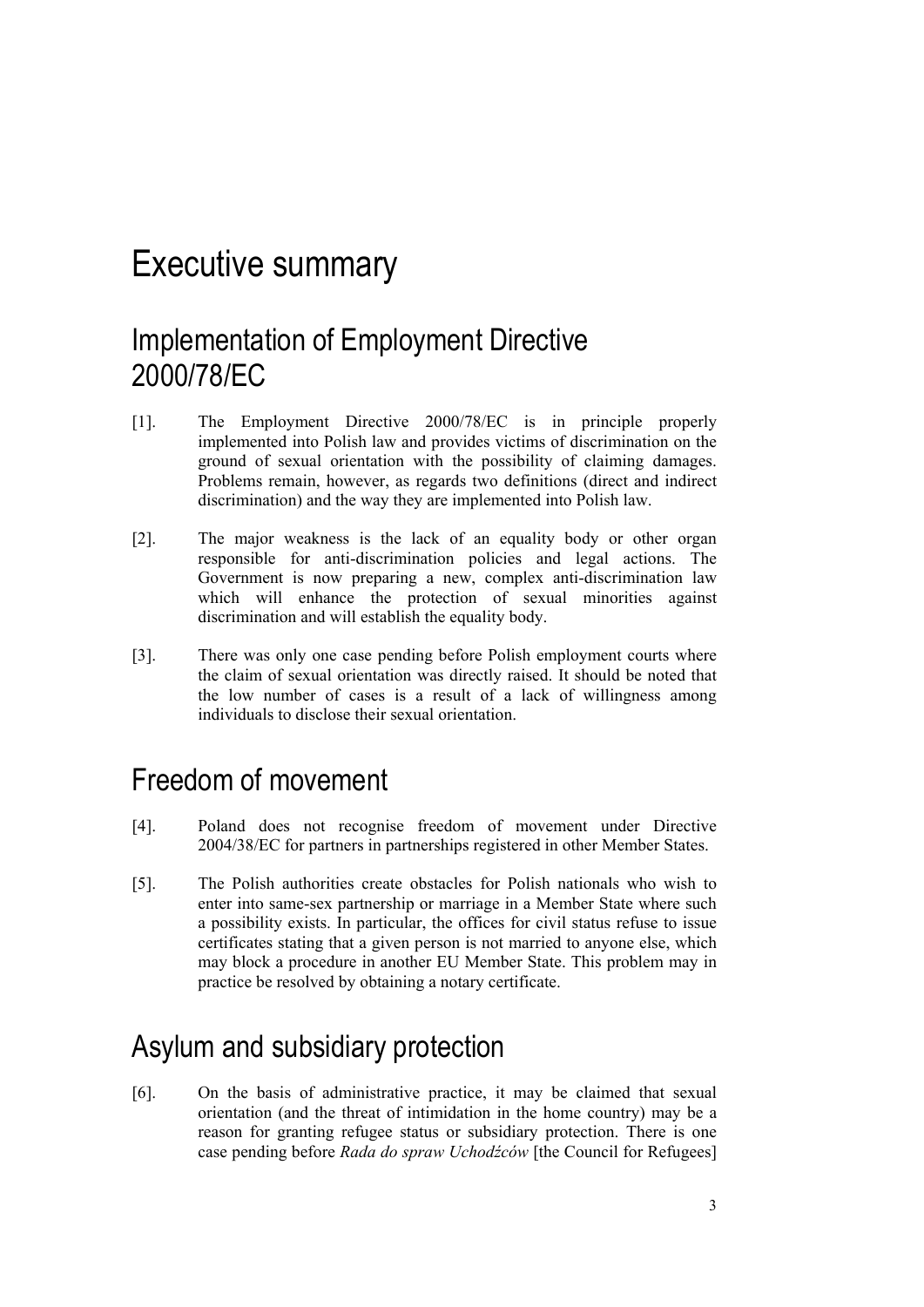concerning this situation. If decided it will create clear and unequivocal rules in this area. Furthermore, in one case refugee status was granted to a Chechen national due to problems with gender identification and intimidation in the home country.

### Family reunification

[7]. Provisions of the Council Directive 2003/86/EC have been properly implemented into Polish law. Neither LGBT organisations nor *Helsińska Fundacja Praw Człowieka* [the Helsinki Foundation for Human Rights (HFHR)] has noted any problems with the application of the law or problems with family reunification. The authors were also not provided with relevant statistics, as they are not gathered.

### Freedom of assembly

- [8]. In recent years Poland has witnessed many significant problems with respect to the organisation of assemblies by the LGBT community.
- [9]. Paradoxically, attempts to restrict freedom of assembly resulted in court judgments that only strengthen this freedom and which may have positive effects in other parts of Europe – through establishment of standards. One should note in this respect a judgment of *Trybunał Konstytucyjny* [the Constitutional Court] of 18.01.2006 and a judgment of the European Court of Human Rights (ECtHR) in *Bączkowski and others v. Poland* of 03.05.2007.
- [10]. Following bans on demonstrations in 2005 and court decisions following such bans, gay pride events were organised in Poland without any major problems from the administrative organs.
- [11]. Nevertheless, a typical problem is the risk of violence and offensive language from participants of counter-demonstrations. Events in Kraków in 2006 and 2007 show that the police are not always effective in exercising their duty to protect participants of legal demonstrations and that attacks by aggressive counter-demonstrators may take place. These events show also that the organisation of assemblies by the LGBT community is still a matter of controversy.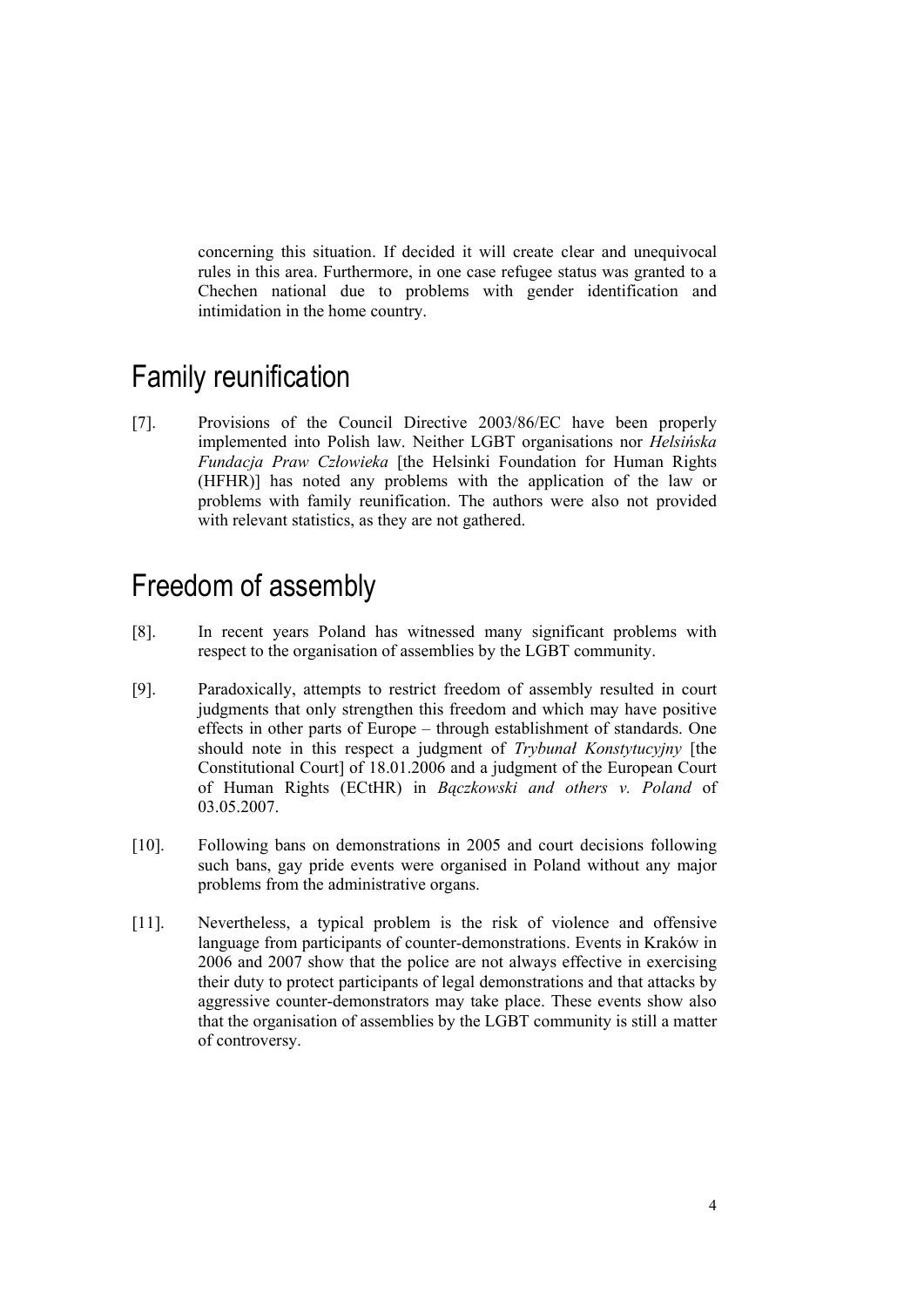### Hate speech and criminal law

- [12]. Hate speech towards homosexuals is a problem in Polish political life and in society in general. Polish criminal law does not contain specific instruments aiming to provide protection against hate speech directed at homosexuals. However, some effects may be achieved through litigation and reliance on general provisions protecting the individual's reputation and honour (e.g. criminal defamation or protection of personal rights under the Civil Code).
- [13]. Acts of physical violence against gays and lesbians happen from time to time in Poland. However, there is a lack of willingness on the part of victims to bring their cases to the prosecutor's office or court.
- [14]. One unresolved problem is a neo-fascist website, Redwatch, which includes data on many left-wing activists and members of NGOs, together with their personal data and incitement to violence against them. Despite efforts by the police, the website is still operational and forms a constant danger for people whose names are listed on it.

### Transgender issues

- [15]. Polish law and jurisprudence provide for protection against discrimination for transsexuals. Discrimination against them is treated as discrimination on the basis of sex. At the same time, sexual identification is recognised as one of the personal goods protected under civil law.
- [16]. The procedure for changing gender identification was created in result of judgments by the Supreme Court. The changing approach of the Supreme Court created a good deal of inconvenience and so there is a great need for comprehensive legislation balancing the rights of transsexuals and doctors, as well as regulating the procedure for name changes and acts of civil status.

### **Miscellaneous**

[17]. The previous government tried to use homosexuals and attitudes towards them as an ideological weapon, especially in the field of education. The controversy around the book, *Compass – Education on Human Rights* and the draft law on the prohibition of homosexual propaganda in schools are two examples of this approach. Following the most recent elections, there is hope for significant changes in educational policy. This hope has already been confirmed by the new Minister of National Education.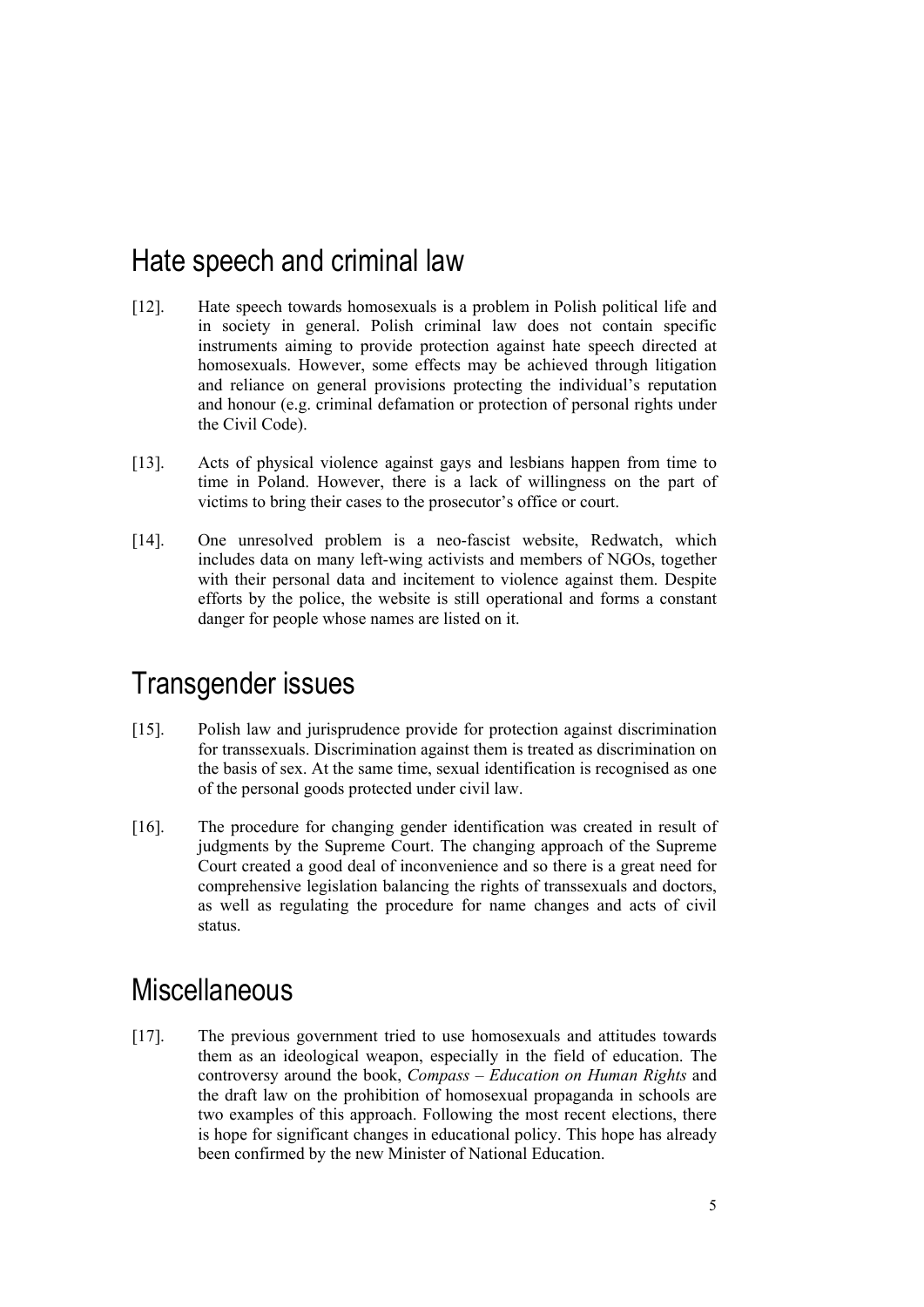- [18]. In 2003 a draft law on same-sex partnerships was prepared by the Senate. However, the current government does not appear interested in putting this issue on to the political agenda.
- [19]. *Kampania Przeciw Homofobii* [the Campaign Against Homophobia] had some problems with the full implementation of their outdoor advertising campaign due to the attitude of an advertising agency. The agency did not want to work with them, allegedly because of the content of the posters. There were also other examples of business entities' restricting access by LGBT leaders to certain services.
- [20]. Regulations regarding protection of data collected by the police are wrongly construed. They do not provide full protection of data concerning sexual orientation. Most people affected do not know that their personal data, including data on their sexual preferences and life, are processed by the police. As a consequence, it may be that homosexuals do not report criminal acts against them, fearing that their sensitive data will be collected by the investigative bodies or might be used by unauthorised third parties.

# Good practices

- [21]. Good practices regarding protection of LGBT people can be seen chiefly in the Polish courts. Judgments concerning Equality Marches are meaningful due to protection of basic values in a democratic society. Some of the statements included in these judgments may reverberate in other EU countries, especially new Member States.
- [22]. Another example of good practice is the positive cooperation between the Polish ordinary courts and administrative courts and NGOs in litigation of precedent cases. Polish courts accept public interest litigation, especially if an organisation is presenting an amicus curiae brief or legal opinion, and may take advantage of views expressed therein. It is of great help in advancing the rights of the LGBT community and may have good effects if the legislator or the executive is not responding correctly to the needs and problems of the given minority.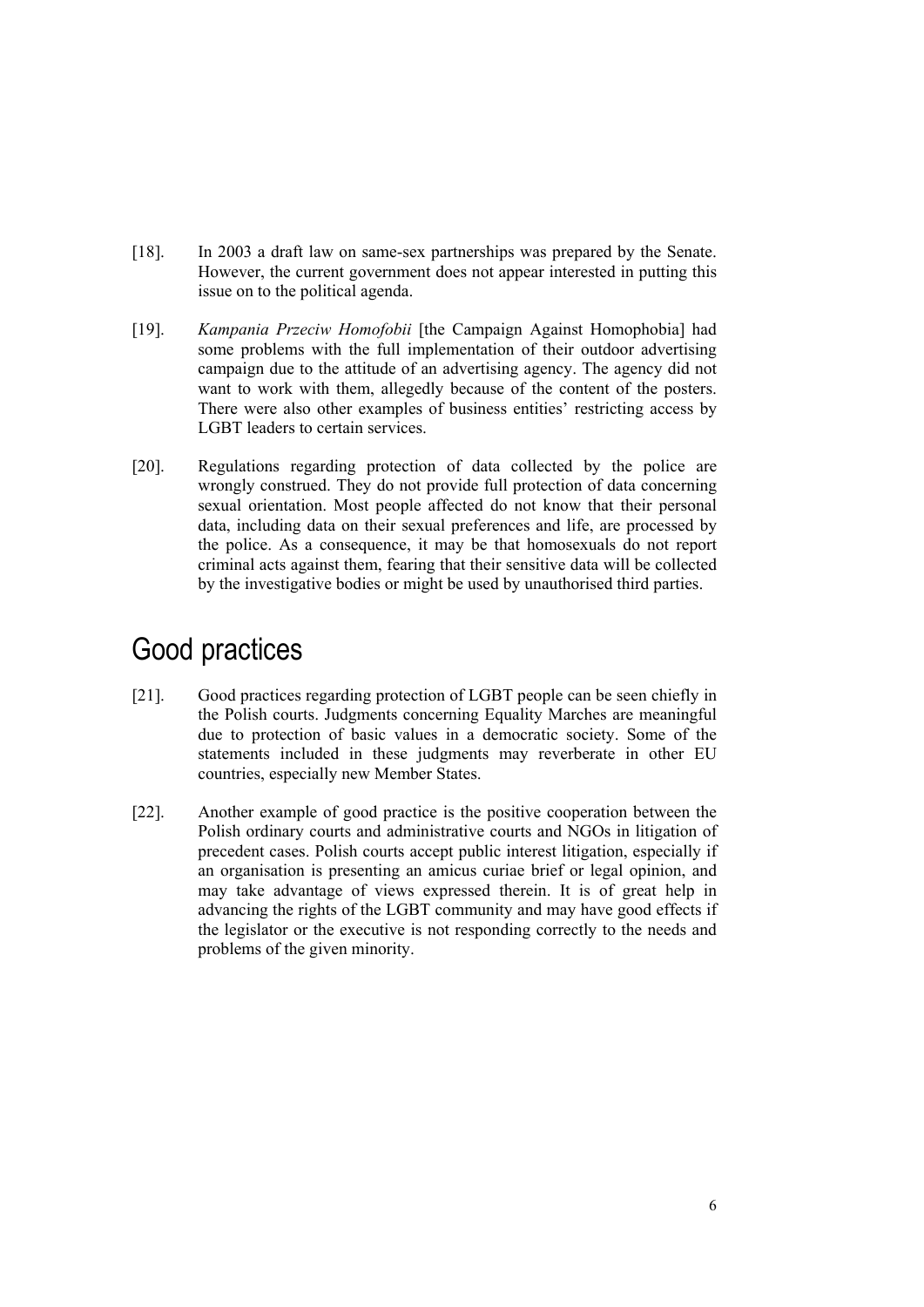# A. Implementation of Employment Directive 2000/78/EC

[23]. The process of full implementation of the Directive 2000/78/EC has not yet ended. Currently, the Polish government is preparing a new antidiscrimination law that would complete the implementation. The most important task for the government is the establishment of an equality body which would comply with the requirements of Directive 2000/43/EC and at the same time help victims of discrimination due to other grounds covered by Directive 2000/78/EC.

# A.1. Methods of implementation of Directive 2000/78/EC

- [24]. In general, Directive 2000/78/EC has been implemented into Polish national law through amendments to three legal acts:
- Act of 26.06.1974 *Kodeks pracy* [Labour Code]<sup>1</sup>, which in 2003 was amended in order to implement Directive 2000/78/EC and 2000/43/EC<sup>2</sup> (hereinafter 'Labour Code');
- Act of 20.06.2004 *Ustawa o promocji zatrudnienia i instytucjach rynku pracy*  [Promotion of Employment and Institutions of the Labour Market Act]<sup>3</sup> (hereinafter 'Act on Promotion of Employment'),
- Act of 17.11.1964 *Kodeks Postępowania Cywilnego* [Civil Procedure Code]<sup>4</sup>, which was amended in 2004 in order to implement Directives 2000/78/EC and 2000/43/EC<sup>5</sup> (hereinafter 'Civil Procedure Code').
- [25]. The Labour Code has been amended through the insertion of the new chapter on equal treatment in employment (Chapter IIa) and the general principle in Article  $11<sup>3</sup>$  of the Labour Code stating that any discrimination in employment, direct or indirect, due to sex, age, disability, race, religion, nationality, political opinions, membership of trade unions, beliefs, sexual orientation or part-time employment is prohibited.<sup>6</sup>

<sup>1</sup> Unified text – *Dziennik Ustaw* [Journal of Laws] of 1998, No. 21, item 94 as amended. 2

Journal of Laws of 2003, No. 213, item 2081.

<sup>3</sup> Journal of Laws of 2004, No. 99, item 1001, as amended.

<sup>4</sup> Unified text - *Dziennik Ustaw* [Journal of Laws] of 1964, No. 43, item 296, as amended.

Journal of Laws of 2004, No. 172, item 1804. Amendments entered into force on 05.02.2005.

According to the Campaign Against Homophobia, this list of prohibited grounds of discrimination should also include gender identity. Although one should not expect many examples of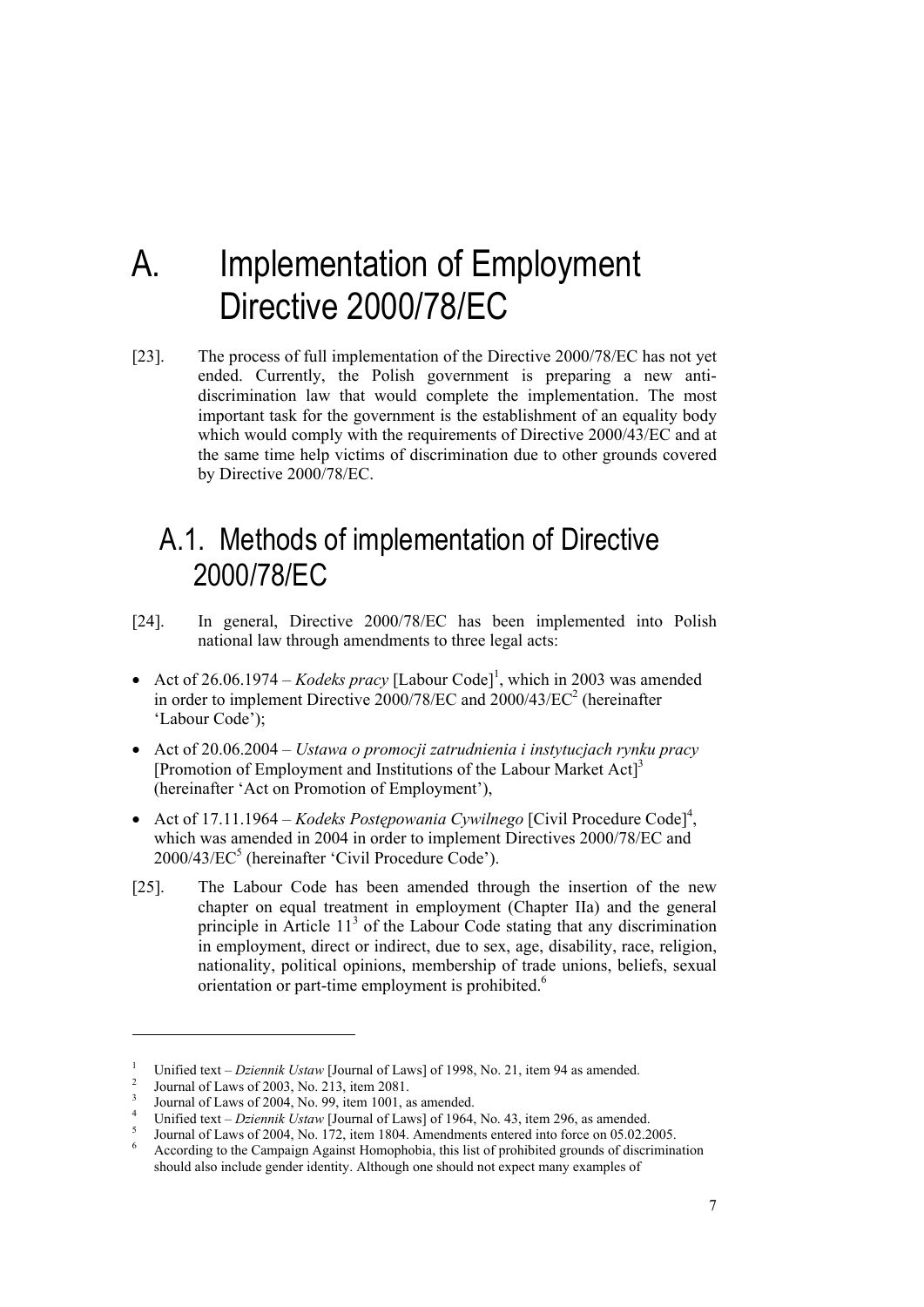- [26]. This general principle is further enshrined in Article  $18<sup>3a</sup>$  of the Labour Code, which states that employees should be equally treated with respect to entering into employment contracts or their termination, terms and conditions of employment, promotion to higher positions and access to skills development training, irrespective of their sex, age, disability, race, religion, nationality, political opinions, membership of trade unions, beliefs, sexual orientation or part-time employment.
- [27]. The Labour Code includes definitions of direct discrimination, indirect discrimination, harassment and victimisation. These definitions – with some minor exceptions (noted below) – are in compliance with the Directive 2000/78/EC.
- [28]. For example, according to Article 183a Section 3 of the Labour Code, direct discrimination takes place when an employee is or could be treated, on one of the discriminatory grounds (including sexual orientation), less favourably than another employee in a comparable situation. Article 2 (2) (a) of the Directive 2000/78/EC refers to a hypothetical situation of how another person 'would be treated in a similar situation'. Thus Directive 2000/78/EC uses the example of 'another person' as a comparator, while under the Labour Code the reference is given to an employee and his/her hypothetical treatment in a comparable situation. In practice this discrepancy may cause certain problems in litigation.
- [29]. Moreover, according to Article 18<sup>3a</sup> Section 4 of the Labour Code, discriminatory practice in case of indirect discrimination may be allowed if it is justified by 'other objective criteria'. It should be noted that, according to Article 2 (2) (b) (i) of Directive 2000/78/EC, unequal treatment may be allowed if the provision, criterion or practice is objectively justified by a legitimate aim and the means of achieving that aim are appropriate and necessary.
- [30]. Furthermore, the Labour Code implements too broadly the basic exception from the general principle of non-discrimination. According to Article 4 Section 1 of Directive 2000/78/EC, difference in treatment may be justified, 'where, by reason of the nature of the particular occupational activities concerned or of the context in which they are carried out, such a characteristic constitutes a genuine and determining occupational requirement, provided that the objective is legitimate and the requirement is proportionate'. However, the Labour Code does not refer to a 'genuine and determining occupational requirement'. Instead, according to Article 18<sup>3b</sup> para. 1 point 1 of the Labour Code, refusal to employ on one of the discriminatory grounds does not violate the principle of equality in employment, if 'it is justified due to the type of work, terms and conditions

-

discrimination due to this ground, its inclusion may have a positive educational and awarenessraising impact.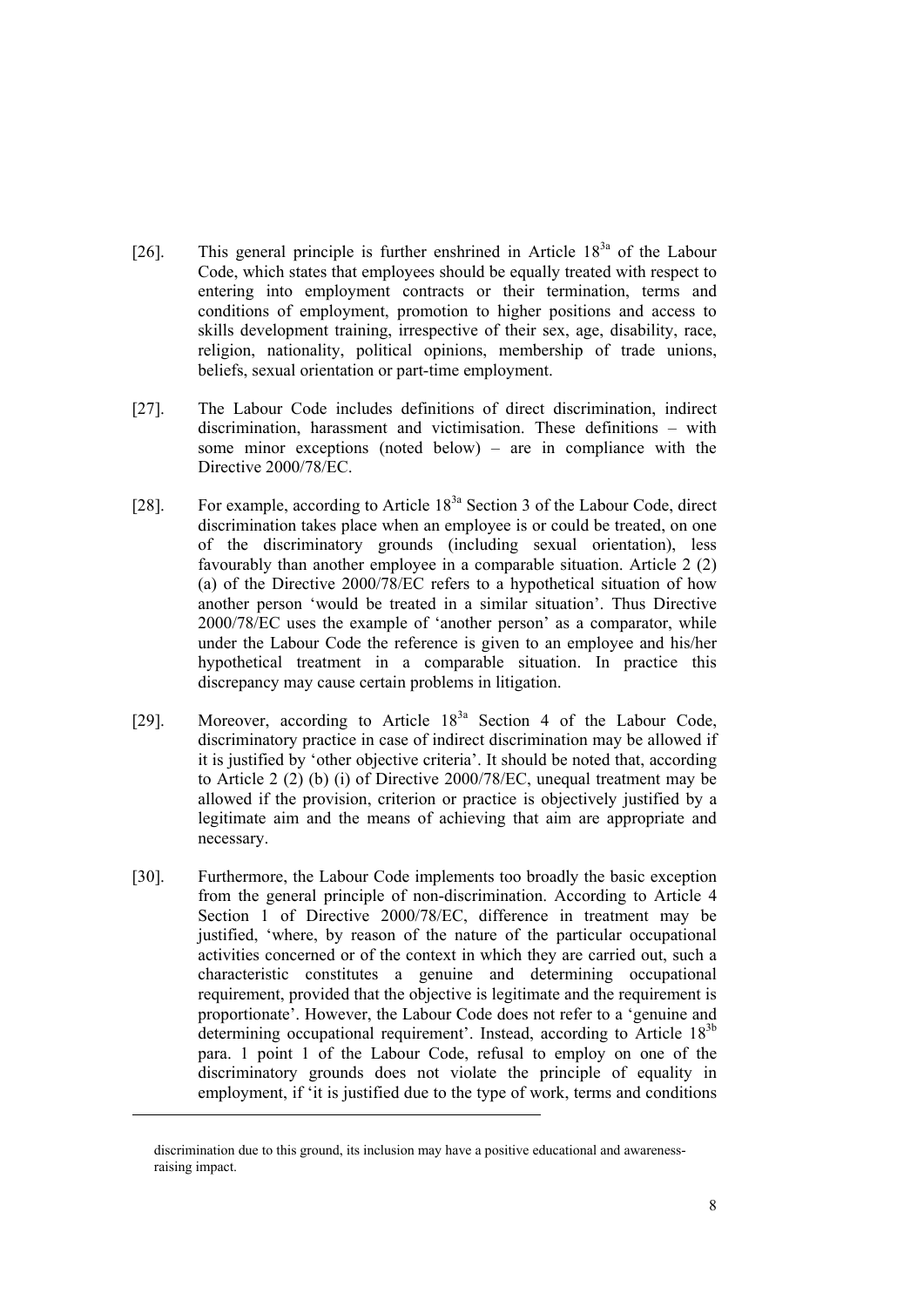of its performance or professional requirements expected from employees'. Furthermore, there is no principle of proportionality included in this provision (as in Directive 2000/78/EC – 'objective is legitimate and the requirement is proportionate'). Improper implementation of this provision may have an especially negative impact on employment in such spheres as education or work with young people.

- [31]. Taking into account the above, Directive 2000/78/EC should be implemented into the Labour Code in a more diligent manner.<sup>7</sup>
- [32]. As regards the Act on Promotion of Employment, the implementation of Directive 2000/78/EC has been ensured through a new set of obligations on employment agencies. According to Article 18a Section 4 of the Labour Code, employment agencies may not discriminate against people for whom an agency is seeking employment or other payable activity on the grounds listed in Directives 2000/43/EC and 2000/78/EC, including sexual orientation.
- [33]. Furthermore, in order to implement Article 9 Section 2 of Directive 2000/78/EC, the amendments to the Civil Procedure Code have been adopted. According to Article 61 of the Code, non-governmental organisations may sue on behalf of any victims of discrimination (irrespective of their nationality) claiming damages resulting from a violation of equal treatment. In addition, non-governmental organisations may join civil proceedings which concern claims of discrimination. This provision is of a more general nature and may have application in all discrimination cases pending before the civil courts, not only those relating to employment. By joining proceedings, a non-governmental organisation has almost the same possibilities as the party to the proceedings – it may file legal briefs (including *amicus curiae* briefs), request evidence and appeal against a judgment.
- [34]. The preliminary condition for bringing a lawsuit on behalf of a victim of discrimination is his/her consent to be represented by the organisation. Similarly, consent is required when the organisation only wants to accede to proceedings. Secondly, the organisation concerned should have the protection of equality and non-discrimination as one of the objectives written in its founding charter.
- [35]. Except for the above, Directive 2000/78/EC has not been implemented into any other legislative acts which have an impact on the sphere of employment. Consideration should be made of its implementation into laws regulating self-employment or governing professions of public trust, such as attorneys, legal advisors, notaries, architects etc.

<sup>7</sup> See statement by the HFHR to the Prime Minister concerning inappropriate implementation of antidiscrimination directives, 18.08.2006.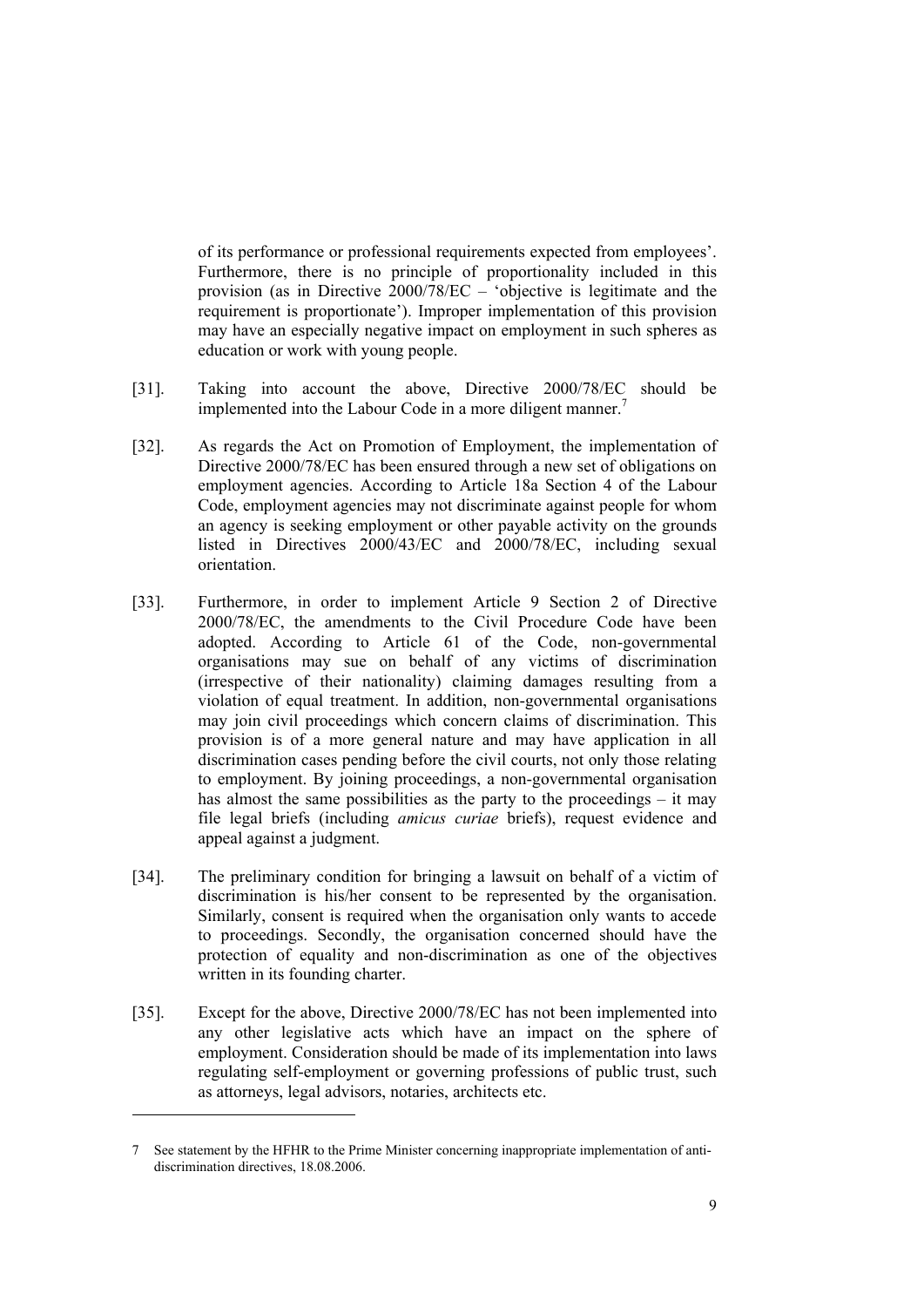- [36]. In addition, it seems that Directive 2000/78/EC should be promoted more at governmental level. One should expect more activity in the promotion of the principle of non-discrimination in employment in the activities of *Państwowa Inspekcja Pracy* [the Polish Labour Inspection]. There are also no complex governmental plans on how to counteract the discrimination of sexual minorities in Poland. According to the *Kampania Przeciw Homofobii* [the Campaign Against Homophobia], there is also a lack of programmes of cooperation between organisations of employers, trade unions and the government in the field of anti-discrimination laws and practices.
- [37]. The European Commission has recently announced that the first stage of infringement procedures has been taken against Poland for improper implementation of Directive 2000/78/EC. However, this case is still being examined by the Commission.<sup>8</sup>

# A.2. Draft proposal for anti-discrimination laws

- [38]. A new anti-discrimination law is currently under preparation by the Ministry of Labour.<sup>9</sup> The new law will cover different grounds of discrimination, including sexual orientation, and will be applicable to almost all spheres of social life. If adopted, the Polish law would be more comprehensive than the European law is at the moment with respect to antidiscrimination issues. According to the legislative plans of the government, its adoption is planned for the first half of 2008.
- [39]. The draft anti-discrimination law covers the following areas where discrimination may occur:
- possibility of undertaking professional activity and terms and conditions of such activity (including employment and providing services on the basis of a civil law contract);
- access to the instruments and services of employment agencies and other institutions counteracting unemployment;
- joining and activity in trade unions, employers' organisations, professional selfgoverning bodies and NGOs;
- social security and social aid;
- health services:

<sup>8</sup> Memorandum of  $31.01.1998$  No. IP/08/155.<br>Poland/Llateria a náromum traktaveniu (proj

Poland/*Ustawa o równym traktowaniu (project)* [Draft Law on Equal Treatment] of 31.08.2007, available at http://www.mps.gov.pl/bip/index.php?idkat=1372 (04.02.2008).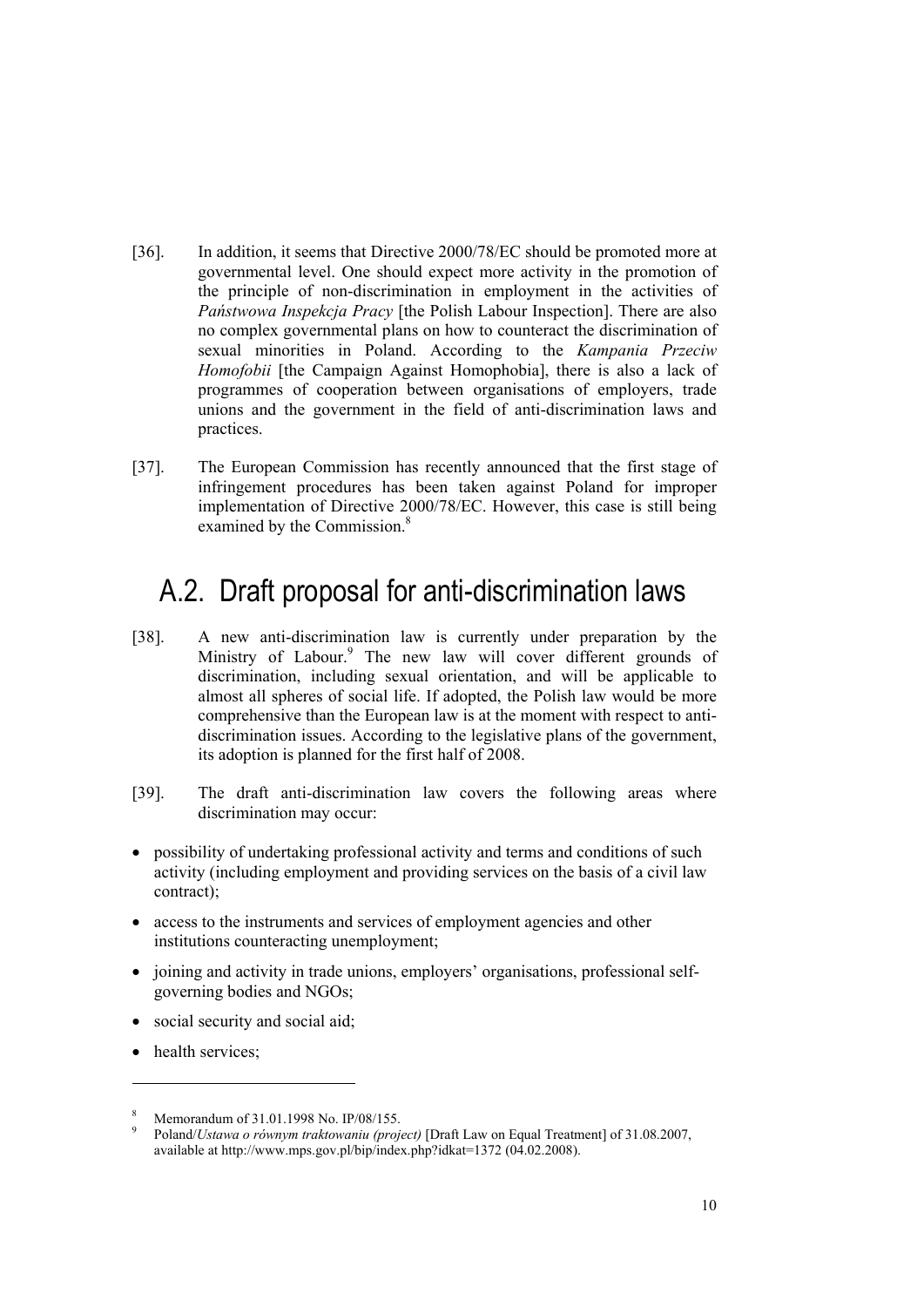• education.

-

- [40]. As regards the above areas the draft anti-discrimination law prohibits discrimination on the grounds of sex, race, ethnic origin, nationality, religion or belief, political opinions, disability, age, sexual orientation, civil status and family status.
- [41]. Furthermore, the draft law prohibits discrimination in the access to and provision of public goods and services. In this regard, however, prohibition of discrimination is restricted to the following grounds: sex and race or ethnic origin. Notably, grounds covered by Directive 2000/78/EC, such as sexual orientation, are not covered by this extended protection against discrimination. However, this is only a draft law and may be subject to modifications and further discussion.
- [42]. The draft law proposes more effective legal instruments to counteract discrimination. In particular a victim of discrimination would be able to bring legal action to the civil court and to claim apologies and damages for an act of discrimination. Furthermore, there is a possibility to impose a financial penalty of 3,000 PLN (approx. 850 Euro) on the person / institution who committed an act of discrimination.
- [43]. One of the most discussed issues connected with the adoption of the new anti-discrimination law is the status of the equality body. In a statement of 21.08.2007, the *Helsińska Fundacja Praw Człowieka* [the Helsinki Foundation for Human Rights (HFHR)] expressed its concerns about the status of the planned body, especially its independence of the government and its ability to conduct independent studies on discrimination or to provide legal aid to victims of discrimination. Furthermore, the draft does not contain any provisions regulating dialogue with civil society. There are also objections concerning different definitions and legal constructions adopted in the law.<sup>10</sup>

## A.3. The equality body and its history

[44]. The first body which was responsible for the implementation of Directives 2000/78/EC and 2000/43/EC was *Urząd Pełnomocnika do spraw Równego Statusu Kobiet i Mężczyzn* [Office of the Plenipotentiary for the Equal Status of Women and Men], headed by Magdalena Środa. It was created in December 2001 and the Plenipotentiary had the rank of Secretary of State

<sup>10</sup> See statements by the HFHR to Joanna Kluzik-Rostkowska, Deputy Minister of Labour, of 15.05.2007 and 21.08.2007, commenting on the draft anti-discrimination law, available at http://www.hfrpol.waw.pl. See also opinion by *Polskie Stowarzyszenie Prawa Antydyskryminacyjnego* [ Polish Association on the Anti-Discrimination Law], submitted to the Ministry of Labour on 10.09.2007.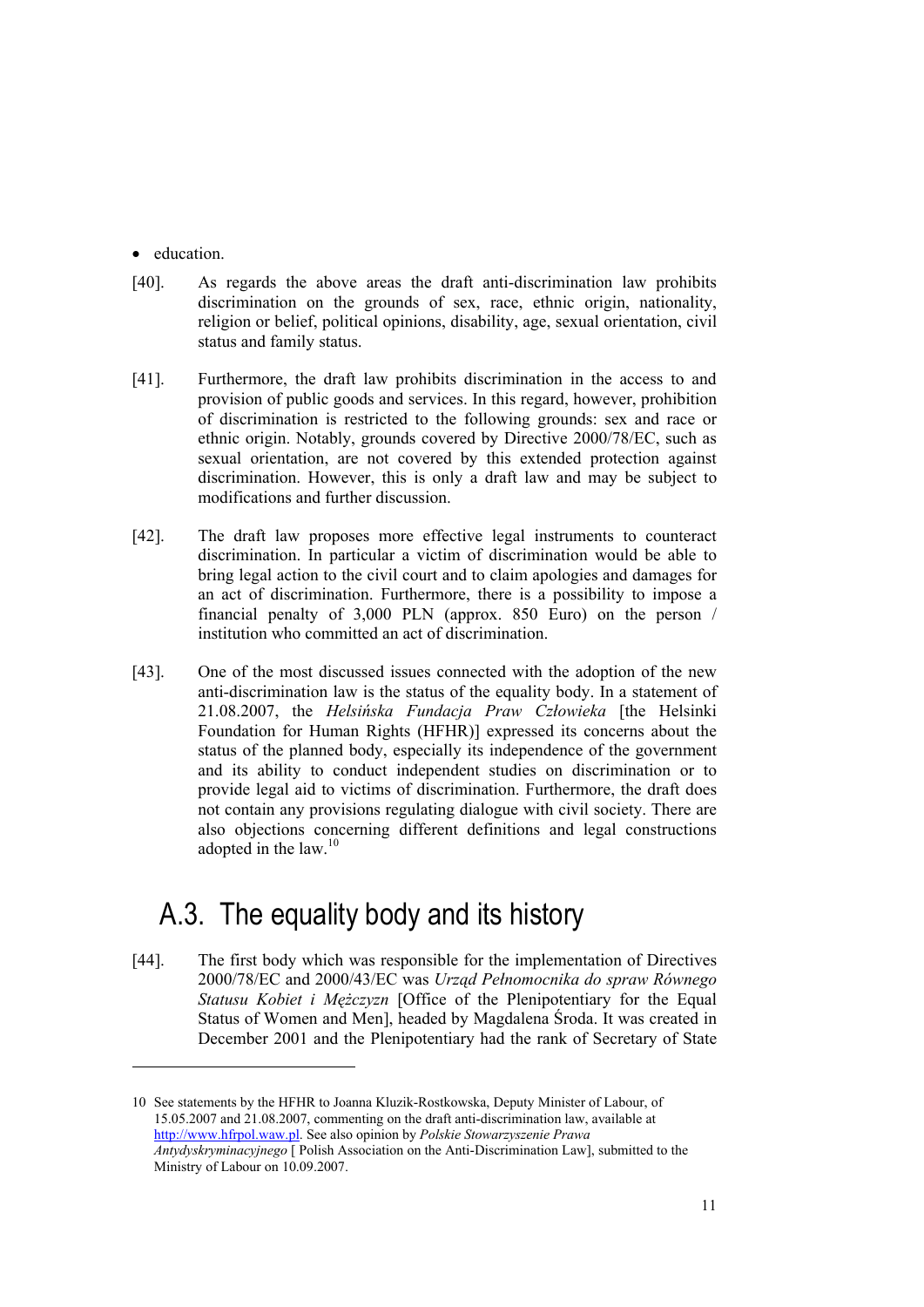in the Chancellery of the Prime Minister. The Office had a fairly comprehensive policy regarding the issue of discrimination of sexual minorities. Unfortunately, the Office was never transformed into the equality body.

- [45]. Following the elections in October 2005, the Office of the Plenipotentiary for the Equal Status of Women and Men (responsible for monitoring Directives and other actions required under them) was dismantled. Until then the Plenipotentiary actively promoted non-discrimination programmes in Poland, including non-discrimination of sexual minorities. However, the decision to close the Office of the Plenipotentiary signalled a shift in political attitude. Abandoning the focus on discrimination, the new government instead emphasised the value of the family, protection of children and equality of women.
- [46]. The phasing out of the Office of the Plenipotentiary for the Equal Status of Men and Women was severely criticised by NGOs in Poland as a breach of EU law. It should be noted that the Office of the Plenipotentiary was not in fact even a fully-fledged equality body, as required under the Directives. Such a body, despite legislative proposals, was not established.
- [47]. Following the phasing out of the Office of the Plenipotentiary, certain of the competences under Directives 2000/78/EC and 2000/43/EC have been taken over by non-independent bodies and personalities:
- the Undersecretary of State in the Ministry of Labour, Joanna Kluzik-Rostkowska, who supervised (within her sphere of competences) *Wydział do spraw Kobiet, Rodziny i Przeciwdziałania Dyskryminacji* [Department for Women, Family and Counteracting Discrimination];
- a special department in the Ministry of Internal Affairs dealing with racial and ethnic discrimination and the protection of national and ethnic minorities.
- [48]. The field of discrimination in employment as regards disability has been the competence of *Pełnomocnik do spraw Osób Niepełnosprawnych* [the Government Plenipotentiary for Disabled Persons], both during the period of functioning of the Plenipotentiary for Equal Status of Women and Men and following the liquidation of this office.
- [49]. Following the elections in October 2007, the above structure has not been changed. The Head of the Department for Women, Family and Counteracting Discrimination was Berenika Anders and activities of this department were supervised by the Minister of Labour, Jolanta Fedak. Despite the change in government following the elections, the government in the beginning has not changed its policies significantly regarding the establishment of the equality body.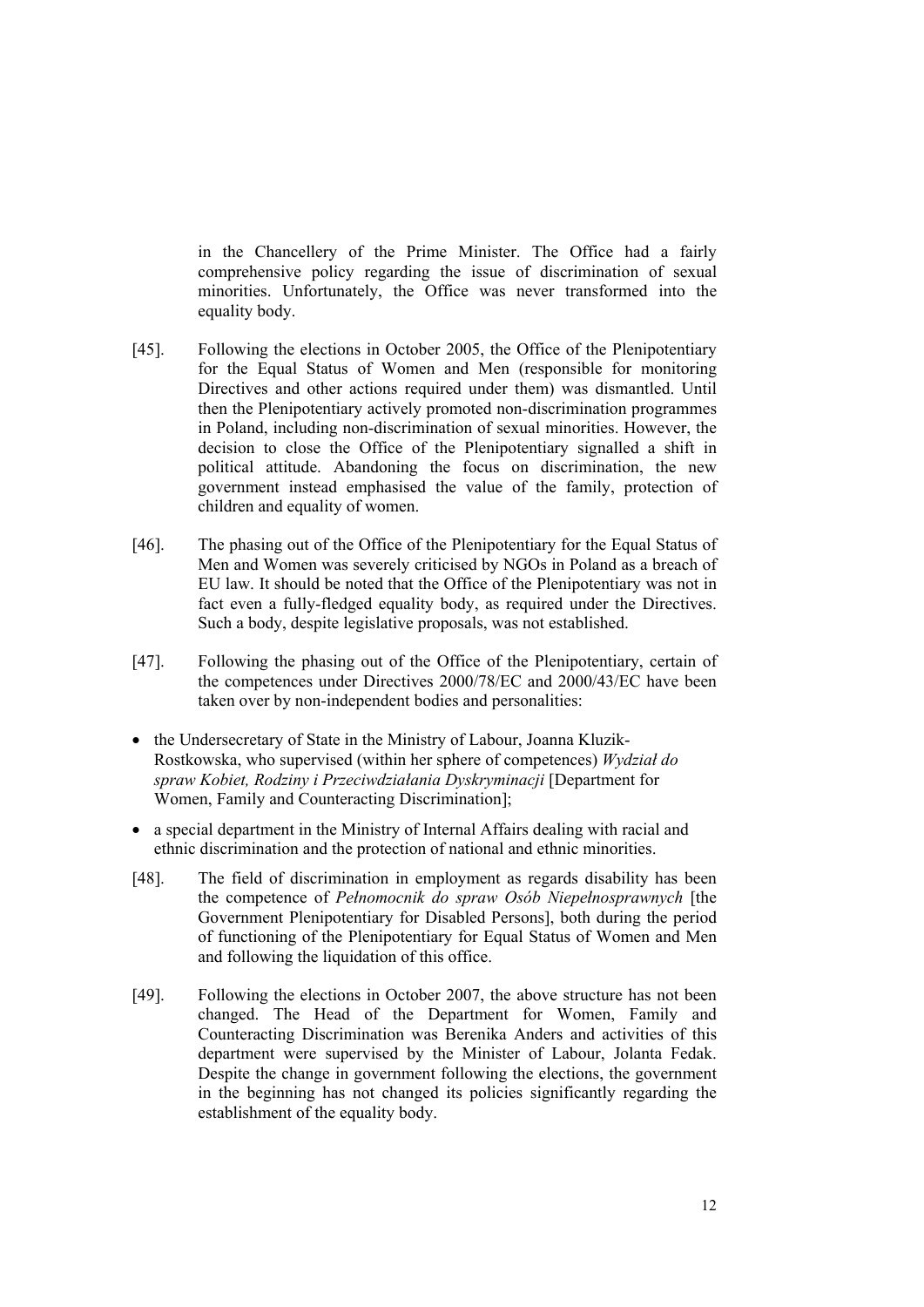[50]. Please note, however, that on 8 March 2008, the Prime Minister has decided to appoint Ms. Elżbieta Radziszewska as Pełnomocnik Rządu ds. Równego Statusu Prawnego [Governmental Plenipotentiary for the Equal Legal Status]. She has the rank of *sekretarz stanu w Kancelarii Prezesa Rady Ministrów* [Secretary of State in the Chancellary of the Prime Minister] and is responsible for the coordination of the governmental policies with respect to equality. It seems that her appointment is a step towards creation of the equality body under the projected law. Actions against sexual orientation discrimination are within her field of competence. In her first public interviews, Ms. Elżbieta Radziszewska stated that she is against discrimination of LGBT people, especially at the workplace. However, she will not agree on introduction of same-sex marriages or partnerships in Poland.<sup>11</sup>

## A.4. The Ombudsman and its legal position

- [51]. As explained above, there is no yet equality body established in Poland. However, the Ombudsman, which is a constitutional organ elected for five years, may undertake certain interventions before the courts with respect to discrimination cases. The Ombudsman may join any court proceedings (civil or criminal), when it is necessary for the protection of constitutional rights and freedoms. This applies also to discrimination cases. In the course of the intervention, the Ombudsman may present a legal opinion or brief and support arguments of the claimant or assist the court in reaching a correct resolution.
- [52]. In practice, the Ombudsman rarely uses the possibility of intervention in court proceedings. However, the Ombudsman recently joined proceedings in Mirosław Sielatycki's dismissal case (referred to below) and the proceedings before the administrative courts concerning the ban on the Equality March in Poznań in 2005. Furthermore, the Ombudsman may accede to any constitutional complaint submitted to *Trybunał Konstytucyjny* [Constitutional Court], as well as ask for an abstract review of unconstitutional laws.
- [53]. The former Ombudsman (Professor Andrzej Zoll) successfully requested a review of *Ustawa – Prawo o Ruchu Drogowym* Road Traffic Act (referred to below), with the result that provisions which unconstitutionally restricted freedom of assembly have been abolished.
- [54]. The Ombudsman often urges other organs to take legal actions to improve the legal situation of LGBT people in Poland (such memoranda have been

<u>.</u>

<sup>&</sup>lt;sup>11</sup> Interview for RMF FM radio on 26 March 2008, available at http://fakty.interia.pl/fakty\_dnia/news/prezydent-naruszyl-godnosc-geja,1081549,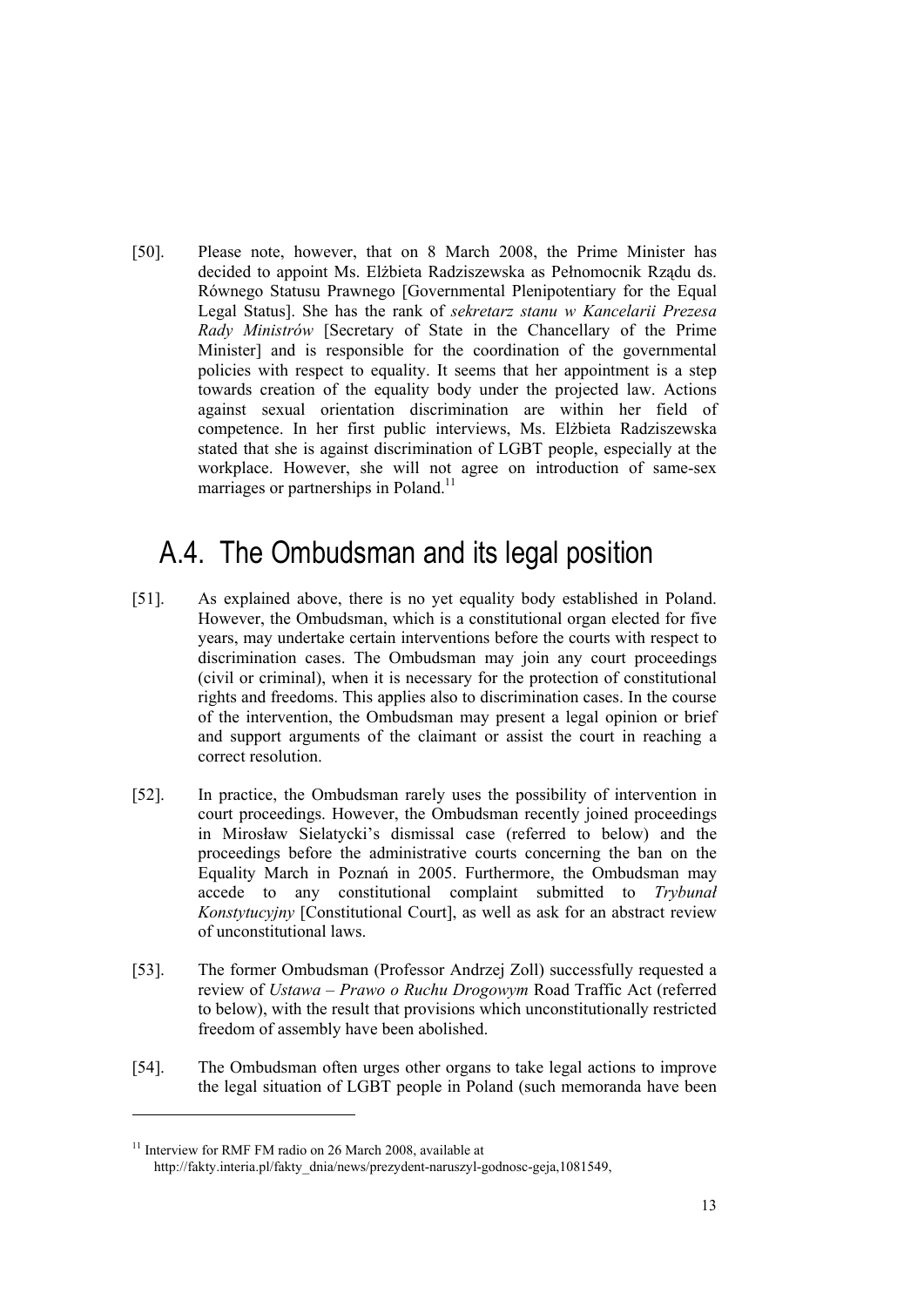sent to the President of Warsaw, the Minister of Health, the Minister of National Education and the President of the Human Rights Commission of the European Parliament). They are written as a result of the submission of complaints to the Ombudsman and meetings with representatives of NGOs.

[55]. In 2000-2007 the Ombudsman received 26 complaints concerning discrimination of LGBT people. We were not provided with division into particular years. However, only ten cases qualified for further investigation, while there was no probability of any rights violation in the remaining 16 cases. Taking into consideration the substance of these complaints, they raised issues of discrimination in organising public assemblies, lack of respect for the human dignity of LGBT people during public debates, discrimination in employment and in the course of law enforcement activities undertaken by the police, as well as voluntary blood donation.<sup>12</sup>

#### A.5. Case law

- [56]. The authors are aware of only two cases decided by the Polish courts which referred to discrimination in employment and where the issue of homophobia was raised. The reason for such a low number of cases may be the fact that people rarely disclose their sexual orientation. Even if they are discriminated against in the workplace, they do not want to litigate cases, because it would mean their 'coming out'. According to the report of the Campaign Against Homophobia covering 2005-2006, the majority of employees (approx. 80 per cent) conceal their sexual orientation or it is only known to the people closest to them. At the same time approximately ten per cent had the feeling that they were treated not equally in their place of employment due to their sexual orientation.
- [57]. The first case in which sexual orientation was raised as the reason for discrimination was the case of B. K. In 2005 B. K. was employed as a cleaner by the private company CZA-TA, which provided cleaning services to the local supermarket in Płock. At some point, he terminated his employment contract. He claimed, however, that his decision was a result of intimidation and harassment of his person due to sexual orientation.
- [58]. B. K. lodged a suit with the District Court in Płock seeking compensation of PLN 30,000 (approx. 8,500 Euro) for being a victim of discrimination on the ground of his sexual orientation. He relied on the new provisions of the Labour Code. The HFHR decided to accede to proceedings and to support

<sup>&</sup>lt;sup>12</sup> Letter by Mirosław Wróblewski, Dyrektor Zespołu Prawa Konstytucyjnego i Międzynarodowego w Biurze Rzecznika Praw Obywatelskich [Director of the Constitutional and International Law Division in the Office of Ombudsman], of 13 February 2008, No. RPO-580873-I-08/AK.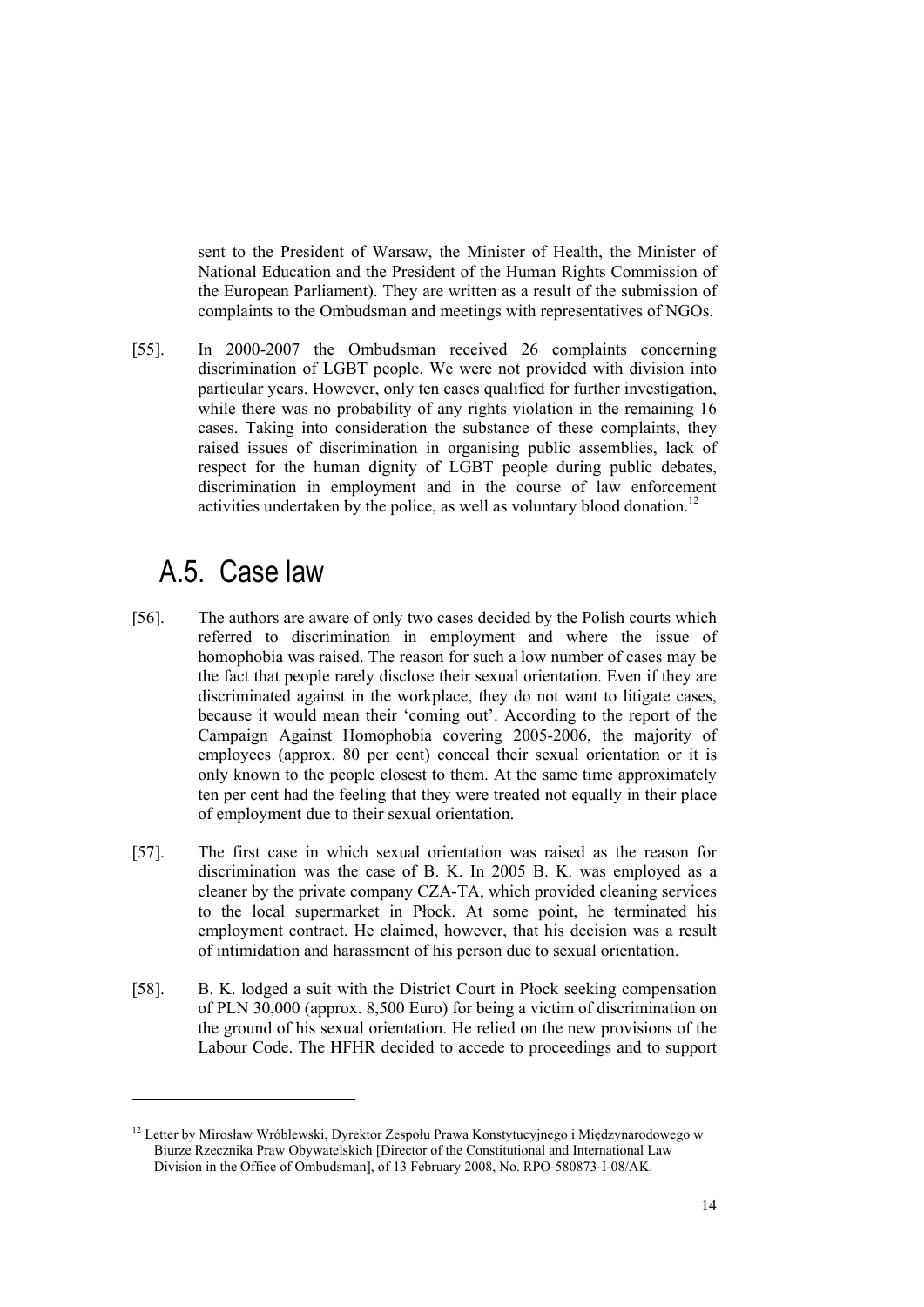B. K. in his litigation. For this purpose the HFHR relied on the newly introduced Article 61 of the Civil Procedure Code.

- [59]. In the course of the trial, all witnesses who observed the work of B. K. were heard. The trial attracted the attention of the local media. The HFHR submitted to the court an *amicus curiae* brief, in which it referred to various general principles involved in the case. Most importantly, the HFHR presented standards for shifting the burden of proof in discrimination cases.
- [60]. On 16.03.2006, the District Court in Płock declared that there was no discrimination in the case and that the termination of B. K.'s employment, as well as the negative attitude of other employees and the management, were due to objective reasons – non-fulfilment or improper fulfilment of his duties. The judgment of the District Court in Płock was quite controversial and, according to the HFHR, did not respond to many arguments or issues raised in the court proceedings. B. K. and his representative submitted an appeal to the court of higher instance. However, due to a procedural mistake, an appeal was dismissed on formal grounds and the case was never heard by the court of second instance. Nevertheless, the case itself and the conduct of the proceedings delivered a lot of interesting observations as regards the approach of the courts towards discrimination cases, especially where major evidence may be interpreted in both ways (discrimination vs. objective reasons of dismissal).
- [61]. Another case which needs special attention is the case of Mirosław Sielatycki, Director of *Centralny Ośrodek Doskonalenia Nauczycieli (CODN*) [National In-Service Teacher Training Centre (NTTC)]. He was dismissed by the Minister of National Education, Roman Giertych, for publishing (within the framework of the NTTC's activities) the official Council of Europe (CoE) guide for teachers, *Compass – Education on Human Rights*. In the opinion of the Minister of National Education this guide includes statements which may be regarded as a promotion of homosexuality.
- [62]. The dismissal of Mirosław Sielatycki attracted a lot of public attention, including from Terry Davis, Secretary General of the Council of Europe<sup>13</sup>, the CoE Commissioner for Human Rights<sup>14</sup>, the Polish Ombudsman and the mass media. Mirosław Sielatycki also decided to bring a case to the District Court in Warsaw for unfair dismissal and discriminatory treatment in employment on the grounds of his political opinions.

<sup>&</sup>lt;sup>13</sup> Cf T. Davies, 'Use the compass to find the right way', in: *Gazeta Wyborcza*, 02.10.2006.<br><sup>14</sup> Para. 53, Commissioner for Human Rights of the Council of Europe – Memorandum to the Polish Government. Assessment of the progress made in implementing the 2002 recommendations of the Council of Europe Commissioner for Human Rights, Strasbourg, 20.06.2007, CommDH(2007)13.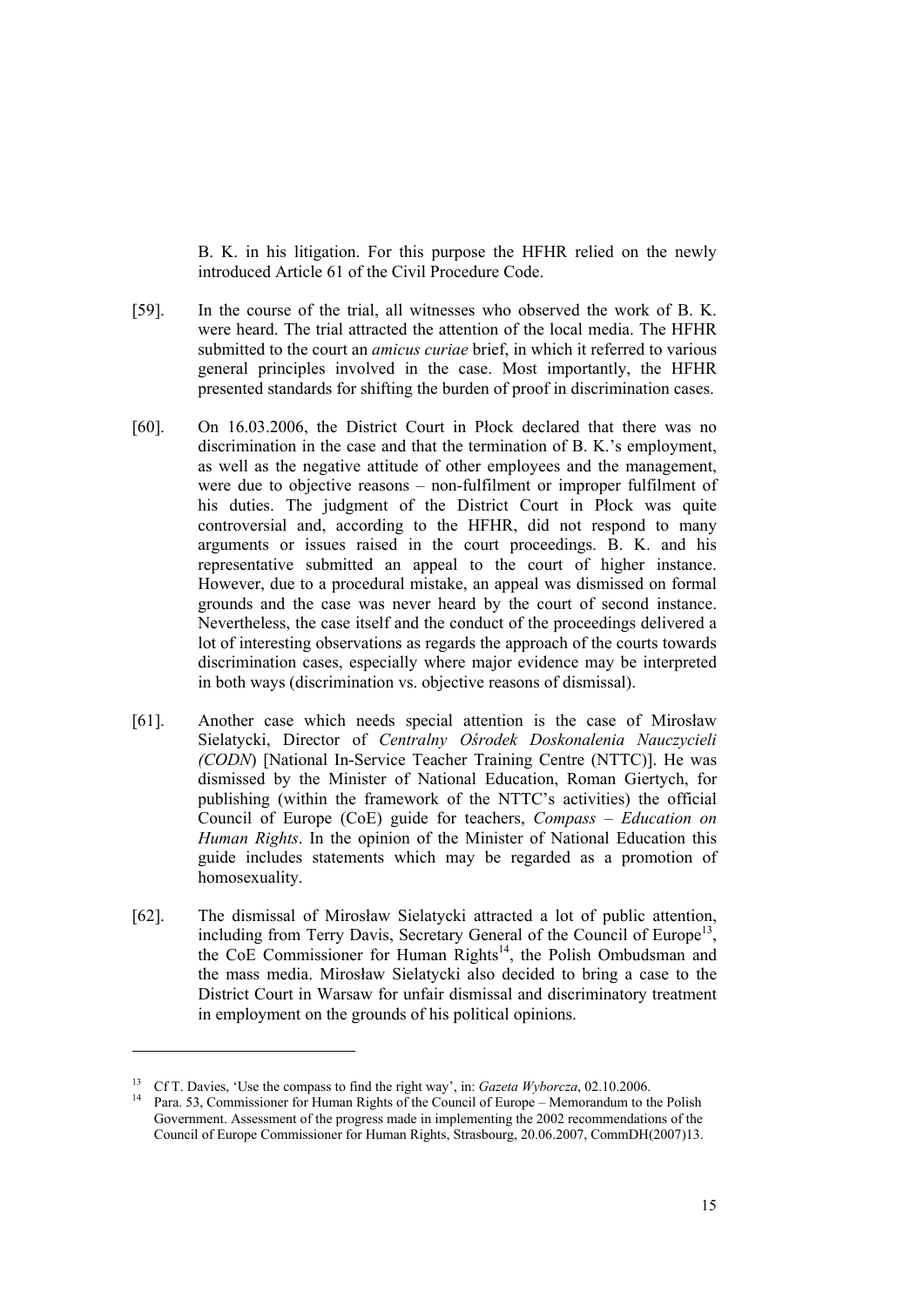- [63]. The District Court in Warsaw, in a judgment of 05.06.2007, following a thorough examination of the case, found unfair dismissal and discrimination and decided to award Mirosław Sielatycki approximately 19,000 PLN (5,700 Euro) in damages. It was almost the exact sum claimed by Mirosław Sielatycki which, to some extent, underlined the importance of the case. The District Court in Warsaw decided that there was discrimination in employment. However, it is interesting to note that the court found that the ground for discrimination was the different approach by Mirosław Sielatycki and by the Minister of National Education to the vision of education in Polish schools.
- [64]. In the opinion of the District Court in Warsaw Mirosław Sielatycki is a proponent of tolerant schools with vibrant freedom of speech and the possibility to talk about different human rights issues (including discrimination on the grounds of sexual orientation). At the same time the then Minister of National Education, Roman Giertych, was of the opinion that education should have a more restrictive character and teach only about such human rights as are recognised by the Minister. Accordingly, although discrimination on the grounds of sexual orientation was in the background of the case (due to the content of the manual), the real ground for discrimination were different political beliefs. Nevertheless, the case was decided on the basis of the Labour Code provisions introduced in order to implement Directives 2000/43/EC and 2000/78/EC.
- [65]. Please note that on 31 March 2008, *Sąd Okręgowy w Warszawie* [the Regional Court in Warsawl has issued a second judgment in the case, following the appeal by the Minister of National Education. The Regional Court in Warsaw confirmed the discrimination in the dismissal of M. Sielatycki. However, it decided to lower the amount of compensation to approx. 6,000 PLN (approx. 1,800 EUR).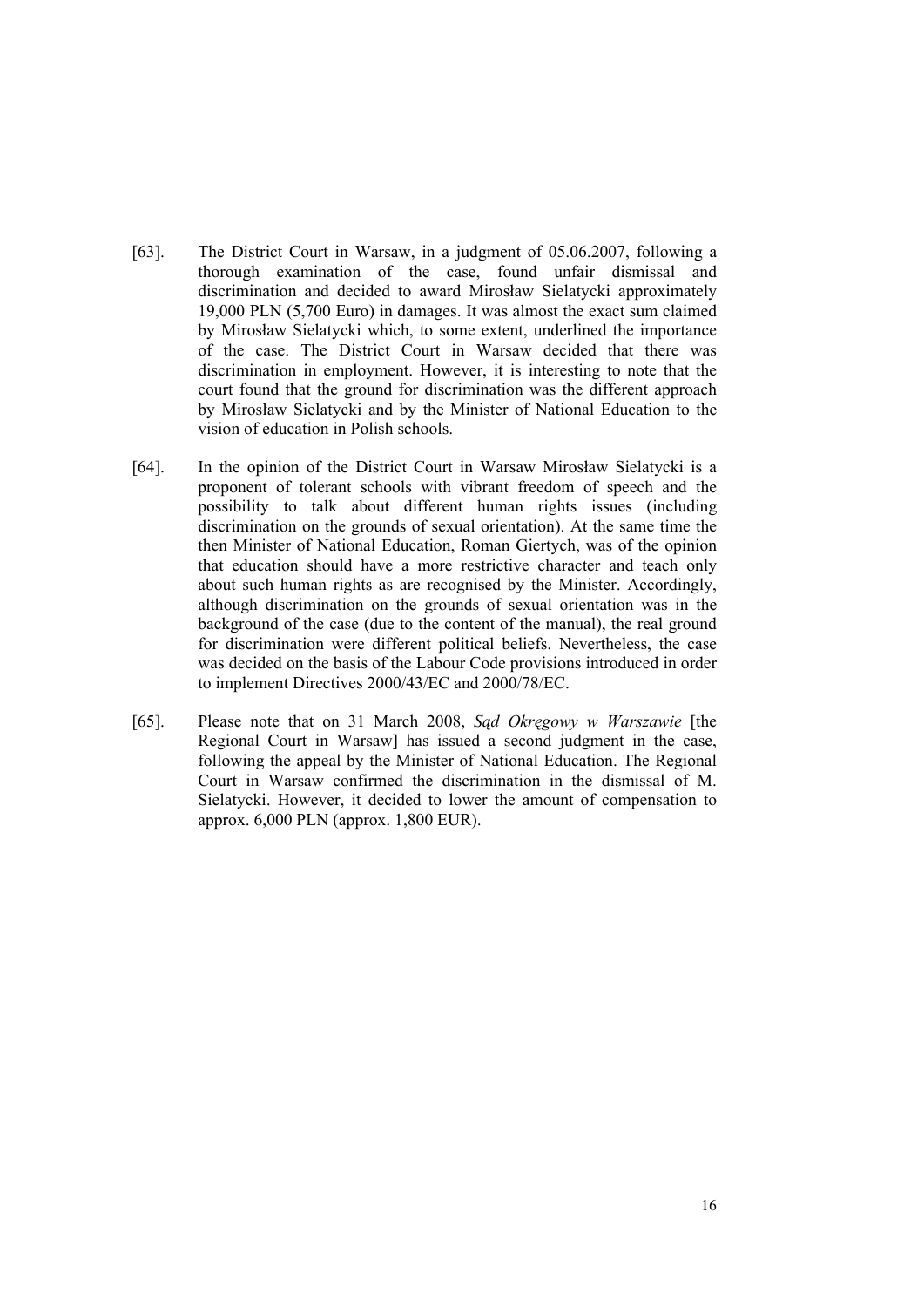# B. Freedom of movement

- [66]. In Poland the right of family members of European Union citizens to move and reside freely within the territory of the Member States is guaranteed in the Law of 14.07.2006 on entry to Polish territory, residence on and exit from this territory by European citizens and their family members (hereinafter 'Law on Entry into Polish Territory)<sup>15</sup>.
- [67]. Article 2 Section 4 of the Law on Entry into Polish Territory provides for a legal definition of a family member. A family member is an alien who does or does not have a citizenship of the European Union and:
- is married to a European Union citizen:

1

- is her/his direct descendant or is a direct descendant of the spouse of the EU citizen (the sponsor) if under 21 years of age or their dependant; or
- is her/his direct ascendant or is a direct ascendant of the spouse of the sponsor if s/he remains their dependant.
- [68]. The Polish Law transposing Directive 2004/38/EC does not provide for the extension of the notion of 'family members' as anticipated in Article 1 Section 2b of the Directive, which stipulates that a family member is also 'the partner with whom the Union citizen has contracted a registered partnership, on the basis of the legislation of a Member State, if the legislation of the host Member State treats registered partnerships as equivalent to marriage and in accordance with the conditions laid down in the relevant legislation of the host Member State'. The Polish legislation does not treat registered partnerships as equivalent to marriage. It does not attach any legal consequences to the fact of cohabitation of same-sex partners either.
- [69]. It should be noted that the restrictive approach of the Polish authorities towards any form of recognition of same-sex marriages or partnerships has been additionally underlined through the adoption of the Declaration attached to the Treaty of Lisbon amending the Treaty on the European Union and the Treaty establishing the European Community, concerning the EU Charter of Fundamental Rights. According to this Unilateral Declaration made by Poland upon signing the Reform Treaty:

'The Charter does not affect in any way the right of Member States to legislate in the sphere of public morality, family law as well as the

<sup>15</sup> Poland/*Ustawa z dnia 14 lipca 2006 r. o wjeździe na terytorium Rzeczypospolitej Polskiej, pobycie oraz wyjeździe z tego terytorium obywateli państw członkowskich Unii Europejskiej i członków ich rodzin*, *Dziennik Ustaw* [Journal of Laws] of 2006, No. 144, item 1043.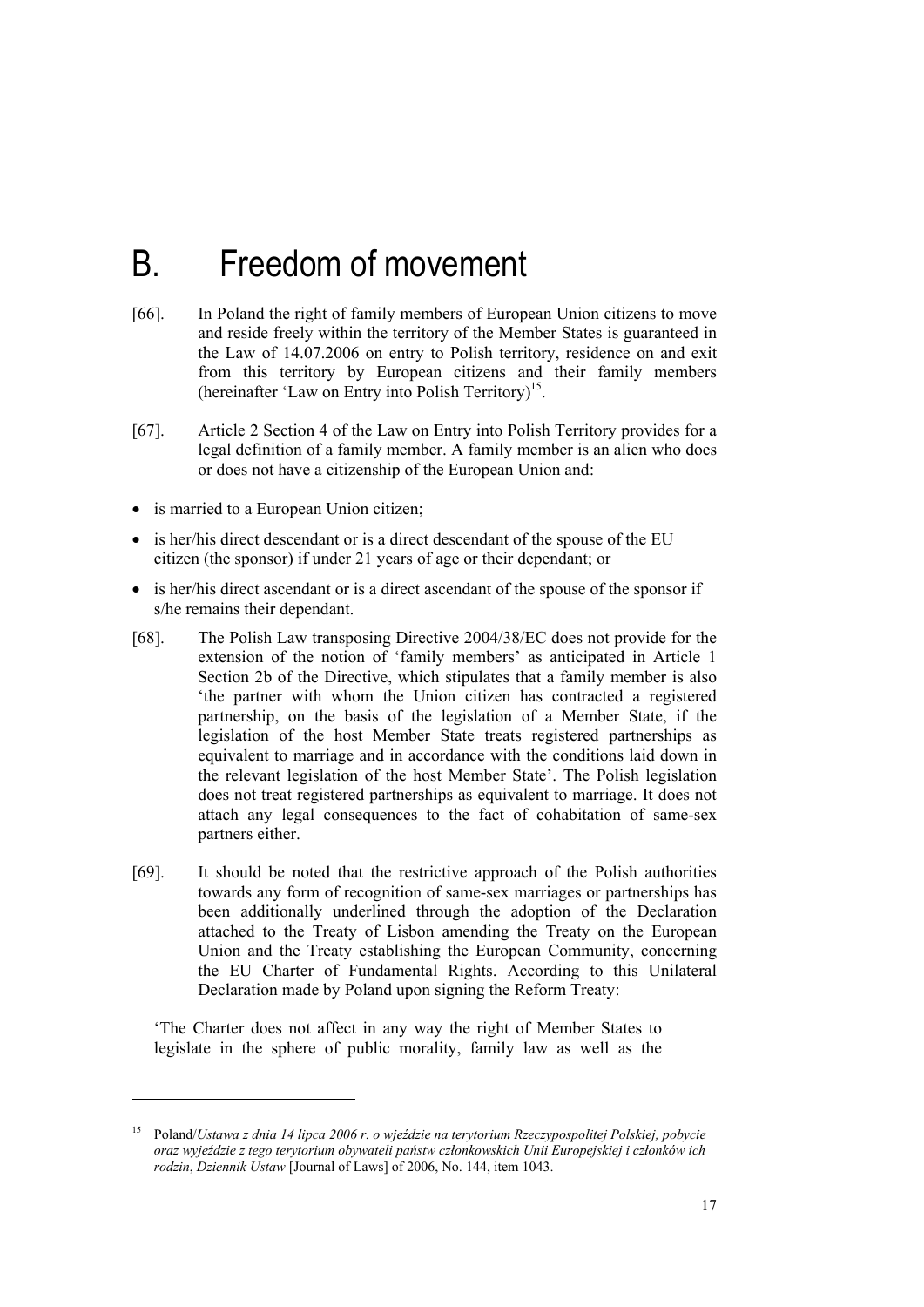protection of human dignity and respect for human physical and moral integrity.'

- [70]. According to the Law on Entry into Polish Territory, LGBT partners of EU citizens cannot derive any legal rights from their status as family members of EU citizens in other Member States unless they are legally married. There is no case law regarding this issue yet. However, it is possible that the explicit exclusion of same-sex married couples from the right to move and reside will be found incompatible with the Directive<sup>16</sup>. In the view of the authors of this report Article 18 of the Polish Constitution is likely to be used against recognition of same-sex marriages concluded abroad.
- [71]. Article 3 Section 2 of Directive 2004/38/EC lays down a clear obligation for the host Member State to facilitate<sup>17</sup>, in accordance with its national legislation, entry and residence for:
- any other family members, irrespective of their nationality, not falling under the definition in point 2 of Article 2 who, in the country from which they have come, are dependants or members of the household of the EU citizen having the primary right of residence, or where serious health grounds strictly require the personal care of the family member by the EU citizen;
- the partner with whom the EU citizen has a durable relationship, duly attested.
- [72]. The Law on Entry into Polish Territory does not envisage any mechanism facilitating the above-mentioned categories of family members not covered by the legal definition who request admission. Such administrative procedure is required by Directive 2004/38/EC.
- [73]. Consequently, there is no set of criteria on the basis of which Polish authorities would examine and deny admission to such categories of people. It is doubtful whether the non-discrimination argument is valid in such a scenario – for the reason that Poland does not recognise the right of non-married partners of Polish citizens to move and reside, there is no discrimination in rejecting partners of EU citizens.
- [74]. Up to date, there is no official or unofficial statistics illustrating the existing practice, in particular the way how the Law on Entry is interpreted and applied in relation to the LGBT people. Upon our written request for public information, the Ministry of Interior replied it was not in possession of any

<sup>16</sup> Compare *Ustawa o cudzoziemcach* [Law on Aliens] Article 53 Section 2 -1, where it is explicitly stated that a marriage relationship must be recognised by Polish law, whereas the Law on Entry into Polish Territory uses the term 'married to an EU citizen' which implies legally married under the law of the respective Member State notwithstanding whether there is an equivalent of such a marriage in Poland. In any case, there is a risk that same-sex marriages contracted by an EU citizen will not be recognised as valid in Poland on public policy grounds.

<sup>17</sup> According to Directive 2004/38/EC, Member States are not obliged to treat other categories as family members eligible to be admitted under family reunification rules.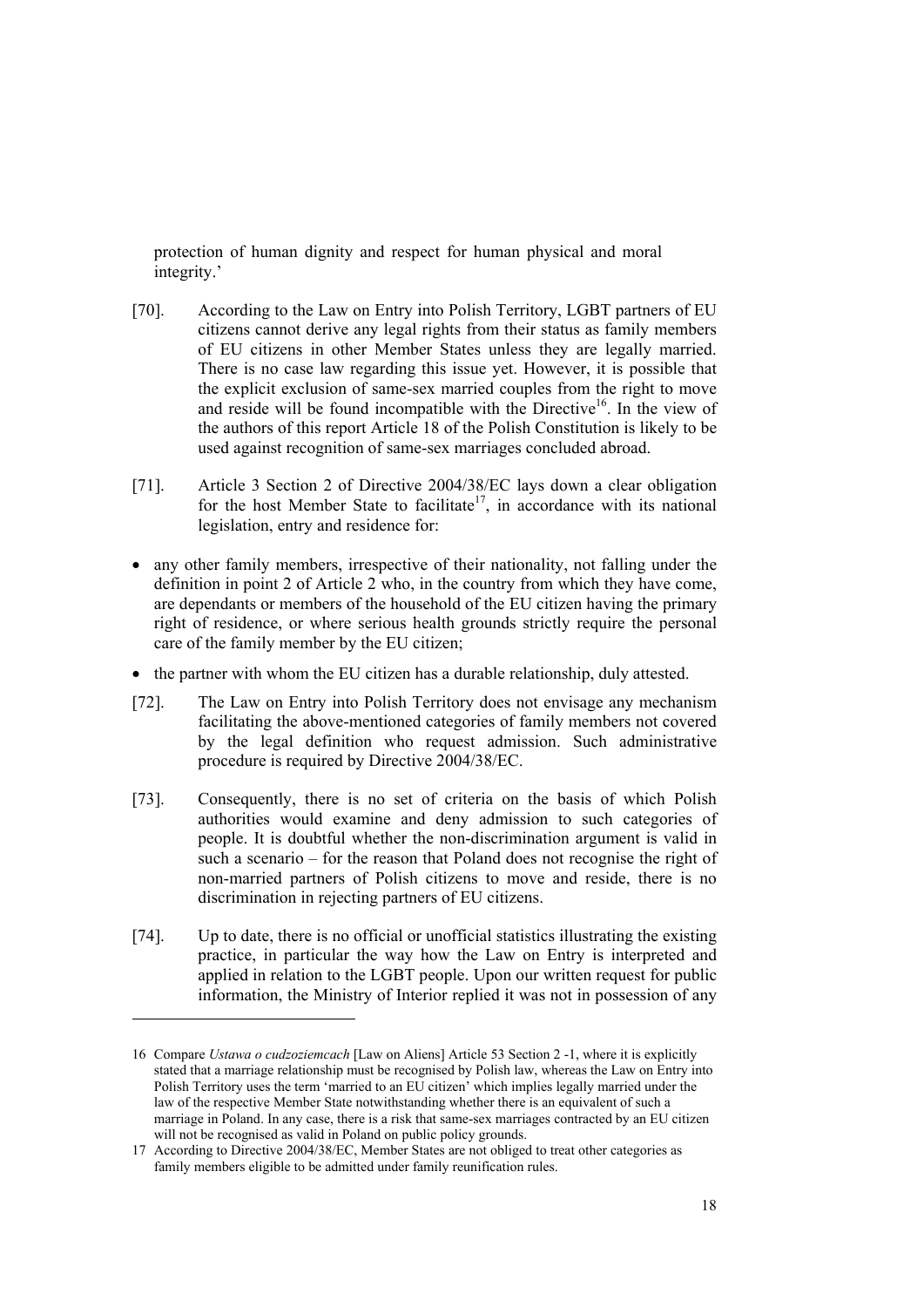relevant data. We are not aware of any case law regarding freedom of movement of LGBT people.

[75]. Summing up, only persons belonging to the narrowly defined category of family members – spouses, direct dependant descendants or ascendants – can enter Polish territory and enjoy the benefits deriving from the right to move and reside freely foreseen in the Law on Entry into Polish Territory. This includes same-sex spouses validly married under the laws of another EU Member State. However, it is to be expected that same-sex marriages will not be recognized in Poland on the public policy ground.

# B.1. Situation of Polish citizens returning to Poland after moving to another EU Member State in order to enter into a civil partnership

- [76]. It is also worth mentioning the situation of Polish citizens who take advantage of the right to move freely to the territory of another Member State where registered same-sex partnerships or marriage are legal. In order to register their partnership or marriage abroad, they usually need to present a certificate issued by the *Urząd Stanu Cywilnego* [the Civil Status Office] stating that the person concerned is unmarried. The position of the Ministry of Internal Affairs and Administration was that Polish law does not foresee the institution of such certificates. In case of refusal to issue the certificate, the person concerned has the right to appeal to a higher instance (governor of the *wojewoda* [voivodship]).
- [77]. Upon a motion to disclose public information, the Campaign Against Homophobia was provided with a copy of the official instruction of the Deputy Director of *Departament Rozwoju Informatyki i Systemu Rejestrów Państwowych Ministerstwa Spraw Wewnętrznych i Administracji* [Department of IT Development and State Registries of the Ministry of Interior] of 03.04.2002, addressed to all governors of voivodships.<sup>18</sup>
- [78]. According to this instruction, a certificate stating that there are no obstacles to enter into marriage (as regulated in Article  $4<sup>1</sup>$  of the Family and Guardianship  $Code<sup>19</sup>$ , may only be issued to persons who wish to enter into heterosexual marriage, and not same-sex partnership, as the latter is not regulated or recognised by Polish law.

<sup>18</sup> Statement of 03.04.2002, No. DIR-V-6000-21-2731/2002.

<sup>19</sup> Poland/*Ustawa z dnia 25 lutego 1964 r. – Kodeks rodzinny i opiekuńczy*, *Dziennik Ustaw* [Journal of Laws] of 1964, No. 9, item 59, as amended.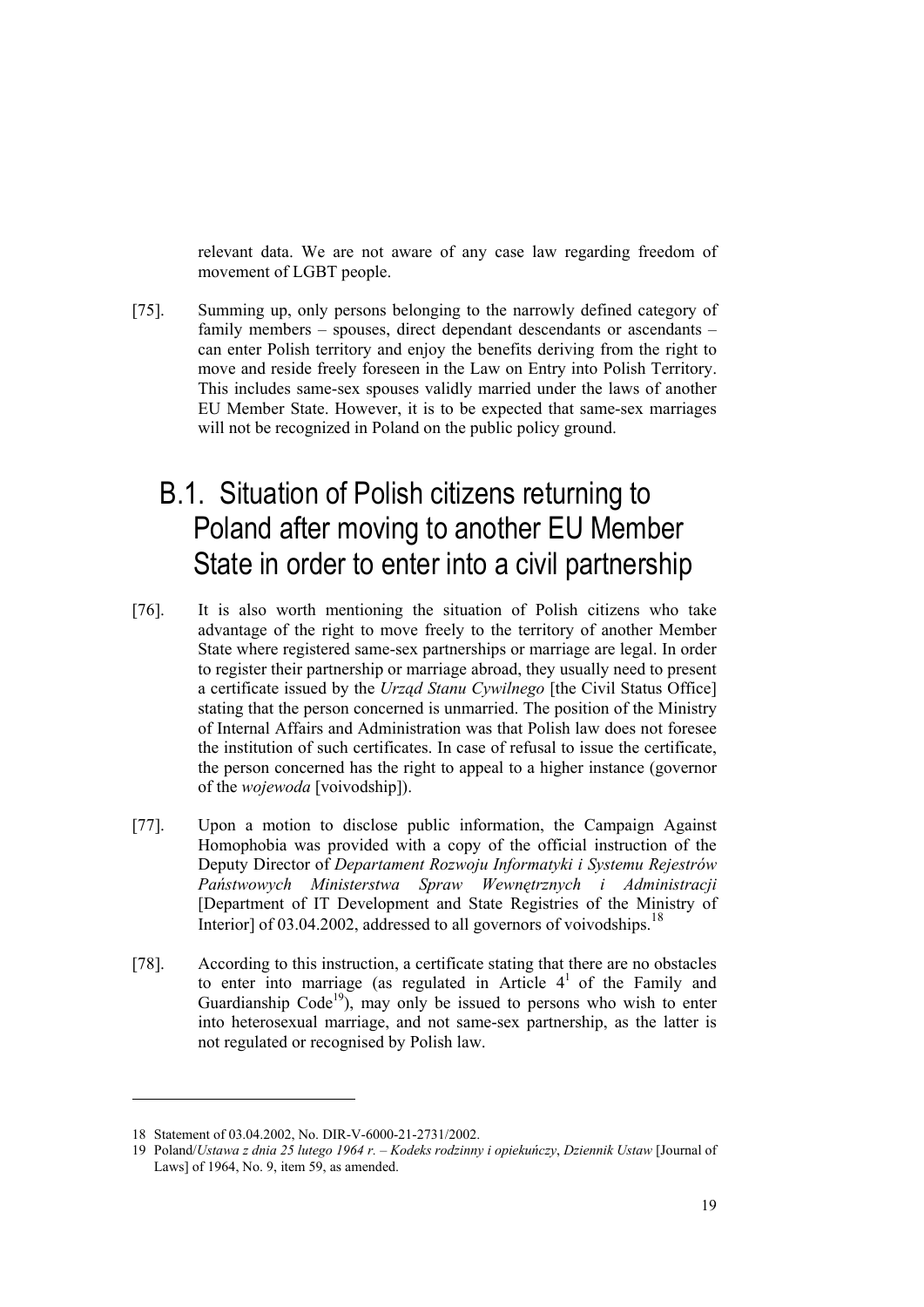- [79]. As a result of this situation, people wishing to enter into same-sex marriage or partnership must obtain special notary certificates, confirming that they are not married to anyone. Such notary certificates (and the wellestablished practice aimed at avoiding administrative difficulties, presented above) offer a practical solution to the problem, because they are recognised by the authorities of other countries. Nevertheless, the problem of the activities of the civil status offices still exists. Refusal to issue such certificates to homosexual persons constitutes a violation of the relevant administrative law provisions and means additional notary costs must be borne.
- [80]. Although there has been no individual complaint put forward to the Ombudsman, representatives of LGBT  $\overrightarrow{0}$  organisations<sup>20</sup> drew the Ombudsman's attention (at a meeting in November 2007) to problems with obtaining notary certificates from the civil status offices by same-sex couples who plan to legalise their relationship in the form of civil partnership abroad. They claim that it is discrimination and that civil status offices are acting without a legal basis. The Ombudsman promised to take action only upon a complaint indicating a violation in a particular case.<sup>21</sup>
- [81]. It should be noted that after the individual's return to Poland, the registered partnership does not have any legal significance and such persons are treated as unmarried (single) under Polish law.

<sup>20</sup> The Campaign Against Homophobia has now been dealing with this problem for around four years. It receives several questions (complaints) every month from homosexual people in such situations.

<sup>21</sup> Letter of 29.01.2008 from Mirosław Wróblewski, Head of the Constitutional and International Law Team at the Office of the Ombudsman.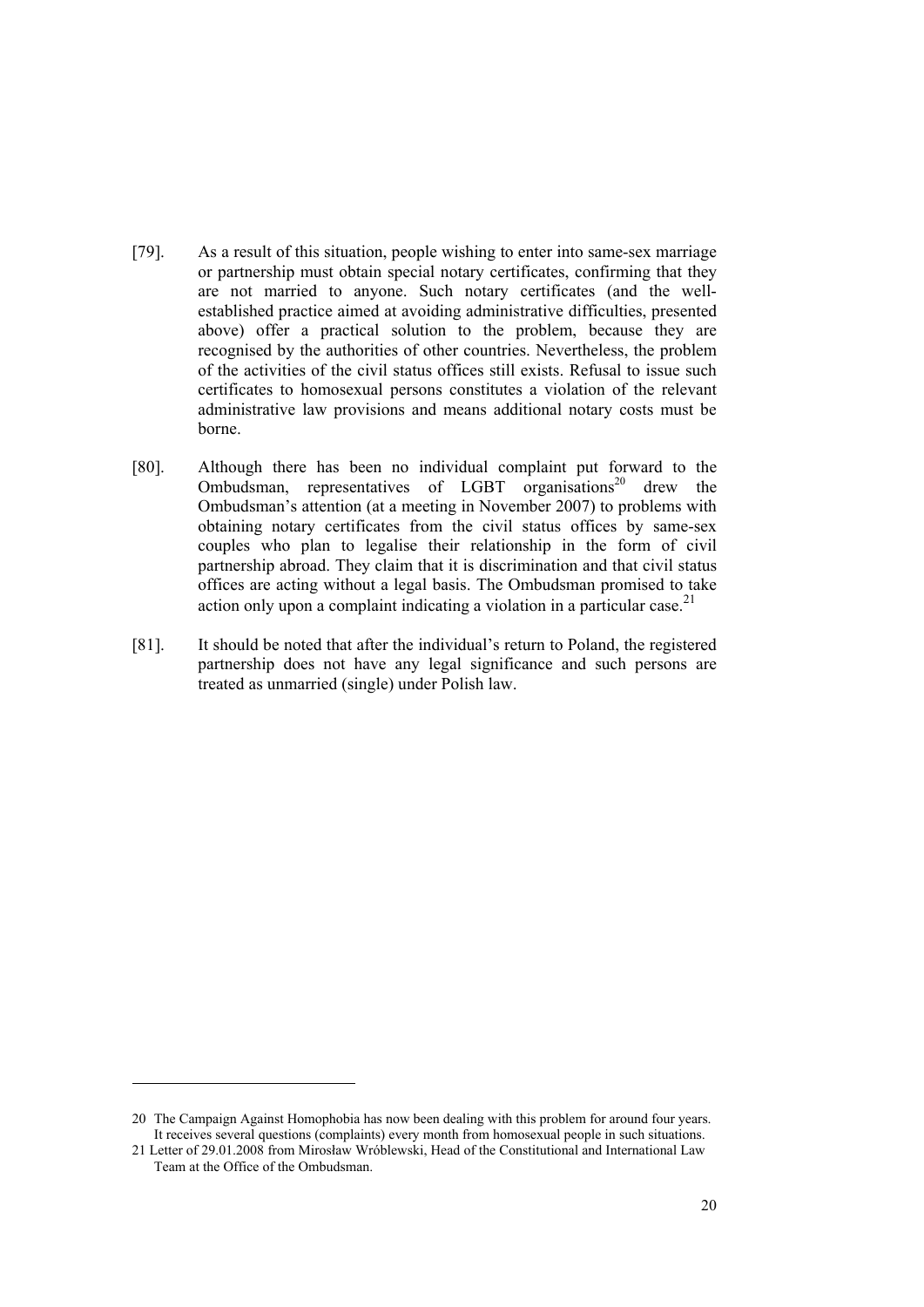# C. Asylum and subsidiary protection

- [82]. The Law on Granting Protection to Aliens on the Territory of the Republic of Poland<sup>22</sup> does not provide any legal definition of a 'refugee'. However, it refers to conditions of granting refugee status as defined in the Geneva Convention and the New York Protocol. Article 13 Section 2 of the Law stipulates that spouses and minor children of an alien entitled to refugee status in accordance with the Convention, if they are included in the same application form, as well as minor children of an alien, if they are born on the Polish territory, are to be granted refugee status. In addition, Article 90 of the Law foresees that asylum can be granted, upon request, to an alien when it is necessary to provide protection and the important interest of the Republic of Poland requires this. Article 97 provides for conditions of granted an alien limited leave to remain and Article 106 provides for temporary protection in case of a mass influx of aliens. None of these provisions explicitly protects people who are persecuted or harassed as LGBT from the risk of being returned home. However, some of them give the authorities a scope of appreciation that could be used to prevent such a risk.
- [83]. The Polish law does not contain any explicit provisions granting refugee status to LGTB partners as family members in the context of asylum and subsidiary protection.
- [84]. There is a lack of data or any other information concerning sexual orientation of aliens or refugees and whether such information is taken into account when considering applications to remain on the territory of Poland or for granting refugee status.
- [85]. There is also no statistics available showing social reality of the existing law for LGBT people in the area of asylum and migration.
- [86]. In order to obtain information for the purposes of this report, the authors contacted several NGOs and other institutions which provide social and legal aid to aliens and refugees.
- [87]. The authors also obtained information from the *Urząd do spraw Cudzoziemców* [the Office for Foreigners] that the scope of collected data does not include data on sexual orientation (which is regarded as so-called sensitive data under *Ustawa o ochronie danych osobowych* [Law on Protection of Personal Data] as regards foreigners and EU citizens residing on the territory of Poland who are subject to administrative proceedings. Accordingly, the Office for Foreigners could not provide data on the

<sup>22</sup> Poland/*Ustawa z dnia 13 czerwca 2003 o udzielaniu cudzoziemcom ochrony na terytorium* 

*Rzeczpospolitej Polskiej*, *Dziennik Ustaw* [Journal of Laws] of 2006, No 234, item 1695, as amended.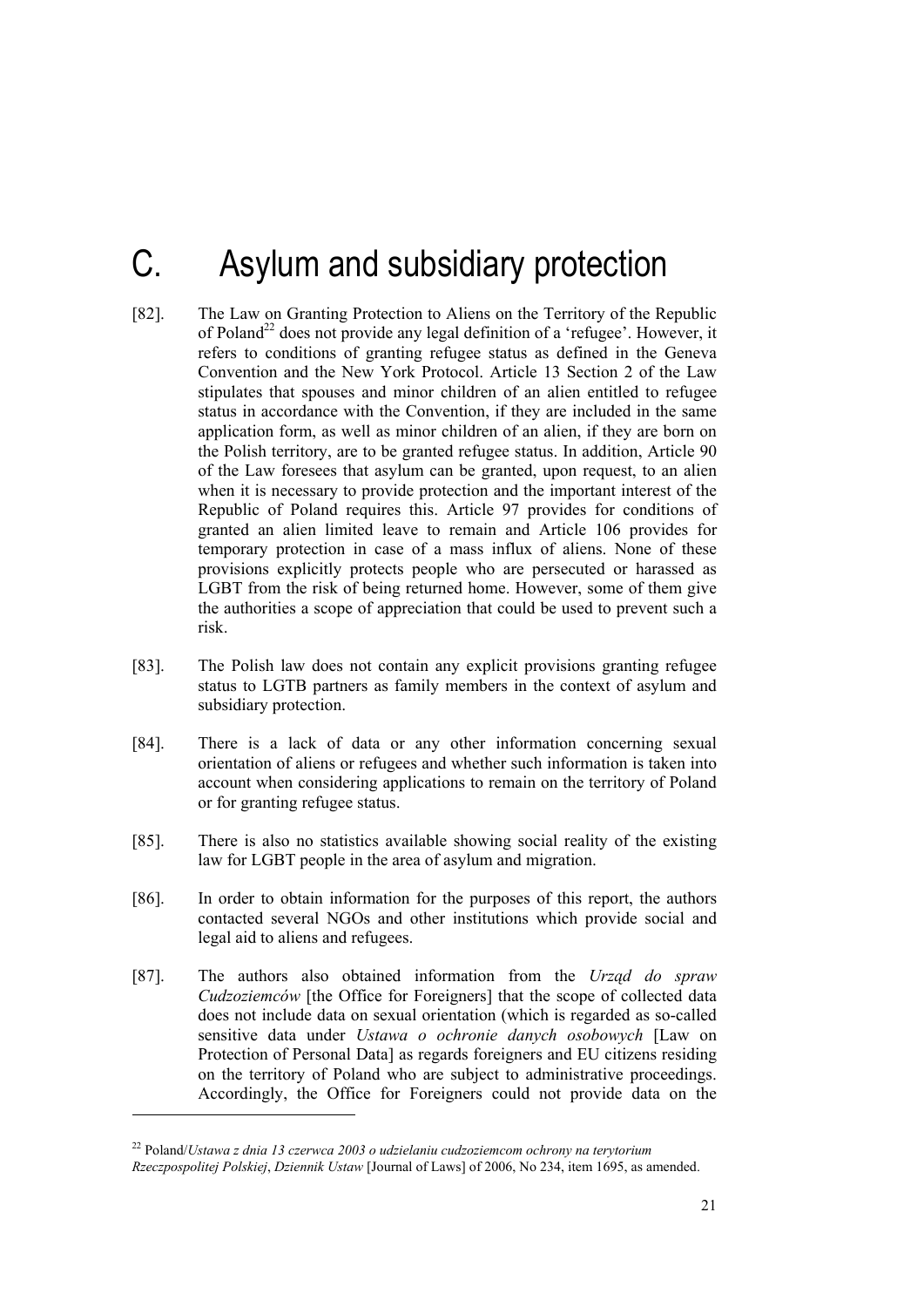number of LGBT foreigners residing in Poland and the number of administrative proceedings concerning such persons.

- [88]. The authors were informed by one NGO *Stowarzyszenie Interwencji Prawnej* [Association for Legal Intervention] that they were contacted by a Chechen refugee (from Ingushetia), who was not accepted in her locality and in the family due to problems with gender identification. The woman left the country afraid of losing her life. On 03.01.2007 she submitted an application for refugee status in Poland. Due to the complexity of the case, the proceedings took several months. On 01.10.2007 the President of the Office for Foreigners took a positive decision on granting refugee status. The individual is now living in one of the centres for refugees.
- [89]. The authors were also informed by *Centrum Pomocy Prawnej im. Haliny Nieć* [Halina Nieć Centre for Legal Aid] (hereinafter 'Halina Nieć Centre') about the case of a national of Moldova, Mr X., who claims that he was discriminated against in his country of origin due to his sexual orientation. He claims that ten years ago he participated in a religious demonstration and was arrested by the police. At the police station he was raped and it was recorded on video tape. This video tape was then used to blackmail him. One of the officers wanted to compel him to go to Turkey in order to provide prostitute services. Therefore, there is a doubt that he was a victim of human trafficking.
- [90]. Mr X left Moldova and went to France where he applied for refugee status in 2002. Before the end of procedure he went back to Moldova, where he claimed still to be subject of illegal pressure. Therefore he escaped to Poland where he submitted an application for refugee status. The Office for Aliens refused in December 2007 to grant such status. The case is now the subject of appeal before *Rada do spraw Uchodźców* [Council for Refugees]. According to lawyers from the Halina Nieć Centre, the Office for Aliens did not take the trauma of Mr X sufficiently into consideration. Furthermore, it stated that the situation of gays is relatively good in Moldova and that they are not subject to intimidation there. It should be noted that on 05.02.2008 the Campaign Against Homophobia submitted an opinion to the Council for Refugees about the situation of LGBT people in Moldova. For this purpose, the organisation relied on Article 31 Section 5 of the Code of Administrative Procedure<sup>23</sup>, which gives a possibility for NGOs to submit a view in a given case, even if the organisation does not participate in proceedings. It seems to be the first case to be decided by the appeal body, the Council for Refugees, in which sexual orientation (and

-

<sup>23</sup> Poland/*Ustawa z dnia 14 czerwca 1960 r. – Kodeks postępowania administracyjnego*, unified text - *Dziennik Ustaw* [Journal of Laws] of 2000, No. 98, item 1081, as amended.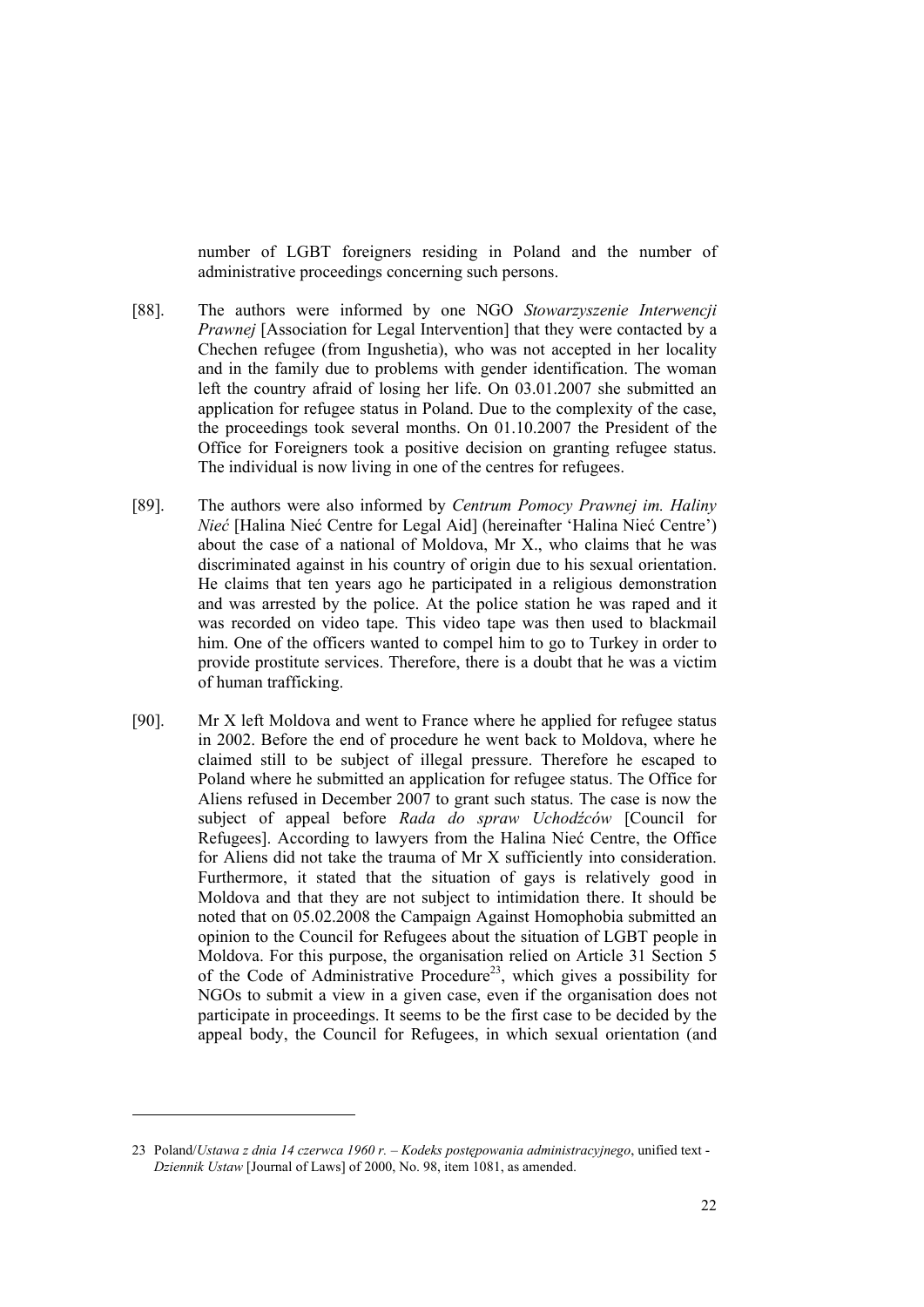threat of intimidation due to this fact) are raised as a ground for refugee status $^{24}$ 

- [91]. The HFHR has been contacted four times in recent years by different people who raised the issue of their sexual orientation. These people were from Ukraine, Belarus and Russia. They contacted the HFHR in order to receive information on the possibility of obtaining refugee status in Poland. One of these people raised the fact that he was victimised in Ukraine due to his sexual orientation. Other people were rather considering to what extent they may try using this argument in order to obtain refugee status. All these cases ended up with an oral consultation and the HFHR was not involved in litigation of any such case. The authors are also not aware of whether such cases have been further pursued. It needs to be stressed out that except two cases – concerning the Chechen and Moldovan national - described before, the authors of this report could not identify any other cases in the area of asylum and subsidiary protection.
- [92]. On the basis of information obtained from a number of institutions and non-governmental organisations the authors can claim that the conclusions are quite positive. Secondly, only a few foreigners raise the issue of sexual orientation as a ground for refugee status. It seems to be a marginal problem. Only in one case has gender identification been a justified ground for granting refugee status.

<sup>24</sup> The official numbers of the cases before the Council for Refugees are RdU-178/S/07, and DP-II-732/SUB/2007.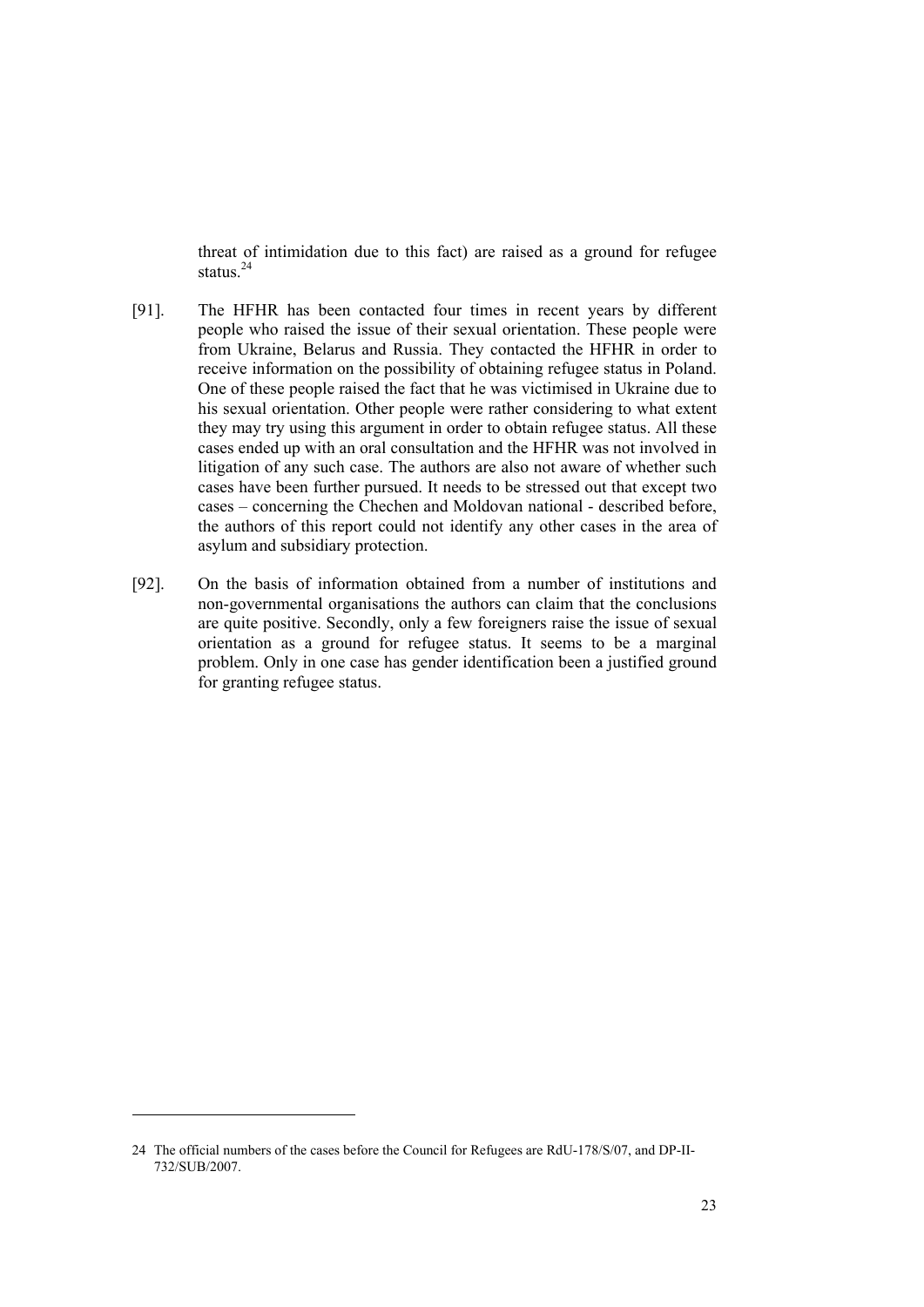# D. Family reunification

- [93]. Article 4 Section 3 of Council Directive 2003/86/EC has been implemented by the Law of  $22.04.2005$  amending the Law on Aliens<sup>25</sup>. Article 53 Section 2 of the Law on Aliens provides that a family member is:
- a person in a marriage relationship *recognised by Polish law*;
- a minor child of the alien or of the person in a marriage relationship recognised by Polish law, as well as their adopted child;
- a minor child of the alien, as well as her/his adopted child, who is dependent on the alien and where the alien has real custody power;
- a minor child of the person defined in the first point, as well as her/his adopted child, who is dependent on that person and where the alien has real custody power.
- [94]. Therefore there is no mention about the entry and residence of unmarried partners who are third country nationals and remain in a duly attested, stable, long-term relationship or in a registered partnership. Moreover, the Law on Aliens stresses that the marriage relationship must be recognised by Polish law. Such wording implies an even narrower interpretation of marriage than resulting from the Law implementing the Free Movement Directive (above). Nevertheless, the issue presented here could not be substantiated with any relevant statistics or unofficial data because they do not exist. Even LGBT organisations have not yet been informed about cases regarding family reunification of unmarried (cohabitating) partners or registered partners.
- [95]. In consequence, there is no statistics available showing social reality of relevant legislation for LGBT people.
- [96]. Upon our request, the Ministry of Labour and Social Policy informed us that it does not monitor or register the number of gays and lesbians (or members of their families) who exercise their right to free movement.
- [97]. At the time of writing this report, there is no relevant case law in this area.

-

<sup>25</sup> Poland/*Ustawa z dnia 13 czerwca 2003 r. o cudzoziemcach*, unified text - *Dziennik Ustaw* [Journal of Laws] of 2006, No. 234, item 1694, as amended.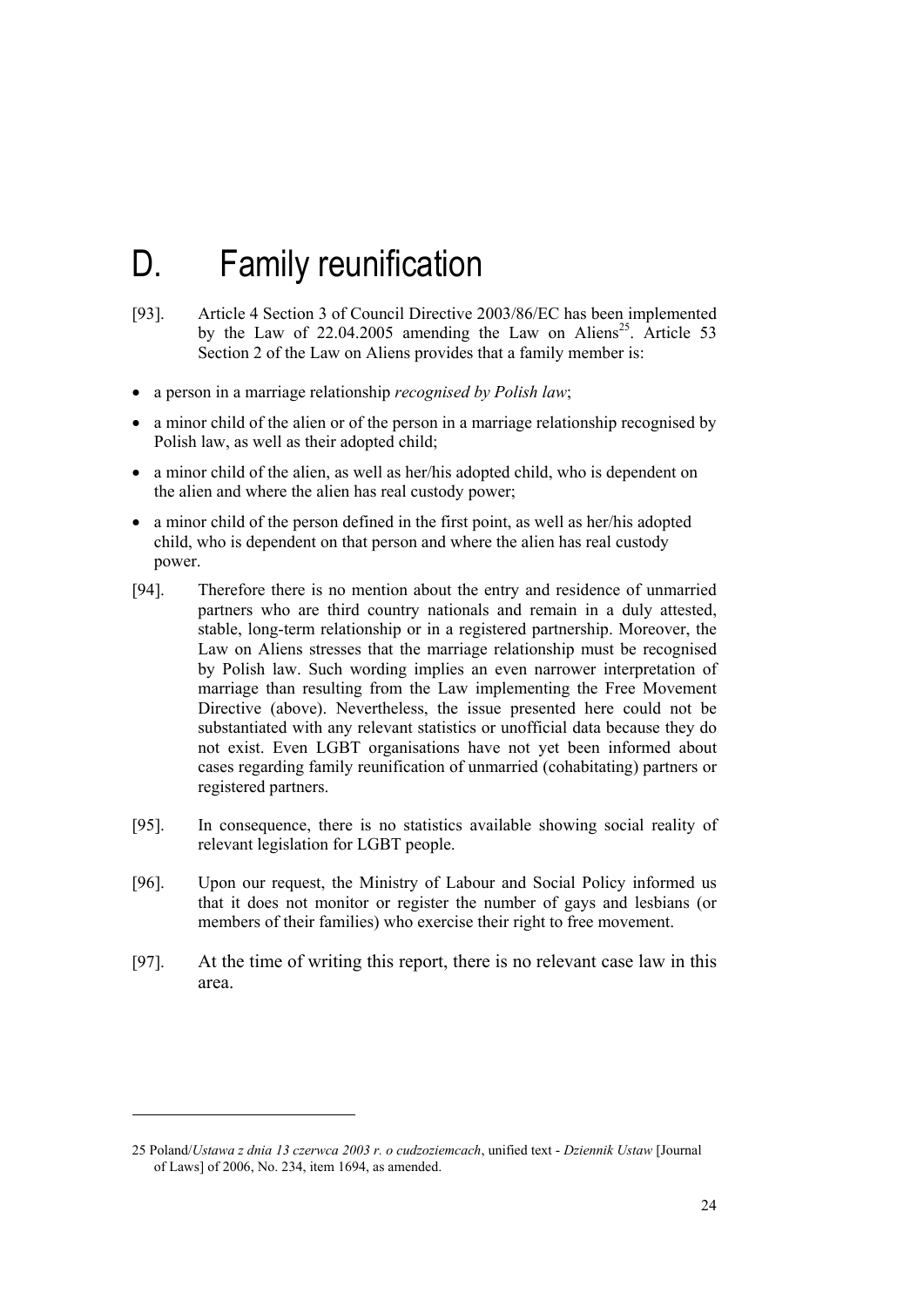# E. Freedom of assembly

- [98]. Restrictions on the exercise of the freedom of peaceful assembly by the LGBT community has been a major problem in Poland in recent years, attracting the attention of foreign politicians and NGOs. As of the date of this study, this problem seems to have been resolved. However, it cannot be guaranteed that in some cities bans on gay prides (or equality marches) may not take place in the future.
- [99]. Perhaps the most famous gay pride march to take place in Poland was *Parada Równości* [Equality Parade], due to the events of 2005 (described below). At the very beginning the Equality Parades were organised in 2001, 2002, and 2003 by *Międzynarodowe Stowarzyszenie Gejów i Lesbijek na Rzecz Kultury* [International Gay and Lesbian Association for Culture] in Poland. However, in these years these gay pride marches did not attract much attention, either from politicians or participants, and were organised without any significant problems. There were also no problems with registering these assemblies with the authorities.

## E.1. Equality Marches in 2004

- [100]. On 07.05.2004, *Marsz Tolerancji* [March for Tolerance] was organised in Kraków, within the framework of an annual Kraków Festival of Gay and Lesbian Culture, *Fundacja 'Kultura dla Tolerancji'* [Foundation 'Culture for Tolerance']. Around 1,200 people participated in the peaceful demonstration. However, it was attacked by football hooligans and extreme right-wing and nationalistic groups with eggs, stones and other dangerous items. A number of people were injured. One police officer was also injured after fights with the police in the main square in Kraków. The events in Kraków were the subject of a documentary film by Diana Voxerbrant entitled 'Tolerance'.
- [101]. In May 2004 there was also an attempt to organise an Equality Parade in Warsaw by the International Gay and Lesbian Association for Culture in Poland. However, due to the ban issued by the Mayor of Warsaw, the march did not take place. Instead, organisers held a spontaneous *Wiec Wolności* [Assembly for Freedom]. However, they did not undertake any significant legal actions to protest against the ban on the exercise of the freedom of assembly.
- [102]. The Equality March in Poznań was organised on 16.11.2004, within the framework of the Days of Tolerance and Equality. After 200 metres, the Equality March was blocked by counter-demonstrators, who threw eggs, bottles and other missiles. Counter-demonstrators had fights with the police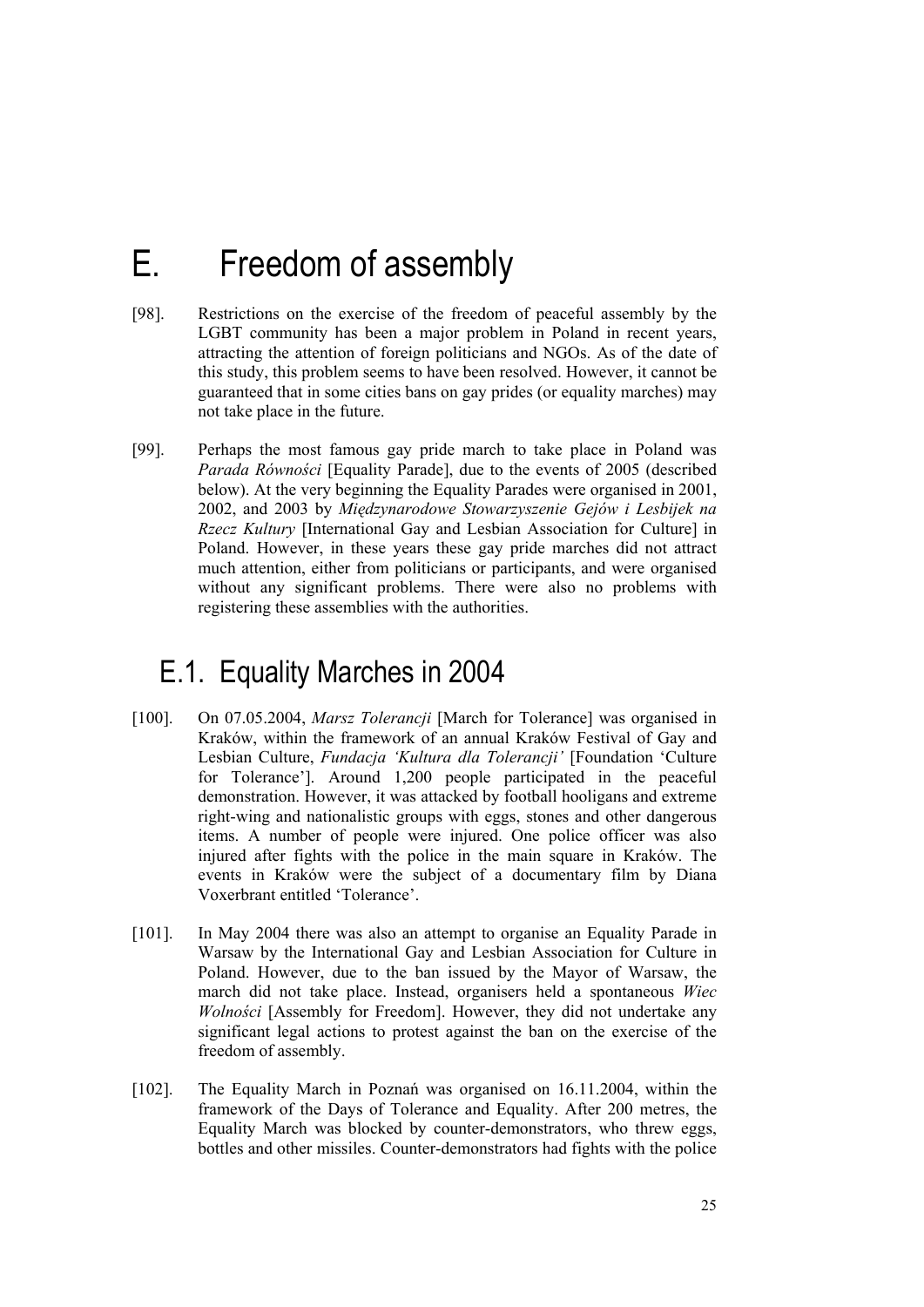and the participants in the Equality March had to walk back and have a stationary assembly.

# E.2. Equality Marches in 2005

#### E.2.1.General comments

[103]. In 2005, the March for Tolerance in Kraków was cancelled by the organisers due to the death of Pope John Paul II. However, two other equality marches (usually organised annually) formed a test in 2005 for the respect for liberal values in Poland.

#### E.2.2. Equality Parade in Warsaw 2005

- [104]. The Equality Parade was to take place on 11.06.2005 in Warsaw. Organised for the fifth time, the goal of the Parade was to draw attention to legal and social prejudice against sexual minorities and other minorities, including national, ethnic and religious minorities, as well as against people with disabilities and women.
- [105]. The Equality Parade was banned by a decision of the President of Warsaw on 03.06.2005, based on Article 65 of the Road Traffic Law. The main reason for the ban was that the *Fundacja Równości* [Equality Foundation] failed to present a 'traffic organisation scheme', although no official letter required such a document from the Foundation. Following the decision, people connected with the Equality Parade decided to organise eight 'stationary' rallies in various locations throughout Warsaw so that moving from one rally to another actually formed the Equality Parade. With its decisions of 09.06.2005, based on *Ustawa – Prawo o Zgromadzeniach* [Law on Assemblies]<sup>26</sup>, the Mayor of Warsaw banned six of the eight planned rallies. In the end, the Equality Parade did take place. However, it had features of an illegal demonstration, an act of civil disobedience, with politicians and celebrities participating.
- [106]. It was clear that the real motive for banning the Equality Parade was political and the presented legal arguments were instrumentally abused. Three weeks before the planned date of the event, the Mayor of Warsaw publicly declared his attitude towards sexual minorities and their exercise of the freedom of assembly. Answering the question on his decision regarding the Equality Parade application, he stated *inter alia:*

<sup>26</sup> *Dziennik Ustaw* [Journal of Laws] of 1990, No. 51, item 297, as amended.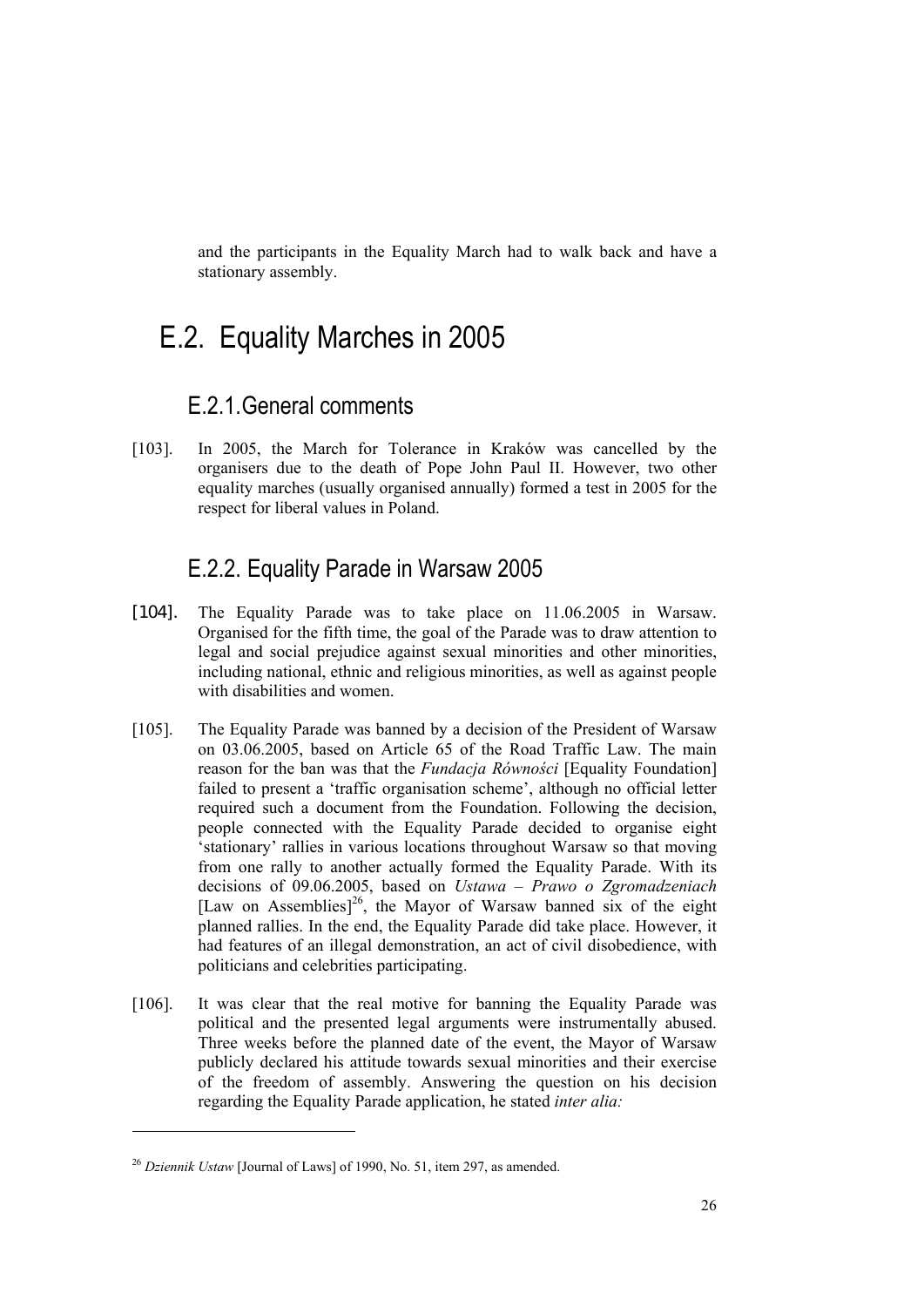'I will ban the demonstration regardless of what they have written. I am not for discrimination on the ground of sexual orientation, for example by ruining people's professional careers. But there will be no public propaganda of homosexuality.'

- [107]. After the illegal Equality Parade (an act of civil disobedience), the Equality Foundation filed an appeal to *Samorządowe Kolegium Odwoławcze* [Self-Governmental Appeals Court] (regarding the ban on the Equality Parade). At the same time, the rally organisers filed an appeal with the Mazowieckie Voivodship governor. On 17.06.2005 the decisions of the President of Warsaw of 09.06.2005 on six rallies were repealed by the Mazowieckie Voivodship governor. Similarly, on 22.08.2005 the Self-Governmental Appeals Court repealed the decision on the Equality Parade based on the Road Traffic Law for formal reasons.
- [108]. The ban on the Equality Parade resulted in different sets of legal proceedings. On the one hand, events in Warsaw were a cause for the Ombudsman to question provisions of the Road Traffic Law (I). On the other hand, organisers of the Equality Parade submitted an application to the ECtHR (II).

#### I. Judgment of the Constitutional Court of 18 January 2006 on the Road Traffic Law

- [109]. Following the ban on the Equality Parade on the basis of the said provisions of *Ustawa – prawo o ruchu drogowym* [Road Traffic Law]<sup>27</sup>, and bearing in mind that similar problems had also arisen for other 'leftwing' organisers earlier in Warsaw, the Ombudsman decided to refer the case to the Polish Constitutional Court for abstract review. The Constitutional Court declared that the said provisions of the Road Traffic Law were unconstitutional for a number of reasons. One of the most important principles stemming from the judgment is, however, the analysis of the very essence of constitutional freedom of assembly in the context of power exercised by state authorities.<sup>28</sup>
- [110]. The Constitutional Court, in its judgment dealing with the constitutionality of the Road Traffic Law provisions, reaffirmed the basic principles of the freedom of assembly. It stated that freedom of assembly may not be limited because of the lack of symmetry between the purposes of the freedom of assembly (or its potential results) and the functions, aims or intentions of

-

<sup>27</sup> *Dziennik Ustaw* [Journal of Laws] of 2005, Nr. 108, item 908, as amended.

<sup>28</sup> Judgment of the Polish Constitutional Court of 18.01.2006, No. K 21/05.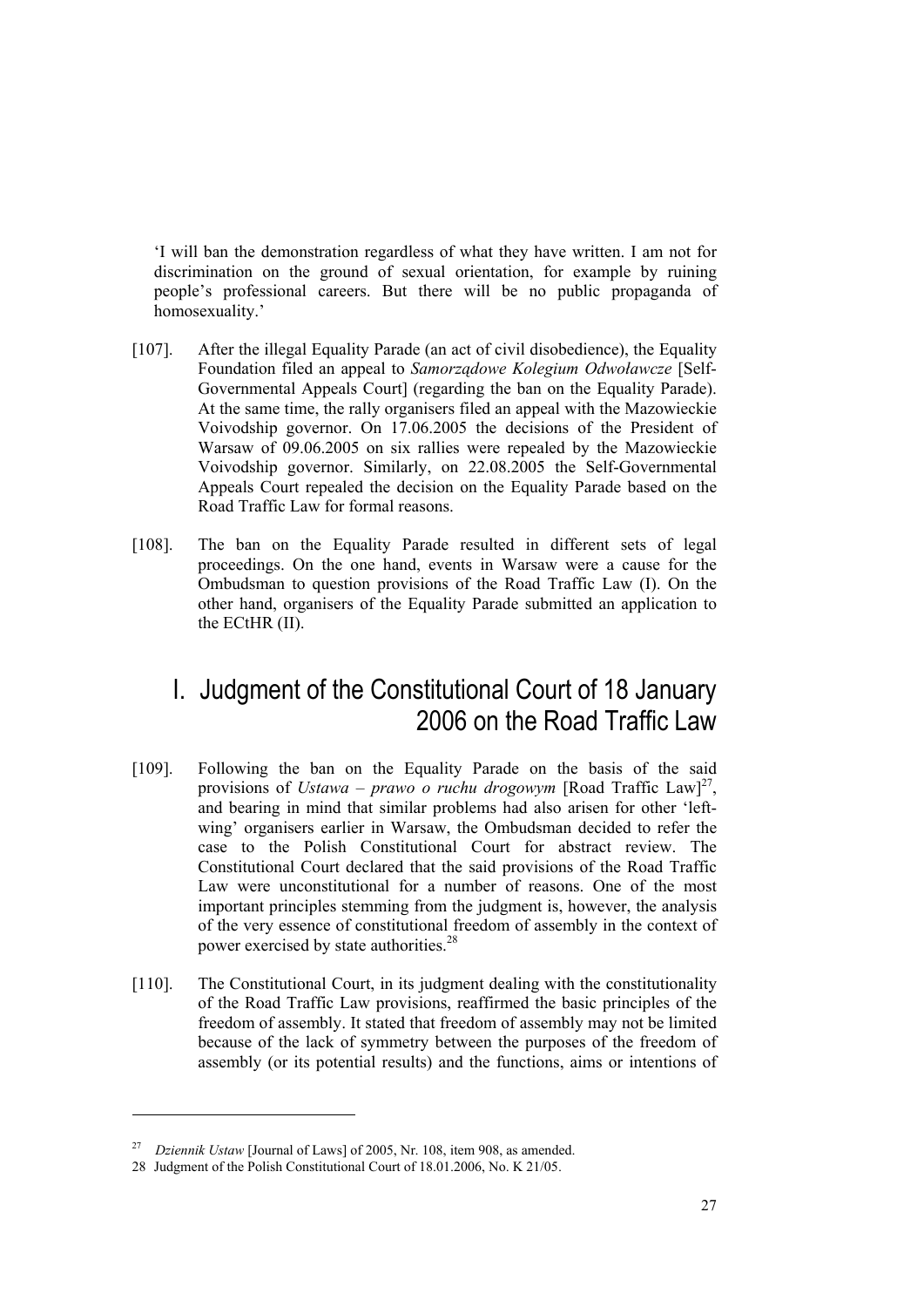the organisers and participants in a given assembly attributed to it by media, commentators or public officials.<sup>29</sup>

- [111]. According to the Constitutional Court, the constitutional guarantee of the freedom of assembly contains a prohibition against denying freedom of assembly by the public authorities due to ideological differences or when the ideas expressed by the assembly are contrary to the system of values represented by the public officials. The Court underlined that the 'moral convictions of the public officials are not a synonym for "public morality" as a limitation of the freedom of assembly'.<sup>30</sup>
- [112]. The Constitutional Court considered that the special requirement in the Road Traffic Law in order to organise an assembly was unconstitutional. The Constitutional Court underlined that the exercise of any freedom may not be dependent upon the authorisation of the state authorities. According to the Court, only the model of notifications (as provided in the Law on Assemblies) is applicable.

#### II. Judgment of the European Court of Human Rights in *Bączkowski and others v. Poland*

- [113]. The organisers of the Equality Parade 2005 in Warsaw submitted their application to the ECtHR claiming violation of Articles 11, 13 and 14 of the Convention. On 03.05.2007 the ECtHR issued a judgment in the case  $Baczkowski$  and others v. Poland<sup>31</sup>. It was a long-awaited decision, especially in view of the bans of gay pride marches taking place in other capital cities in Europe, e.g. in Riga and Moscow.
- [114]. The ECtHR did not state directly that sexual minorities, LGBT movements or those combating discrimination had a right to protest or that such views might be shared at the assembly. Taking into account the special context of the *Bączkowski* case, the ECtHR considered this issue as self-explanatory, without any need to place any special emphasis on it. Instead, the ECtHR started its consideration of the case by underlining basic principles connected with the freedom of assembly.
- [115]. Referring to its earlier case law, the ECtHR underlined the value of the European Convention on Human Rights in promoting the ideals and values of a democratic society.32 It referred to the role played by political parties and associations for democracy and pluralism, which is built 'on the genuine recognition of, and respect for, diversity and the dynamics of

-

<sup>29</sup> Judgment of the Polish Constitutional Court of 18.01.2006, No. K 21/05, English summary available at www.trybunal.gov.pl

<sup>30</sup> Judgment of the Constitutional Court of 18.01.2006, No. K 21/05.

<sup>31</sup> *Bączkowski and others v. Poland*, application No. 1543/06, judgment of 03.05.2007 (IV Section).

<sup>32</sup> *Bączkowski v. Poland*, § 61.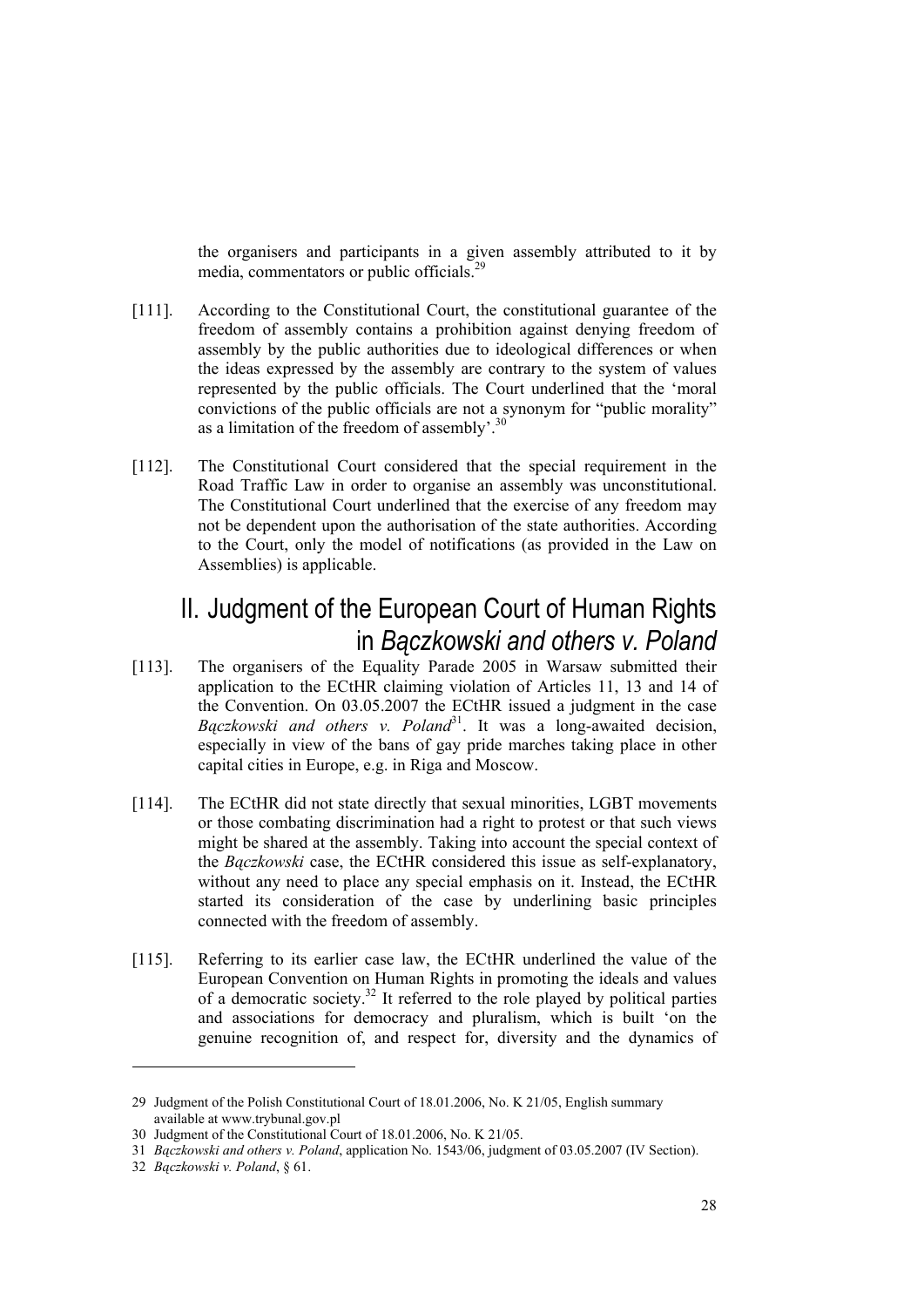cultural traditions, ethnic and cultural identities, religious beliefs, artistic, literary and socio-economic ideas and concepts'.<sup>33</sup> According to the Court, 'the harmonious interaction of persons and groups with varied identities is essential for achieving social cohesion. It is only natural that, where a civil society functions in a healthy manner, the participation of citizens in the democratic process is to a large extent achieved through belonging to associations in which they may integrate with each other and pursue common objectives collectively'.<sup>34</sup>

- [116]. In the opinion of the ECtHR, 'although individual interests must on occasion be subordinated to those of a group, democracy does not simply mean that the views of the majority must always prevail: a balance must be achieved which ensures the fair and proper treatment of minorities and avoids any abuse of a dominant position'.<sup>35</sup> Taking into account the above background, the ECtHR confirmed the positive obligation on the part of the state to secure the enjoyment of rights and freedoms for persons holding unpopular views or belonging to minorities.
- [117]. The ECtHR indicated that in its previous case law it had pointed out that the state should be the ultimate guarantor of the principle of pluralism<sup>36</sup>. It reiterated that the freedom of assembly may not be reduced to a purely negative concept (mere duty of non-interference by the state), because it would not be compatible with the Convention and with the purpose of Article 11 of the Convention.
- [118]. The judgment in *Bączkowski* also confirmed that a violation of human rights may result from a situation where individuals are compelled to disobey the law (as in the Equality Parade) in order to test its compatibility with constitutional or international guarantees of human rights. Such a situation creates a chilling effect on the freedom of assembly and may deter persons from participating in demonstration due to the threat of legal sanctions ('chilling effect').
- [119]. Secondly, the ECtHR established a new standard concerning the exercise of the freedom of speech by politicians who concurrently hold administrative office. The Court stated that politicians, 'when exercising their freedom of expression… may be required to show restraint, bearing in mind that their views can be regarded as instructions by civil servants, whose employment and careers depend on their approval'.<sup>37</sup> In this regard, the Court referred to statements made by the Mayor of Warsaw on his position towards gay

<sup>33</sup> *Bączkowski v. Poland*, § 62.

<sup>34</sup> *Bączkowski v. Poland*, § 62.

<sup>35</sup> *Bączkowski v. Poland*, § 63.

<sup>36</sup> *Informationsverein Lentia and Others v. Austria* (Judgment of 24.11.1993, Series A no. 276, p. 16, § 38.

<sup>37</sup> *Bączkowski v. Poland*, § 98.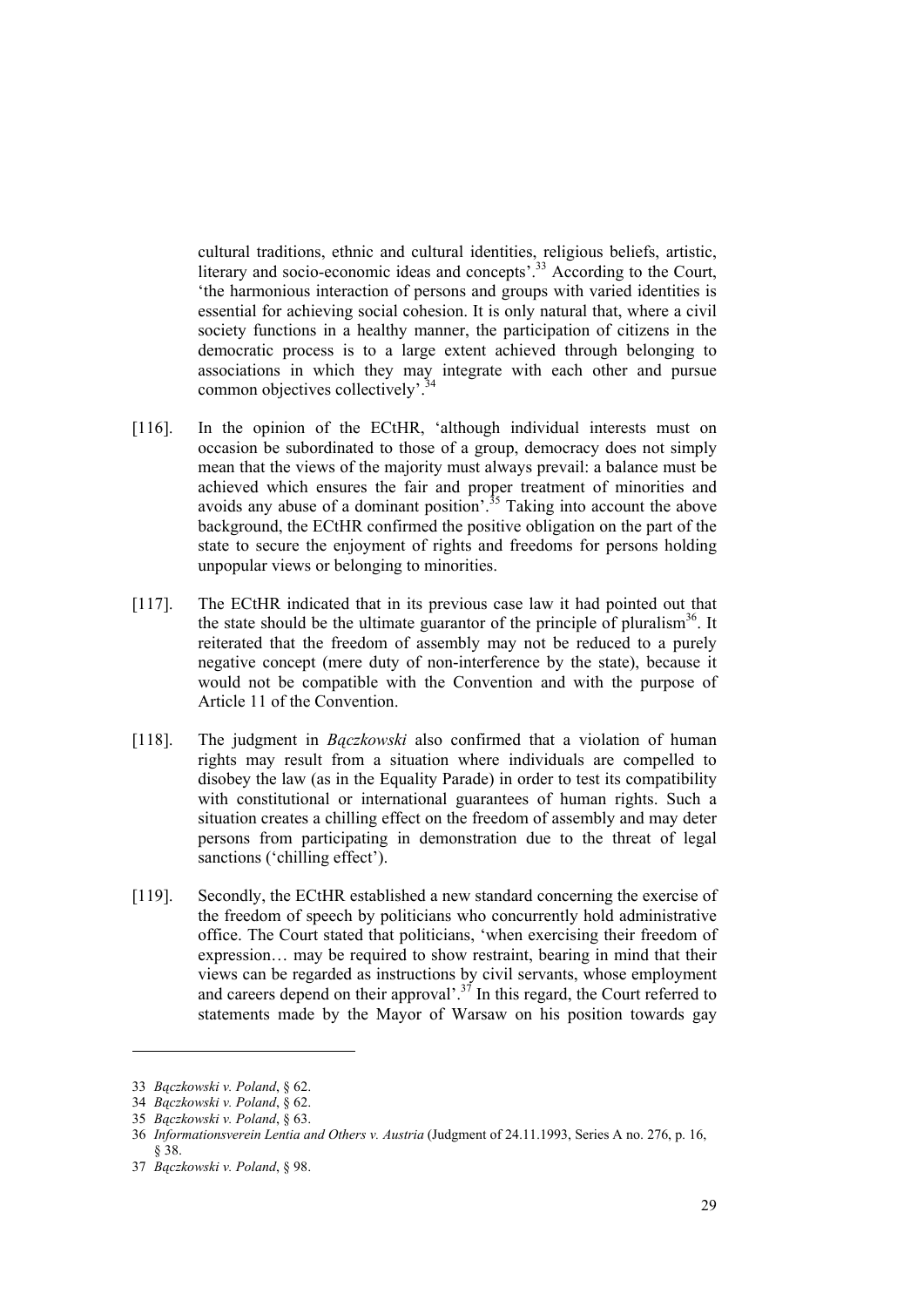pride marches, expressed well before the issuing of a formal decision in case of the Equality Parade.

[120]. Thirdly, the ECtHR established a standard according to which the procedural rules concerning organisation of the Equality Parade should be constructed in such a way as to exhaust all domestic remedies before the date of the assembly. Otherwise, freedom of assembly may be meaningless, because authorities may use procedural arguments in order to ban an assembly and before the date of such an assembly there is no possibility for a domestic court to review the decision. The Court underlined that the date of assembly has the essential meaning to exercise of this freedom.

#### E.2.3. Equality March in Poznań in 2005

- [121]. In November 2005, LGBT groups in Poznań wanted to organise an Equality March. The Mayor of Poznań and the Wielkopolskie Voivodship governor banned the demonstration, despite massive protests by several non-governmental organisations and politicians. The Mayor of Poznań banned the 2005 Equality March, arguing that because of the risk of counter-demonstrators attacking the March (taking into account events of the previous year), there was a danger to public property and the health and lives of the demonstrators. Accordingly, the very feature of the freedom of assembly (possibility of meeting aggressive opponents) was used in order to exclude the possibility of the assembly at all.
- [122]. Despite the ban, the demonstration took place. Since it was illegal, constituting an act of civil disobedience, it was brutally dispersed by the police. The police used disproportionate force, but the then Minister of Internal Affairs and Administration, Ludwik Dorn, named this action as 'exemplary'. One week later, Poland witnessed a series of demonstrations under the title '*Reanimacja Demokracji – Marsz Równości idzie dalej'* ['Reanimation of Democracy – the Equality March Continues']. Civil society thus strongly expressed its refusal to accept violations of the freedom of assembly in Poland.
- [123]. Decisions by the authorities in Poznań were quashed as ill-founded first by *Wojewódzki Sąd Administracyjny* [Regional Administrative Court] in Poznań<sup>38</sup> and then (upon cassation appeal by the Wielkopolskie Voivodship governor) by *Naczelny Sąd Administracyjny* [Supreme Administrative Court]<sup>39</sup>. In particular, the Supreme Administrative Court had to review whether the decisions of the authorities in Poznań were in compliance with

-

<sup>38</sup> Judgment of the Regional Administrative Court in Poznań of 14.12.2005, IV SA/Po 983/05.

<sup>39</sup> Judgment of the Supreme Administrative Court of 25.05.2006, No. I OSK 329/06.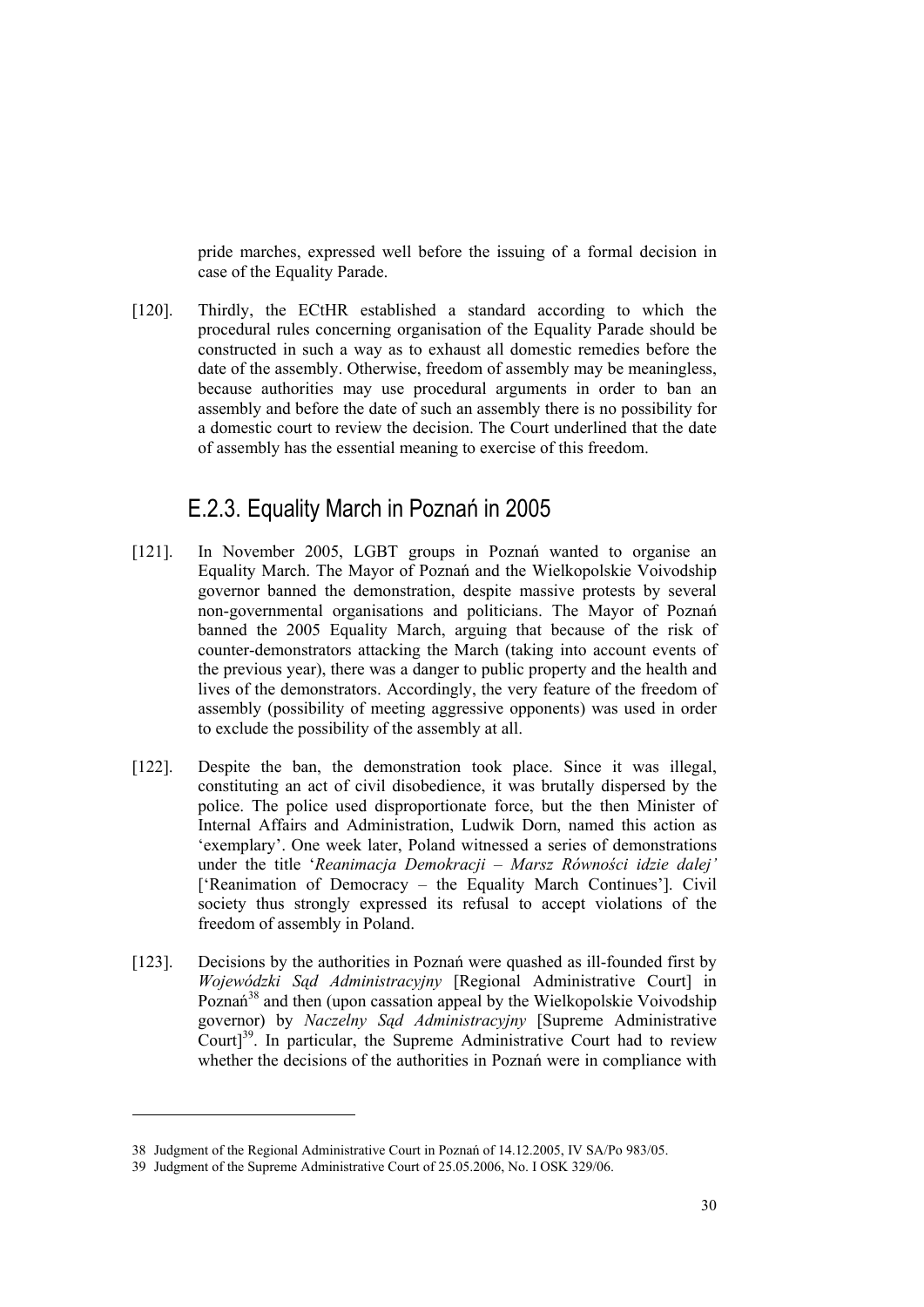the provisions of law. Once again, the Mayor of Poznań referred to ideologically neutral criteria when banning the assembly.

[124]. Nevertheless, the Supreme Administrative Court included in its *obiter dicta*  statements underlining the special value of the assembly. The Court said that, when assessing the notification of an assembly by the municipal authorities, the level of controversy of views expressed by participants in the assembly should not be taken into account, unless the purpose of the assembly is not contrary to law. According to the Supreme Administrative Court:

'It is the role of neither the public administration nor the administrative courts to analyse slogans, ideas and views shared at the assembly, which are not contrary to law, especially through the prism of the moral convictions of public officials or judges judging in the administrative court, or through the prism of the convictions of majority of society. Such analysis would thwart the constitutional freedom of peaceful assembly.'40

- [125]. With this statement the Supreme Administrative Court indirectly referred to the alleged practice by the authorities in Poznań of analysing slogans on banners held by demonstrators, following the submission of the notification of the assembly. The Court underlined that such practice would not be acceptable. However, this does not that the Court was authorising the expression of any statements during demonstrations, including those violating the dignity of other people. In such a case, criminal law rules should apply (see below, point F).
- [126]. As regards the risk posed by counter-demonstrators, the Supreme Administrative Court without any hesitation referred to standards established in the jurisprudence of the ECtHR, i.e. that merely the intent or expected possibility of counter-demonstration may not deprive organisers of their freedom of assembly.<sup>41</sup>
- [127]. The Supreme Administrative Court also referred to the cost of organising the public assembly, as it was one of the issues raised in the public debate. The Supreme Administrative Court compared the organisation of assemblies and respective state obligations with the approach towards a sporting event. The Supreme Administrative Court held that:

'If, with considerable use of different measures and forces, protection is provided for participants at various sporting events, including marches of 'fans', which usually end up with significant material damage and threats to health or life, then

<sup>40</sup> Judgment of the Supreme Administrative Court of 25.05.2006, No. I OSK 329/06.

<sup>41</sup> E.g. by referring to case *Platform Ärzte für das Leben v. Austria*, application No. 10126/82, DR 44/65.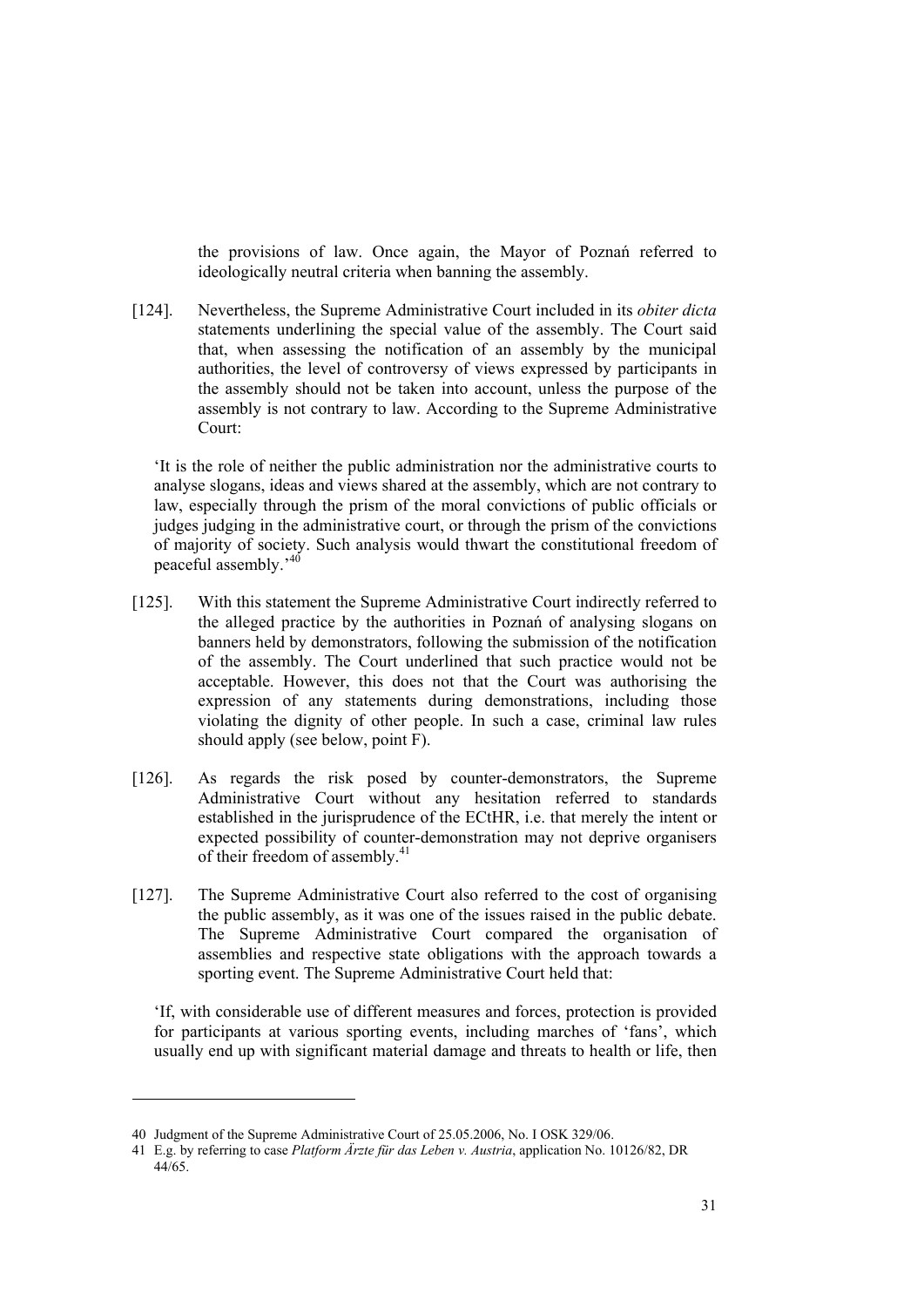there is no special reason why there should be no protection for assemblies resulting from the exercise of constitutional freedom'.<sup>4</sup>

- [128]. The above argument is one of the best to counter the widely used thesis that public assemblies cost citizens too much money and time. Facilitating the organisation of such assemblies and the positive duty to protect them is a cost of democracy and it must be covered by the state authorities.
- [129]. It can be claimed that judgments by the Constitutional Court issued on 18.01.2006 and by the Supreme Administrative Court issued on 25.05.2006 were a good lesson for the Polish local authorities that under the law there is no possibility of banning demonstrations by sexual minorities. The impact of these judgments, as well as of the subsequent judgment in the *Bączkowski* case, is significant. Their most immediate consequence has been that, from their date of issue, there have been no particular problems for the LGBT community in organising assemblies. However, there have been certain problems with protecting participants in such assemblies, especially against the risk of attack by counter-demonstrators. This issue is, however, not a legal issue, but rather an issue of the effectiveness of the police in exercising its functions – the duty to protect legal demonstrations from the risk of violence.

# E.3. Equality Marches in 2006

- [130]. The Equality Parade in Warsaw was held on 10.06.2006 and had around 3,000 participants. This time the Equality Parade was not banned. The Equality Parade attracted the attention of many politicians, including politicians from Germany, Sweden, Finland and the Netherlands. The massive participation in the 2006 Equality Parade was to some extent a reaction to events in previous years. The absence of significant legal problems with the Equality Parade was the result of the precedent judgment by the Constitutional Court.
- [131]. The March for Tolerance in Kraków was held on 28.04.2006 and attracted around 2,000 participants. On the same day *Młodzież Wszechpolska* [All-Poland Youth] organised a counter-demonstration entitled the March for Tradition and Culture. As in previous years, the March for Tolerance was attacked by counter-demonstrators, but the attacks were blocked by the police. Nevertheless, counter-demonstrators insulted participants in the March for Tolerance and threw stones on them. One participant in the March for Tolerance was injured by a stone hitting her head. Eleven of the most aggressive hooligans were arrested by the police and several people were fined. Amnesty International in its report of 2007 considered this

<sup>42</sup> Judgment of the Supreme Administrative Court of 25.05.2006, No. I OSK 329/06.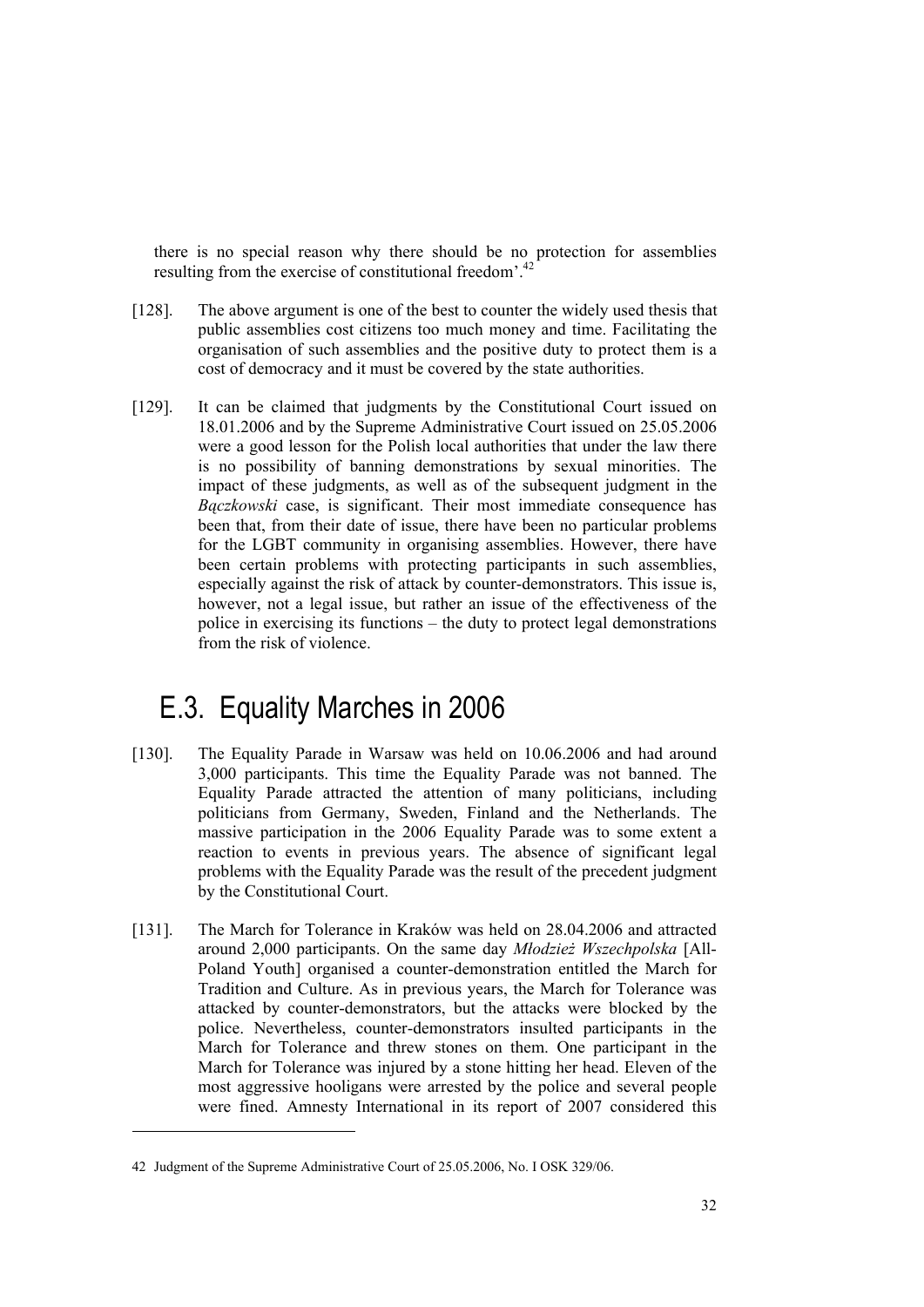March for Tolerance and the events taking place during it as an example of intolerance towards sexual minorities.

[132]. Also in 2006 a March for Equality was held in Poznań, on 18.11.2006, entitled 'In solidarity against discrimination'. Contrary to the previous years the Mayor of Poznań did not object to the whole planned route of the March through the streets of Poznań. Participants were also able to march along the whole planned route. The March for Tolerance had around 500 participants.

## E.4. Equality Marches in 2007

- [133]. In 2007, the equality marches were organised without problems from the administrative authorities.
- [134]. On 21.04.2007, the 2007 March for Tolerance was held in Kraków. It was organised within the framework of the Kraków Festival of Gay and Lesbian Culture 'Culture for Tolerance'. The March for Tolerance had around 2,000 participants.
- [135]. At the same time a counter-demonstration took place, entitled 'March for Tradition and Culture', organised by far right groups (including skinheads) with participation by around 300 people. Participants in the counterdemonstration attempted to disturb the March of Tolerance many times, by throwing eggs, shouting homophobic slogans or by blocking the route of the March. However, thanks to the action of the police, there was no confrontation between the two demonstrations. The police were attacked by counter-demonstrators and had to use tear gas and stop 13 of the most aggressive participants in this demonstration, including five juvenile persons. Two of them had pyrotechnic materials.
- [136]. The March for Tolerance 2007 was preceded by poster campaigns by two opposing groups. On the one hand, the organisers of the March for Tolerance invited the inhabitants of Kraków to participate in the March. On the other hand, far right groups placed posters with homophobic statements and inviting the inhabitants of Kraków to protest against the March for Tolerance.
- [137]. On 19.05.2007, the Equality Parade organised by the Equality Foundation took place in Warsaw. Around 4,000 people took part along the route from *Sejm* [the Polish Parliament] to *Plac Bankowy* [the Bank Square]. Counterdemonstrations were organised in opposition to ideas expressed in the Equality Parade. Both demonstrations were kept separate by the police, thanks to which violence was avoided, despite attempts by counterdemonstrators to pass through the police cordon.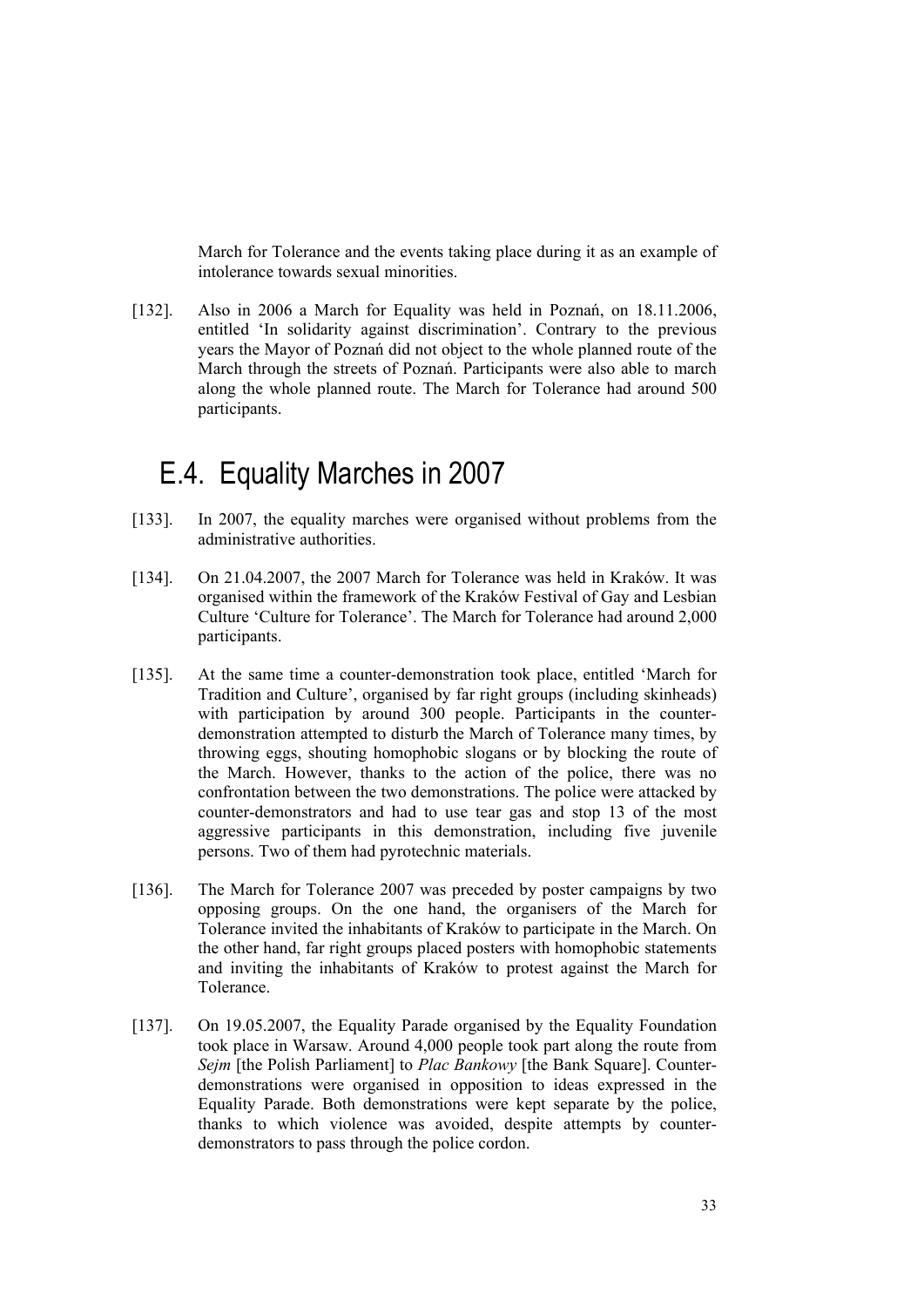- [138]. On 17.11.2007, an Equality March was held in Poznań, within the framework of the Days of Equality and Tolerance (08-17.11.2007). One of the most discussed issues in Poznań connected with the Equality March was the place of the start of the demonstration (see below). Ultimately, the march started as planned at the very beginning – at Pl. Mickiewicza. The Equality March attracted around 300 participants and was peaceful. As in previous years, the main theme of the march was protest against any forms of discrimination, including the fight against exclusion and the protection of employees' rights.
- [139]. Over recent years, a demonstration by feminists, entitled 'Manifa', has taken place every year on a date close to International Women's Day (8 March). On 04.08.2007, the Manifa VIII took place. One of the coorganisers of this event is *Porozumienie Lesbijek* [the Association of Lesbians].

## E.5. Other issues

- [140]. Another issue is the protection of sites of national remembrance. In 2007 the Equality March was to start in the Pl. Mickiewicza square. According to right-wing politicians, this is a site of national remembrance and demonstrations concerning LGBT issues should not take place there. Ultimately, the march was organised according to the originally planned route. This event relates to a larger problem, which may pose certain risks from the point of view of freedom of assembly. In May 2007 the Ministry of Culture and National Heritage discussed a new law on sites of national remembrance.<sup>43</sup> Under the draft law, a site of national remembrance was supposed to include cemeteries and war graves, monuments, buildings, chapels and other places of special importance to the Polish Nation or State, or recalling important persons in its history and heritage. The draft law provided that one of the methods of protecting these sites is a special rule as regards the exercise of the freedom of assembly in such places or in their direct vicinity. In particular, the organisation of an assembly in such a place or in its direct surroundings would require the consent of various administrative organs (depending upon the importance of a given site) and the assembly might be banned if its purpose endangers the solemnity or the symbolic meaning of the given site of national remembrance.
- [141]. Due to the fact that sites of national remembrance, as they were defined by the draft law, are numerous in Poland, the law, if passed, could create a substantial opportunity for the state or municipal authorities to make

<sup>43</sup> The information provided in this study regarding the draft law on sites of national remembrance is based on the general rules of the law, as prepared by the Press Office of the Ministry of Culture and National Heritage.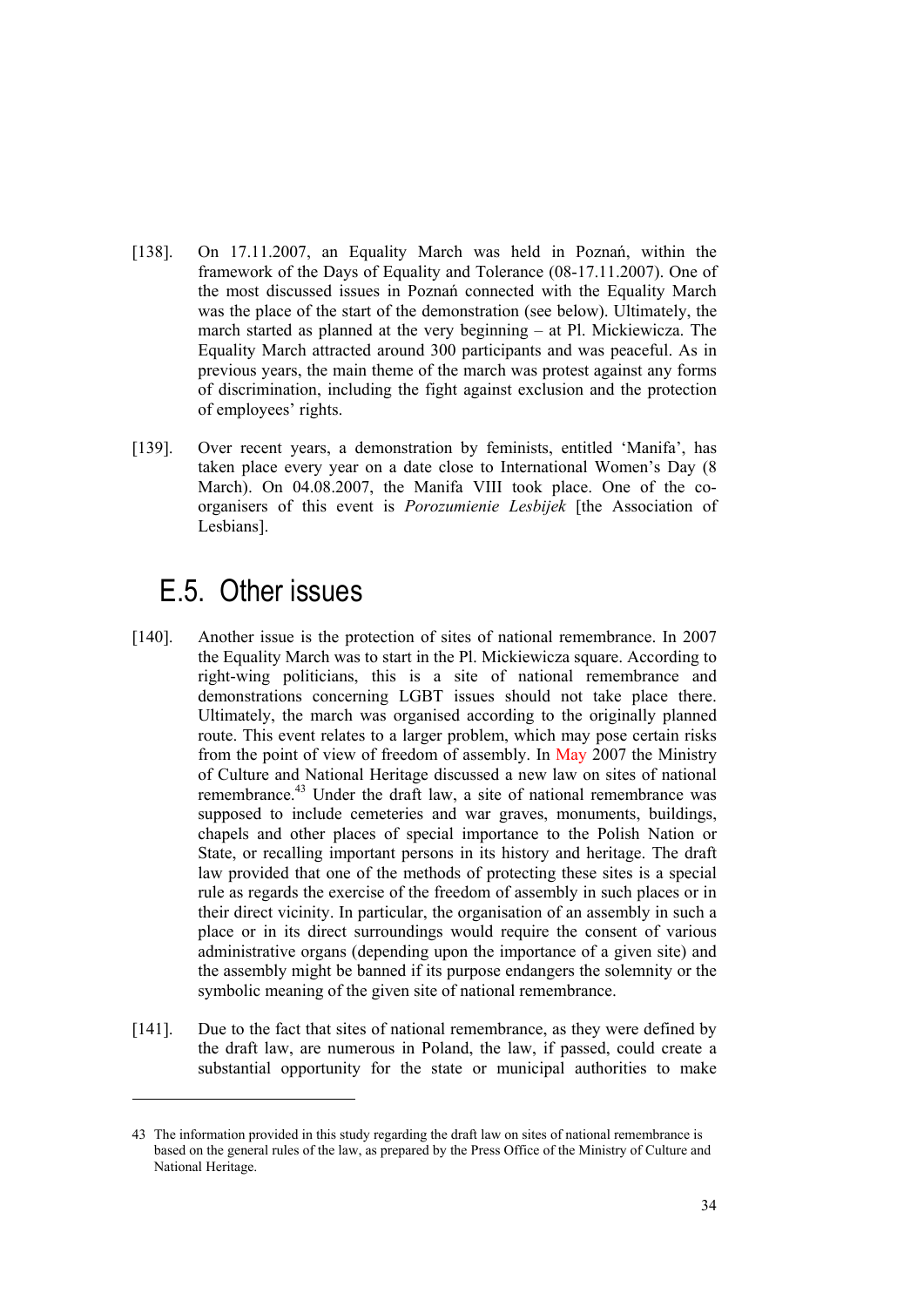freedom of assembly subject to prior authorisation.<sup>44</sup> Following public discussion on this draft law and raising the above concerns, the new government seems not to support this law any longer. However, the possibility of the issue re-emerging cannot be ruled out, in particular following a change of attitude by the government.

# F. Criminal law

1

### F.1. Protection against hate speech

#### F.1.1.Is there a need for special protection for homosexuals against hate speech?

- [142]. In Poland there are no separate criminal rules that would protect members of sexual minorities, although special protection is granted to members of other minorities.
- [143]. According to Article 256 of *Kodeks Karny* [Criminal Code], 'Whoever publicly promotes a fascist or other totalitarian system of state or incites hatred based on national, ethnic, racial or religious differences or for reason of the absence of any religious belief, shall be subject to a fine, a penalty of restriction of liberty or a penalty of deprivation of liberty for up to two years'.45
- [144]. According to Article 257 of the Criminal Code, 'Whoever publicly insults a group within the population or a particular person because of his/her national, ethnic, racial or religious affiliation or because of the absence of any religious belief, or for these reasons breaches the personal inviolability of another individual, shall be subject to the penalty of deprivation of liberty for up to three years'.
- [145]. The above-mentioned regulations protect only national, ethnic and religious minorities (possibly also individuals who do not belong to any religion). Sexual minorities are not protected, although they too are victims of hate

<sup>44</sup> Cf E. Siedlecka, 'Cenzura zgromadzeń' ['Censorship of assemblies'], in: *Gazeta Wyborcza*, 31.05.2007.

<sup>45</sup> In accordance with the Supreme Court resolution dated 28.03.2002 (I KZP 5/02), OSNKW 2002/5- 6/32, 'promoting, as mentioned in Article 256 of the Criminal Code, designates each misdemeanor that is a public presentation of a fascist or other totalitarian political system with the intention of converting people to it'.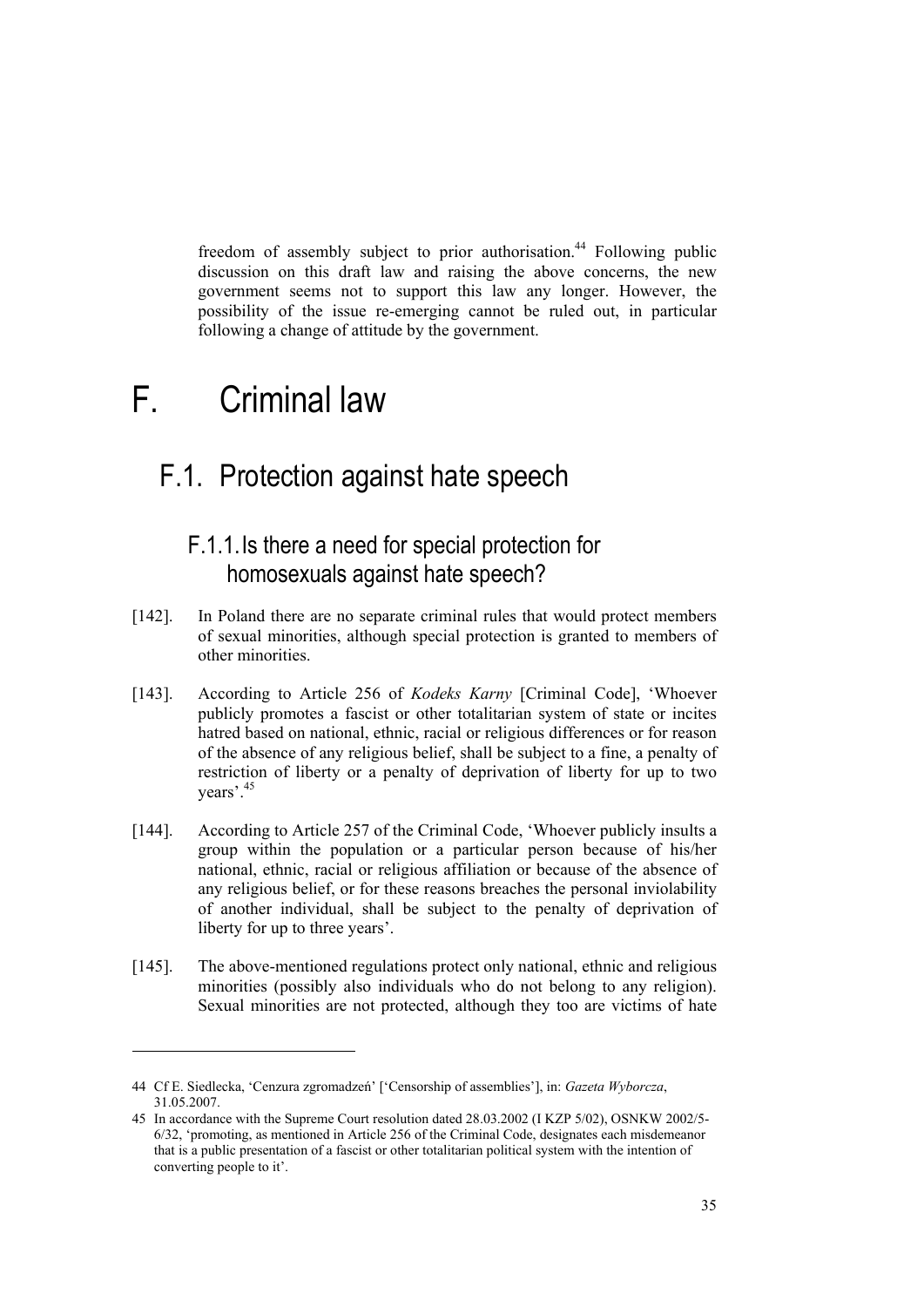speech crimes. They are protected against hate speech only by general rules of the Criminal Code and the Civil Code.

- [146]. In particular, Article 212 of the Criminal Code is often applied, according to which: '§1. Whoever imputes to another person, a group of persons, institution, legal person, or organisational unit not having the status of a legal person, such conduct, or characteristics that may discredit them in the face of public opinion or result in a loss of trust necessary for a given position, occupation or type of activity, shall be subject to a fine, a penalty of restriction of liberty or a penalty of deprivation of liberty for up to one year. [...]'.
- [147]. The rules which protect ethnic, national or religious minorities (that is Article 256 and 257 of the Criminal Code) constitute *sui generis* aggravated rules in comparison to Article 212 of the Criminal Code. While the sanctions under both sets of rules are comparable, the crimes mentioned in Article 256 and 257 of the Criminal Code are prosecuted *ex officio*, whereas defamation (Article 212 of the Criminal Code) is prosecuted only upon a private charge. It means that the indictment must be written and then supported in court by the injured person. This can discourage such person from claiming his rights. In contrast, in the case of offences prosecuted on the basis of Article 256 and 257 of the Criminal Code, it is enough for the injured person to inform the prosecutor of the offence and then the prosecutor takes the role of prosecuting attorney.
- [148]. Irrespective of procedural matters, there are no reasons for the legislator to treat different minorities differently, by guaranteeing some of them stronger criminal protection. The only explanation for such a state of Polish law is the post-war period. At that time, similar regulations to those contained in Articles 256 and 257 of the Criminal Code were introduced into Polish law and since then they have been maintained in Polish law after the introduction of only slight changes. Since then, no efforts have been made to widen the list of minorities which would be granted a stronger degree of protection.
- [149]. It is open to question whether the extension of the list of protected minorities under Article 256 and 257 of the Criminal Code would improve the social situation of sexual minorities today. There is no statistical information available showing social reality of the criminal law for LGBT people – one reason being unwillingness of the respondents to participate in the polls or disclosing their sexual orientation to others.
- [150]. Strengthened protection of minorities by criminal law may be considered desirable because: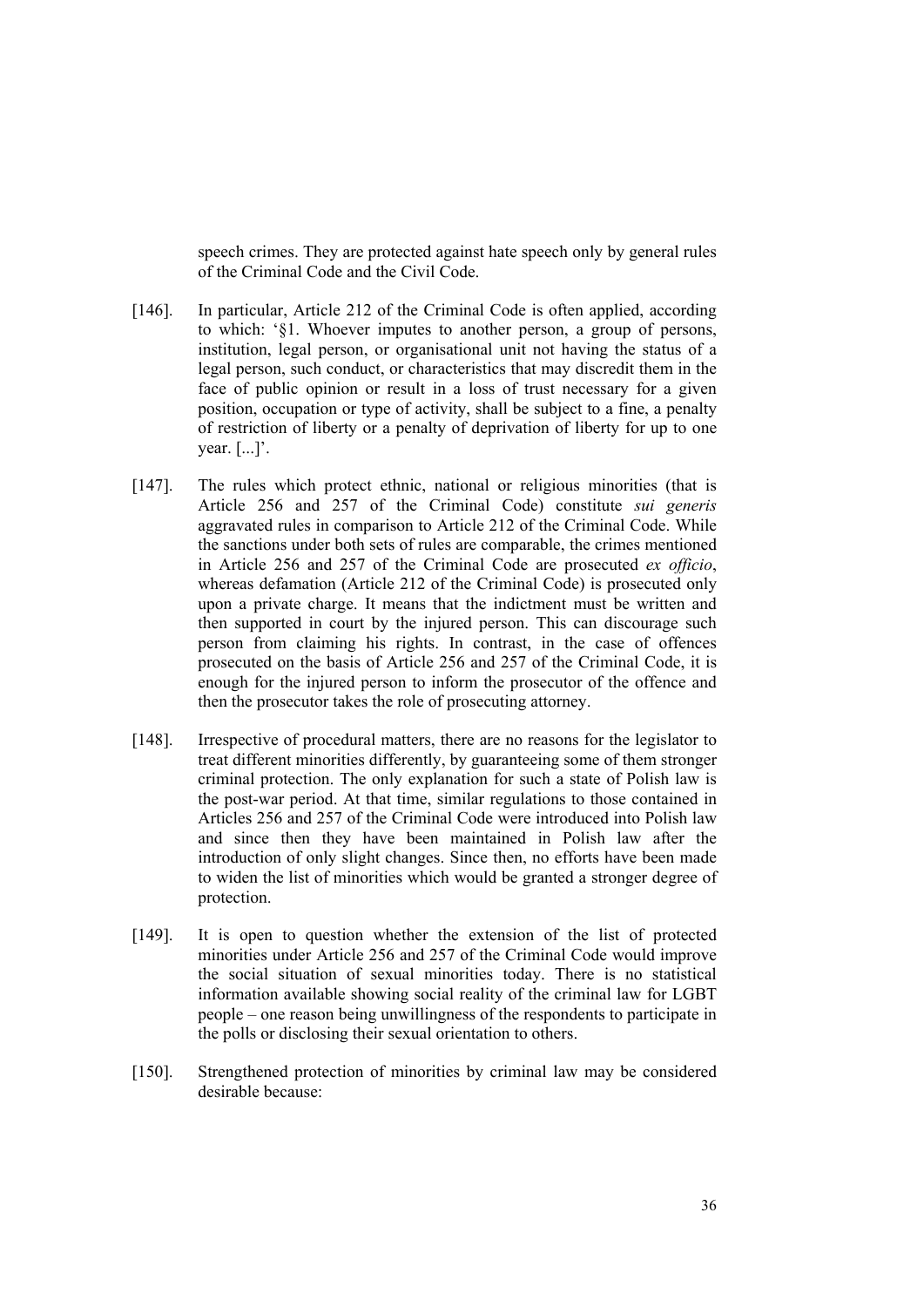- Article 212 of the Criminal Code was intended to serve a different purpose from Articles 256 and 257 of the Criminal Code. Above all the aim of this provision is to protect reputation, not safety and public order;
- There are doubts concerning the compatibility of Article 212 of the Criminal Code with the Constitution. This article which aims only for the protection of reputation might be recognised as being contrary to the Constitution, more particularly as existing norms in civil law constitute sufficient protection of the good name of the injured person. Therefore, there is no need to introduce an additional restriction of the freedom of speech by criminal law. However, if it remains unchanged, annulment of Article 212 of the Criminal Code would completely deprive sexual minorities of the protection granted by the criminal law against the hate speech. The compatibility of Article 212 of the Criminal Code with the Constitution is now being considered by the Constitutional Court.
- [151]. Against the extension of criminal law protection to other minority groups, especially sexual minorities, the following arguments may be raised:
- The extension of criminal responsibility for the abuse of the freedom of speech may be considered contrary to the freedom of speech (Article 132a of the Criminal Code concerning public defamation of the Polish Nation has been already referred for review by the Ombudsman to the Constitutional Court);
- The restriction of freedom of religion the special prohibition of homophobic speech may be in conflict with expression of religious beliefs. For example, there are cases in which one may use homophobic language by relying on the text of the Bible. The example of this problem is the case of Pastor Ake Green, decided by the Supreme Court of Sweden;
- Protection against hate speech merely guarantees some groups special protection of their rights, but does not promote equality;
- There is no need to change rules of law since not many people would use them Articles 256 and 257 of the Criminal Code are hardly ever used.
- [152]. Statistics show that Articles 256 and 257 are the ones that are most seldom used among all Polish criminal law provisions. In 2005 (the last year for which full data are available on the websites of the Minister of Justice) there were 470,763 convictions in total, but not a single conviction under Article 256 of the Criminal Code (in previous years around five or six people were convicted of such a violation). Concerning Article 257 of the Criminal Code, 16 people were convicted. However, for the violation of the Article 212 of the Criminal Code 156 persons were convicted in 2005.
- [153]. As can be seen, Articles 256 and 257 of the Criminal Code are not used in practice. However, it does not mean that offences to which these Articles could be applied do not happen. Analysis of the reports written by the organisations that supervise compliance with the rights of LGBT people lead to the conclusion that they are often subject to verbal or physical aggression, but in most cases they do not report it.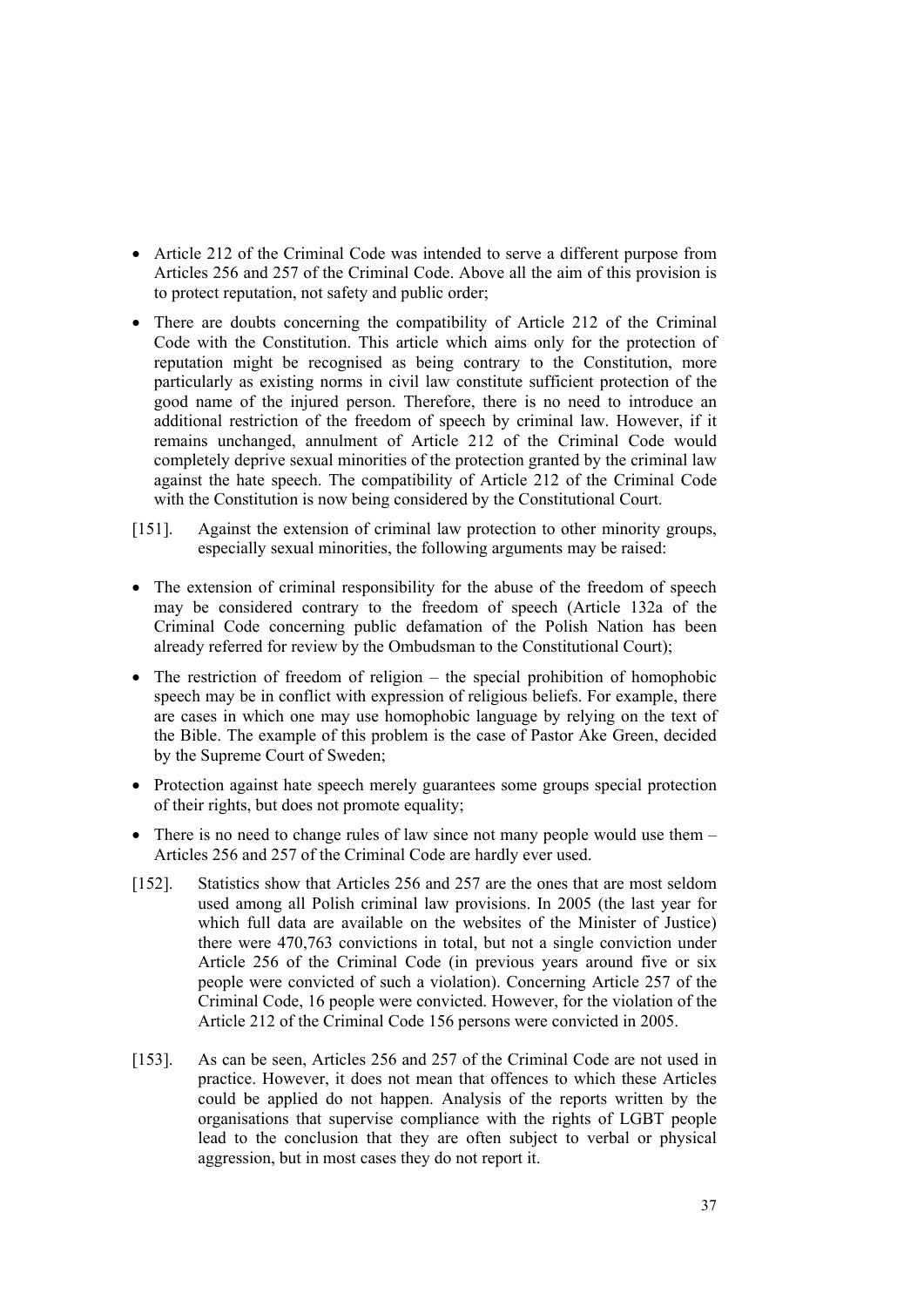[154]. Please note that we were not provided with any governmental statistics concerning number of criminal cases in Poland in which sexual orientation was a motive for hate speech. Please note that as long as there is no special provision dealing with homophobic hate speech, such cases will be incidental and will be based on use of general law provisions in individually selected cases (see below).

### F.1.2.Case law

- [155]. Of great importance for inclusion in the jurisdiction of the Polish courts on the protection of LGBT people's rights are cases lodged by private individuals. One such case was the comparison of homosexuality with paedophilia, necrophilia and zoophilia, which took place on 07.11.2004 by councillors, members of *Prawo i Sprawiedliwość* [the Law and Justice Party], during the public debate concerning the Equality Parade. The councillors, Przemysław Aleksandrowicz and Jacek Tomczak, used the following expressions: 'It may be about promoting such inclinations as paedophilia, necrophilia and zoophilia; promotion of promiscuity, even independently of so-called sexual orientation, is a glaring violation of the rules of society; we do not know whether paedophilia, necrophilia and zoophilia may at any moment simply just be considered as sexual orientations'. Such statements were considered to be offensive to homosexual people and resulted in the above-mentioned councillors being accused of defamation as defined in Article 212 of the Criminal Code.
- [156]. A private bill of indictment was lodged by a group of four lesbian women. On 04.09.2006 the parties entered into settlement in the course of the trial before the District Court in Poznań. According to the settlement, the accused (who after the elections in 2005 became members of the Polish Parliament) expressed their sorrow that homosexual persons might have been offended by their statements during a conference on 11.09.2006. They claimed they did not mean to compare homosexuality with paedophilia, necrophilia and zoophilia.
- [157]. As far as we are aware it is the first criminal case concerning hate speech against gays or lesbians which ended in victory, compelling the people expressing the offending statements to apologies.
- [158]. Another interesting case concerns the abuse of the personal data of LGBT people by one of the main anti-gay politicians. One of the leaders of the right-wing party, *Liga Polskich Rodzin* [League of Polish Families], Wojciech Wierzejski, organised a protest in 2004 against equality marches. At that time he was Vice Marshall of the Mazowieckie Voivodship.
- [159]. In response to this, a number of gays and lesbians sent him letters of protest. Wojciech Wierzejski prepared a list of these people and placed the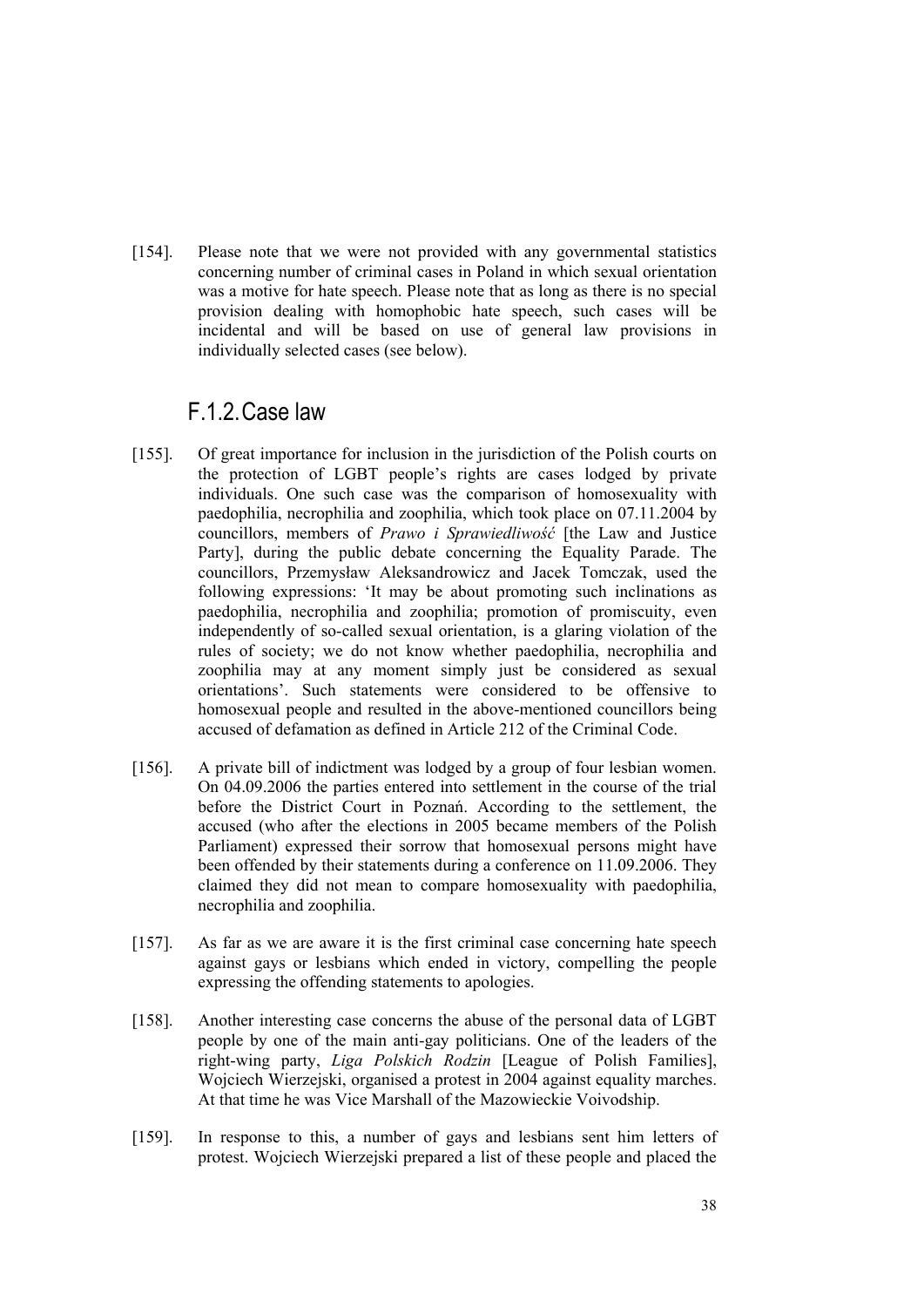names of 24 people on a website (together with their email addresses). These people claimed that it was a violation of their privacy and that Wojciech Wierzejski was breaching *Ustawa o ochronie danych osobowych* [Law on the Protection of Personal Data] and submitted official notification to Generalny Inspektor Danych Osobowych [the General Inspector for the Protection of Personal Data] (GIODO)]. Following the intervention of GIODO, the prosecutor's office started criminal proceedings against Wojciech Wierzejski, claiming that he used personal data illegally. In the period 2005-2007 the criminal investigation was suspended because Wojciech Wierzejski was a parliamentary deputy and was protected by immunity.

# F.2. Physical violence against LGBT people

- [160]. The HFHR has not been provided with any governmental statistics regarding physical violence on the grounds of sexual orientation. The only data available in this regard are those collected by LGBT organisations.
- [161]. The report by Lambda, one of Poland's leading NGOs, concerning discrimination of sexual minorities<sup>46</sup>, indicates that homosexual, bisexual and transsexual people unfortunately do not trust the institutions that should guarantee their safety. Thirty-five per cent of those surveyed (that is 148 people) experienced verbal or physical violence or both. 12.2 per cent of those questioned (52 people) experienced physical violence and 31.5 per cent (134 people) psychological violence. Only a small number of the injured persons reported their experiences to the police. In the case of physical violence, 25 per cent of injured people reported this fact to the police, in the case of psychological violence it was only 13.5 per cent. Among cases of psychological violence reported to the police, in 66.7 per cent of cases police did not intervene and in 5.6 per cent the reaction to the report was hostile. This shows that people who are victims of crimes because of their sexual orientation do not report them to the police because they do not believe that any effective measures would be taken or because of fears about the reaction of the police to a person with different sexual orientation.
- [162]. According to the report of the Campaign Against Homophobia for years 2005-2006, 14.6 per cent of people surveyed had recently been subject to physical violence. Most of them did not inform the police.

Report of 2002, available at www.lambda.org.pl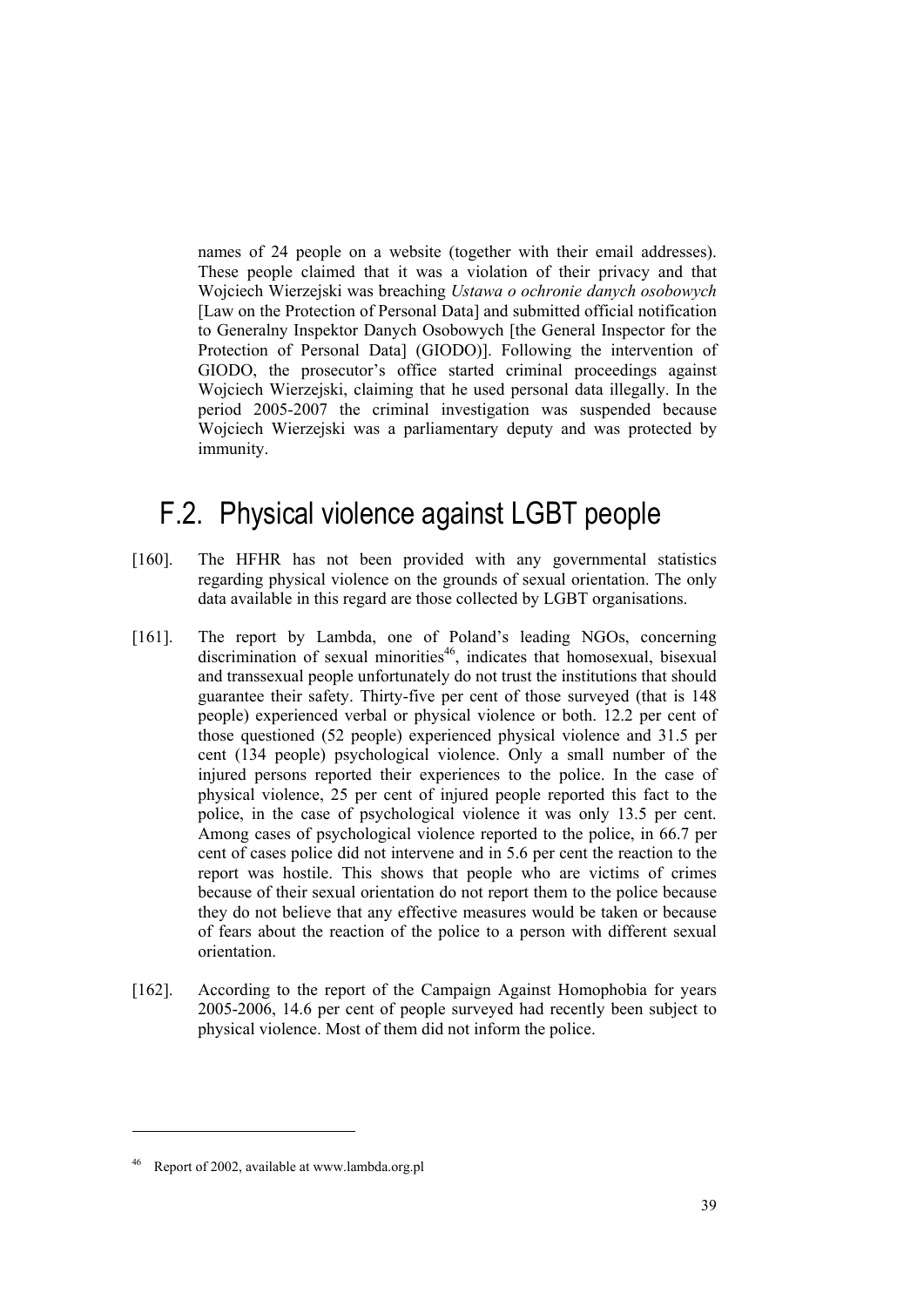- [163]. Reports by LGBT organisations<sup>47</sup> show examples of numerous aggressive misdemeanours against homosexuals. However, most of the incidents or offences against homosexuals which lead to a complaint begin written to one of the NGOs are not followed by legal action. Victims usually do not want to undertake any legal action. The Campaign Against Homophobia was informed about a significant incident in a club in Toruń in 2007, where two people were beaten due to their sexual orientation. The beating took place almost immediately after two friends kissed each other. Offenders also called the victims 'faggots'. However, the victims decided not to submit official notification to the police, fearing for their security and being unwilling to involve friends as witnesses in criminal proceedings.
- [164]. On 17.04.2007, during a meeting with the Ombudsman, Polish LGBT organisations complained that physical violence due to the sexual orientation of the victim often occurs in the neighbourhood of clubs or other public places. The Ombudsman promised to undertake action if any individual notifies him of such an incident. $48$
- [165]. The authors are also familiar with one case concerning violence against transsexuals. In December 2004, the Regional Court in Łódź issued a judgment in which it found that two men were guilty of beating a transvestite to death. They did not explain the motives for their brutal conduct. While they were drinking alcohol in a public park, they noticed a person searching through litter bins. When they realised it was a man dressed in women's clothes, they pushed him on to the ground, undressed him and started kicking him. The man died as a result of injuries caused by the men. Their only explanation was that they acted under the influence of alcohol. 27-year-old A.F. was sentenced to six years' imprisonment and 23 year-old D.R. was sentenced to six years and two months of imprisonment. In the opinion of the Regional Court in Łódź there was no doubt that the act of violence was motivated by stereotypical prejudice against transvestites.

## F.3. Issue of the website www.redwatch.info

[166]. Another issue of a criminal nature which relates to homophobia concerns the website www.redwatch.info. It is a website which has been operating since January 2006 and which presents materials of a fascist and racist nature. In particular, the website lists a number of people who, in the opinion of the authors of the website, represent a threat to Polish society.

-

<sup>47</sup> E.g. report by the Campaign Against Homophobia, *Social situation of bisexual and homosexual people in Poland – report for years 2005 and 2006*.

<sup>(</sup>www.bezuprzedzen.org/doc/report\_dyskryminacja\_orientacja\_2005\_2006.pdf). 48 Note from the meeting on 17.04.2007 and the preparatory note for the meeting with the

Ombudsman, available at www.brpo.gov.pl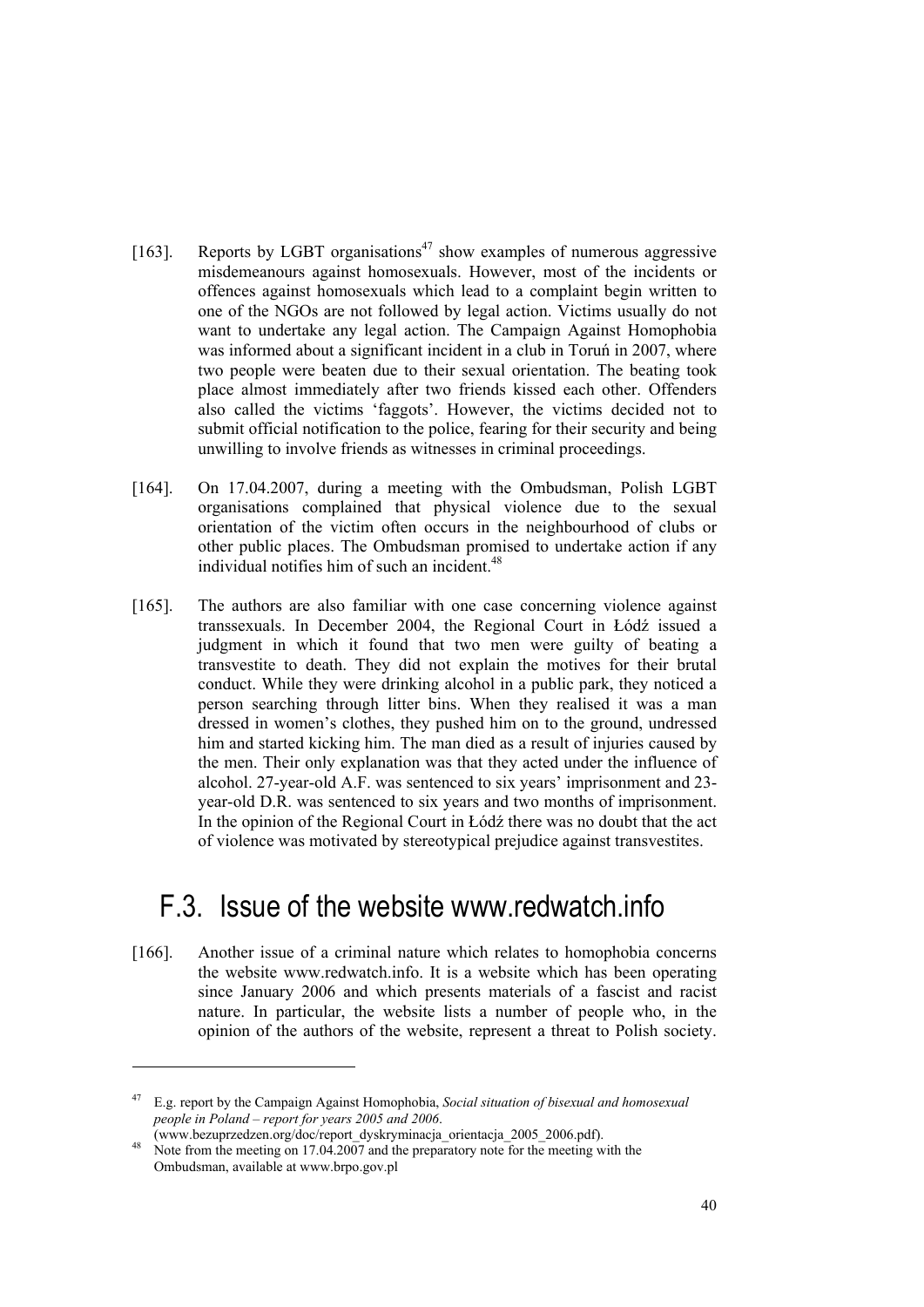Information on the website includes photos, addresses and even mobile phone numbers of a number of people, including leaders of the LGBT movement in Poland. The descriptions of people also contain information on political beliefs, social activities, and sometimes describe people using vulgar language. Furthermore, the website contains photos from gay pride marches and counter-demonstrations which have taken place in Poland. It seems that the people managing the website have connections with neofascist organisations from the United Kingdom, such as Blood&Honour.

- [167]. Since the establishment of the website a few proceedings have been undertaken with the aim of identifying the website managers. All the cases pending before the prosecutor's office concern violation of the laws on the protection of personal data (placing names and pictures of people without their consent) or violation of their dignity.
- [168]. As a result of the investigation three people, Andrzej P., Bartosz B. and Mariusz T., were detained. There is a suspicion that they were editors of the website. Thus they are accused of committing a crime of incitement to racial hatred and of other offences. On 17.05.2007, the prosecutor directed a bill of indictment to the court. Subsequently, the bill of indictment was remanded by the court to make additional clarifications. All three individuals were released from pre-trial detention, but pending trial they are prohibited from leaving the country.
- [169]. Despite the arrest of three people connected with Redwatch, this website is still operating. The Polish government tried to intervene in this respect with the US authorities (where the servers are located). However, assistance has been refused. In consequence, the website is still operating and there is no real and effective measure which can change this situation. There are also new servers where the website also operates. It should be noted, however, that Polish internet users have recently started to use special programs which automatically load the content of the redwatch.info website on to hard disks. If such efforts are multiplied by a number of internet users, it may cause an effective blocking of this internet site.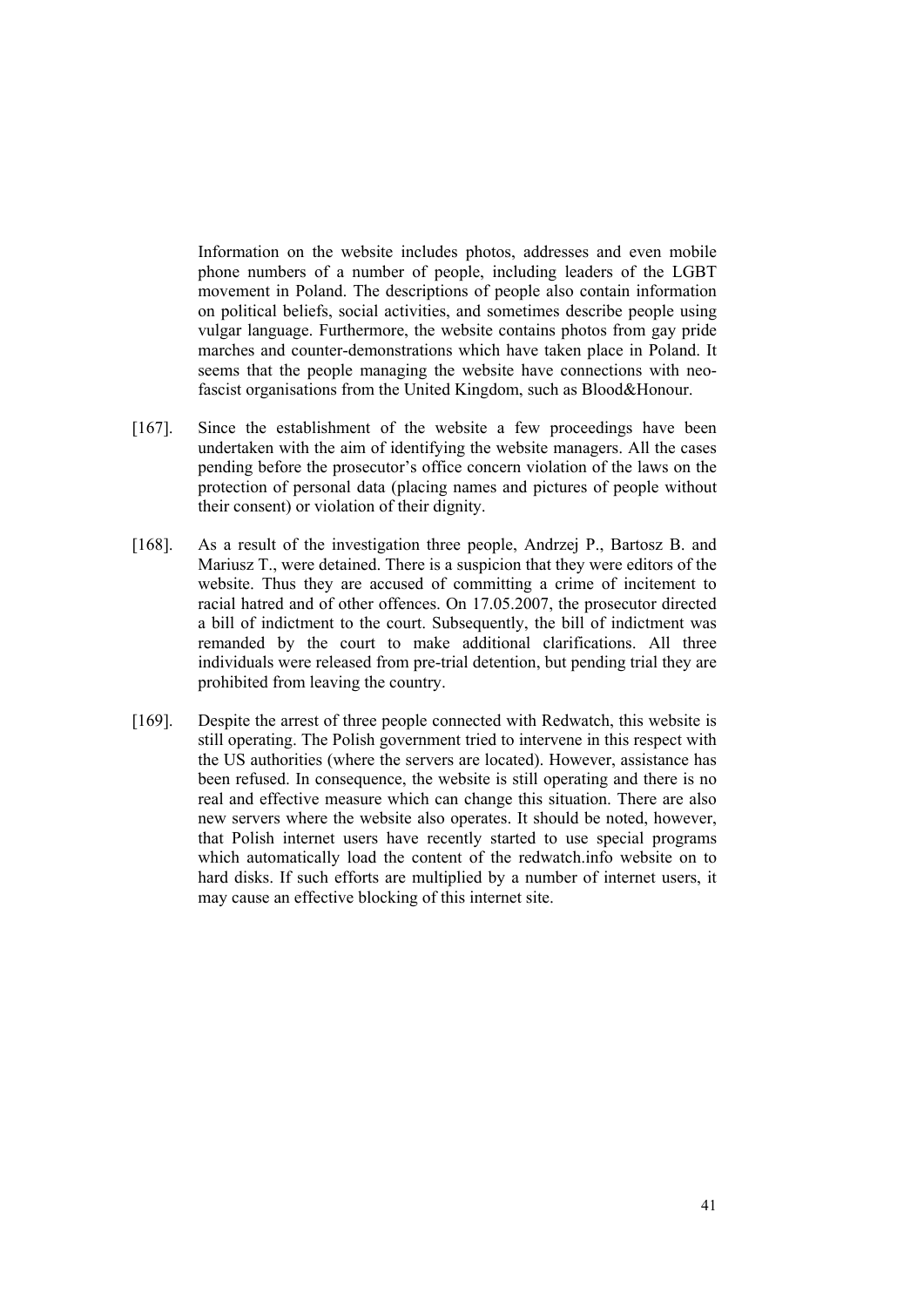# G. Transgender issues

- [170]. Article 32 Section 2 of the Polish Constitution prohibits discrimination in political, social or economic life. Besides Article 11³ of the Labour Code, which proscribes direct or indirect discrimination in relation to employment on the ground of sex and sexual orientation, there are only a few explicit provisions banning discrimination against homosexual or transgender people49. The LGBT organisations in Poland are striving to amend the Criminal Code in order to make discrimination on the grounds of sex, sexual minority, age or disability a punishable offence. For the time being, the Code specifies a few acts aimed against members of national, ethnic, racial, political, religious or non-religious group as crimes (see Chapter F. above for detailed description).
- [171]. In Poland discrimination of transgender people is dealt with as discrimination on the grounds of sex.
- [172]. The main difference of treatment between transgender people and other LGBT people is not reflected in the legislation, but in the jurisprudence of the Supreme Court and legal writing. Namely, transsexualism is seen as a disease, gender dysphoria or gender identity disorder, which requires medical treatment, while homosexuality is not a disease. However, the medical costs associated with sex reassignment are not covered by the National Health Fund and are thus available only to the few. Nevertheless, a considerable part of society thinks of homosexuality as a curable deviation. Transsexualism (transgenderism) is widely considered as a taboo, there are no organisations dealing exclusively with transgender issues and no official or private statistics presenting the situation of transsexual people<sup>50</sup>. Moreover, the homosexual community often does not want to be associated with transsexuals, though media coverage often shows transgender people as representatives of the whole LGBT movement.
- [173]. In Poland sexual identification is protected as a personal right. The concept of a personal right to self-determination about an individual's belonging to a particular sex was developed in the judgment of the Supreme Court in  $1978<sup>51</sup>$ . It accepted that it is not only external physical features and organs

<sup>49</sup> Moreover, in Polish law there is no provision banning discrimination in other areas, in particular in civil and administrative relations, beyond employment (such as access to goods and services, accommodation, private contracts, social insurance, health and education). Such legislation is not in place even if required by the Racial Equality Directive (2000/43/EC).

<sup>50</sup> I.e. the civil society organisation *Kampania przeciwko Homofobii (KPH)* [Campaign Against Homophobia] produced a report, 'The social situation of homosexual and bisexual people in Poland. Report for the year 2005 and 2006', which did not refer to the social situation of transsexual people because there were only six such people who agreed to participate in the poll.

<sup>51</sup> Judgment of the Supreme Court of 02.02.1978, CZP 100/77.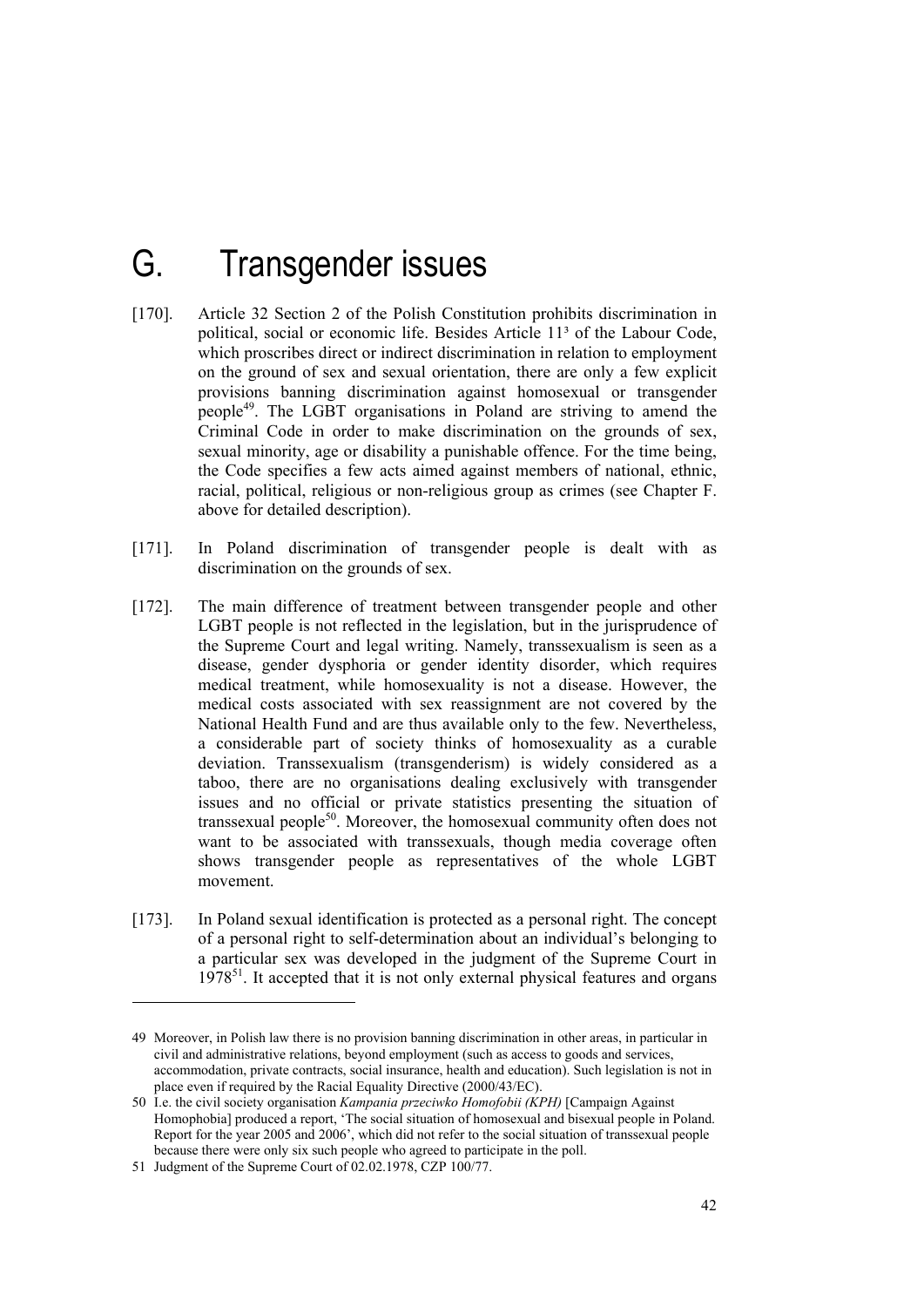which define an individual's sex, but also emotional association with the gender opposite to that assigned at birth. The Court found that no-one could be forced to be a man (or woman) if s/he internally denies it. Moreover, the Court stated that in exceptional circumstances courts can rectify acts of civil status before sex reassignment surgery takes place if the features of the new sex are predominant and changes are irreversible. In this regard it extended the scope of personal rights. Until 1989 the procedure of changing sex required:

- A positive opinion from *Centralny Zakład Seksuologii i Patologii Więzi Ludzkich*  [Central Institution of Sexology and Pathologies of Human Relations] in Warsaw;
- Two years of hormone therapy;
- Rectification of birth certificate and
- Sex reassignment surgery.

-

- [174]. The Supreme Court in a later judgment withdrew from its earlier position and rejected the position that transsexualism justifies rectification of birth certificates in regard to sex as defined at birth $5<sup>52</sup>$ . The new approach made it impossible to rectify acts of civil status. In order to modify this data included in the acts of civil status, Article 21 of *Ustawa o aktach stanu cywilnego* [Law on Acts of Civil Status] foresees the institution of additional inscription (note). Only on this basis can a transsexual person apply for a change of first name and, in most cases, the ending of the last name.
- [175]. Subsequently, the Supreme Court recognised that determination of gender identity belongs to personal rights so that the interested person can file an action for a declaratory judgment (in accordance with Article 189 of the Civil Procedure Code)<sup>53</sup>. In this procedure the court determines the legal sex of the transsexual. It is worth noting that the parents of the concerned person are the defendant party (or, in their absence, the director of the civil status office). Such a solution can cause serious inconvenience for the person concerned whose parents may not receive her/his sexual identity problem with understanding, However, parents' objections do not count as a veto power because the court declares the current – meaning different from the one stated in the birth certificate – legal sex of the person concerned on the basis of an opinion of a medical doctor attached to the writ of summons and in some cases a testimony of a medical expert. Moreover, the parties in these proceedings can agree that the jurisdiction of

<sup>52</sup> Decision of the Supreme Court of 22.06.1989, No. III CZP 37/89. The Court stated that acts of civil status only have a declaratory character and describe the legal status of a person resulting from acts of law and transsexualism could not be described as a change by acts of law, since it is a psychological transformation.

<sup>53</sup> Judgment of the Supreme Court of 22.03.1991, No. III CRN 28/91.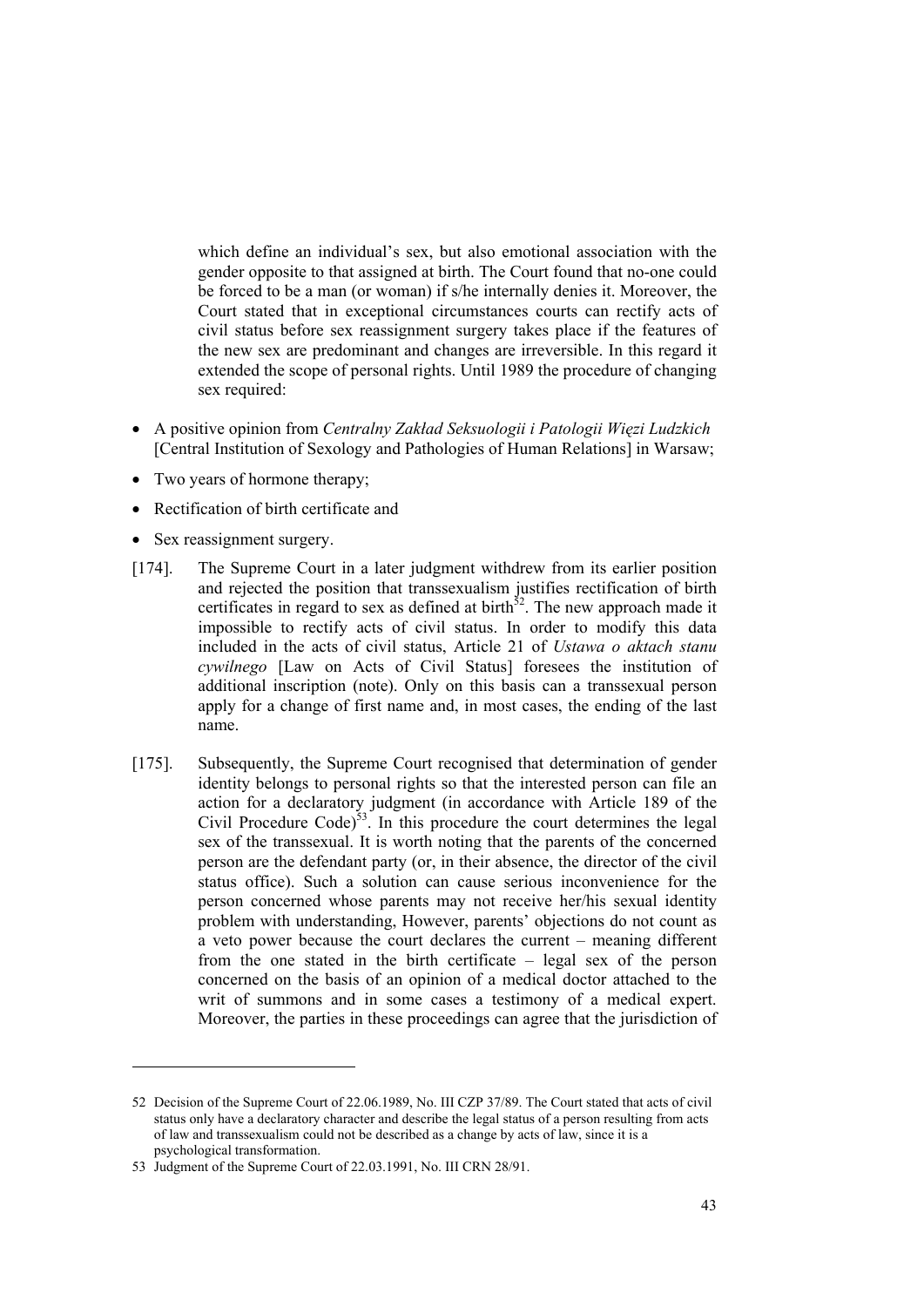the court will be in the place of residence of the plaintiff, not of the defendants.

- [176]. It is noteworthy that the court declaration of legal sex is considered to create a new status and grants new rights, which follow from the fact of being a man or a woman. This is in line with the Supreme Court decision ruling that the declaration of a legal right (status or relation) can take place only when it actually exists<sup>54</sup>. Thus a declaratory judgment is available only when there have already been irrevocable changes towards the formation of the opposite sex or when a surgical intervention (mastectomy<sup>55</sup>) has taken place. A declaratory judgment cannot be based solely on the subjective feeling of the person concerned that s/he belongs to a particular sex<sup>56</sup>. Such an approach is supported in the legal literature in particular with regard to married transsexuals for the reason that the Polish Constitution proclaims marriage only as a union of a man and a woman (Article 18 of the Constitution). Following this provision, a transsexual person who is married must divorce and if s/he is the sole guardian of minor children, s/he must wait until they come of age. If there is another parent, the court will give him/her custody.
- [177]. Sex reassignment surgery (SRS) is in practice possible only after a declaratory judgment has been delivered. There have been situations where surgeons denied reassignment fearing that criminal charges would be brought against them<sup>57</sup> in spite of the consent of the transsexual person<sup>58</sup>. For those reasons the SRS (involving removal of female or male genital organs, which results in depriving transsexual people of their reproductive capacity) is carried out on the basis of the declaratory judgment.
- [178]. Currently, the procedure for changing sex is based on the jurisdiction of the Supreme Court. It is very long and costly<sup>59</sup>. Moreover, there may be substantial differences in its course depending on the health care institution $^{60}$ . The procedure includes obtaining basic medical blood and urine tests, electroencephalogram (EEG), tomography of the scull, karyotype, psychiatric, psychological and sexology opinions, hormone

<sup>54</sup> Judgment of the Supreme Court of 22.09.1995, No. III CZP 118/95.

<sup>55</sup> Mastectomy is the surgical removal of the breasts leading to the main sex reassignment surgery such as *feminising genitoplasty* and *masculinising genitoplasty*.

<sup>56</sup> Judgment of the Appeal Court in Katowice of 30.04.2004, No. U I ACa 276/04.

<sup>57</sup> Sex reassignment surgery may fall under the scope of Article 156 of the Penal Code that prohibits causing serious damage to health, as it results in total infertility.

<sup>58</sup> Consent from the person concerned does not exclude the illegality of the act. In the legal doctrine there are voices arguing that sex reassignment surgery can be exculpated by the state by necessity, which constitutes circumstances excluding the illegality of the criminal act.

<sup>59</sup> Over 20,000 PLN (approx. 5,700 Euro) and takes on average two years. The medical costs are not covered by the National Health Fund, although statistically there are only 1:30,000 men and 1:100,000 women requiring SRS. At present there are approximately 2,000 transsexual people who have undergone SRS.

<sup>60</sup> In some hospitals hormonal therapy is not required for a declaratory judgment.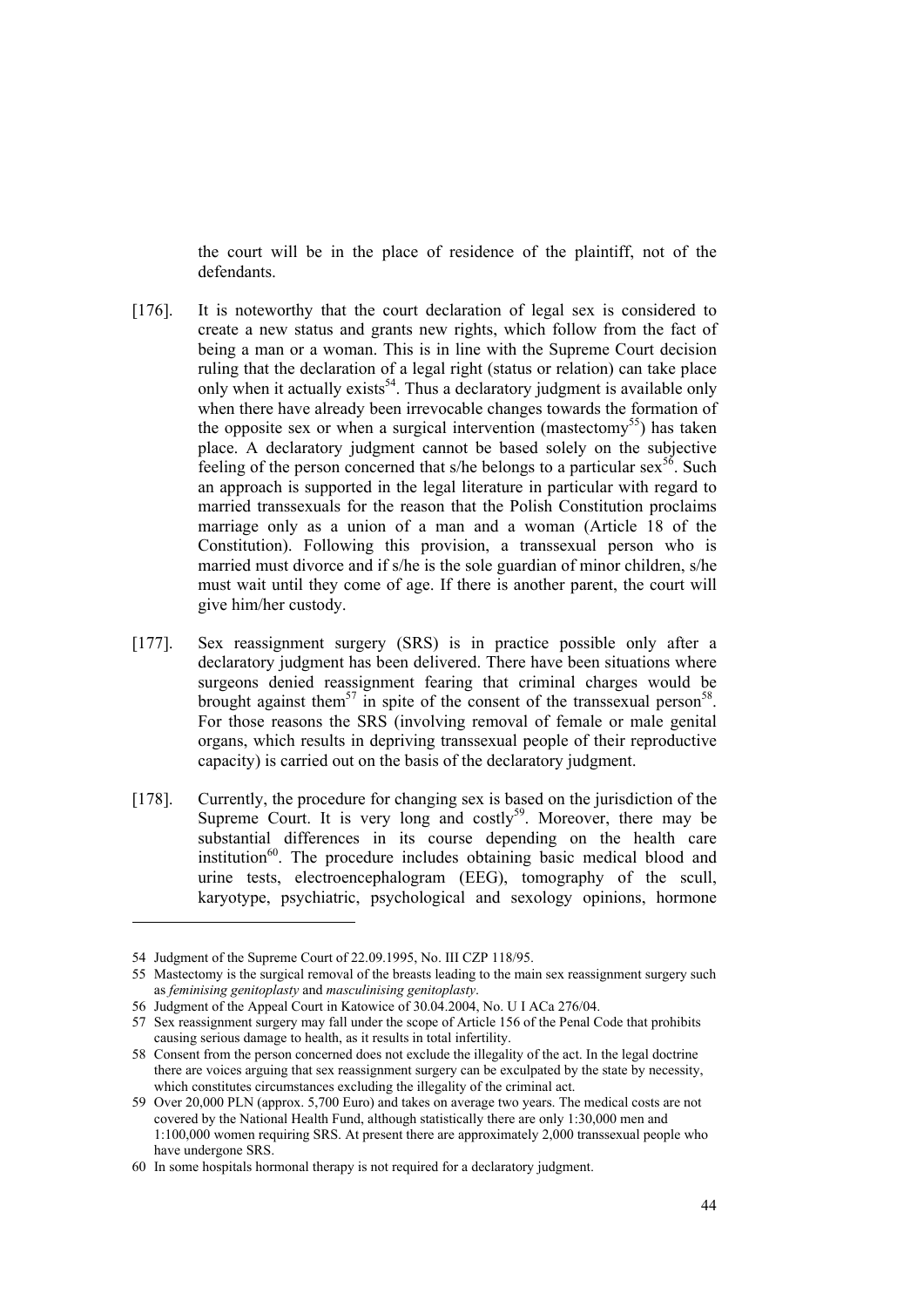treatment, a declaratory judgment stating that a person is of the opposite sex to that declared in the birth certificate, change of name and personal documents and sex reassignment surgery. There is still a prevailing belief that hormone therapy should last two years in order to test the formation of the new sex, however, in practice the declaratory judgment may be obtained after three months of therapy.

- [179]. Summing up, in Poland gender recognition is conditional on hormonal therapy. Due to the many inconveniences of the procedure, there is a considerable need for comprehensive legislation balancing the rights of transsexuals and doctors, as well as regulating the procedure of changing the name and acts of civil status.
- [180]. Upon a request from, the authors, the Ministry of Internal Affairs provided the statistical information based on data about personal identification numbers of Polish citizens (PESEL), which show that in 2000-2007 152 people changed their names as a result of sex reassignment.
- [181]. Except that, there is no statistics available showing social reality of the law, or rather the judicial practice concerning transgender people. The above paragraphs were written mainly on the basis of information provided by the medical institutions dealing with SRS or private websites containing instructions for people who want to change their sex.
- [182]. During the last parliamentary elections in October 2007, there was an incident which illustrates that the legislation does not respond fully to the rights of transsexuals.
- [183]. Rafalala is the artistic pseudonym of a transvestite, poet and theatre performer. She appeared at the polling station dressed in a black dress and wearing a blond wig. Having shown her identity card with her picture as an 18-year-old man, she was dismissed because the electoral commission could not identify her with the person in the picture. It was suggested that she could vote if she put on trousers and removed her make-up. The electoral commission called the police who were also unable to take a decision as to whether Rafalala was the person in the picture, speculating that the man could have been her twin brother. She argued that many people have old pictures in their ID cards and lack of similarity is not a ground to deny them the right to vote. Nevertheless, she was not allowed to vote. The representative of *Państwowa Komisja Wyborcza* [National Electoral Office] stated that there had been no violation of the law in this case, as a voter should submit an identity card which allows for actual identification. Rafalala refused to do this and for this reason she was unable to exercise her right to vote. Nevertheless, this situation may be regarded as a sign that the legal provisions do not correspond with changing social attitudes and customs, including changes in the external appearance of transsexual people.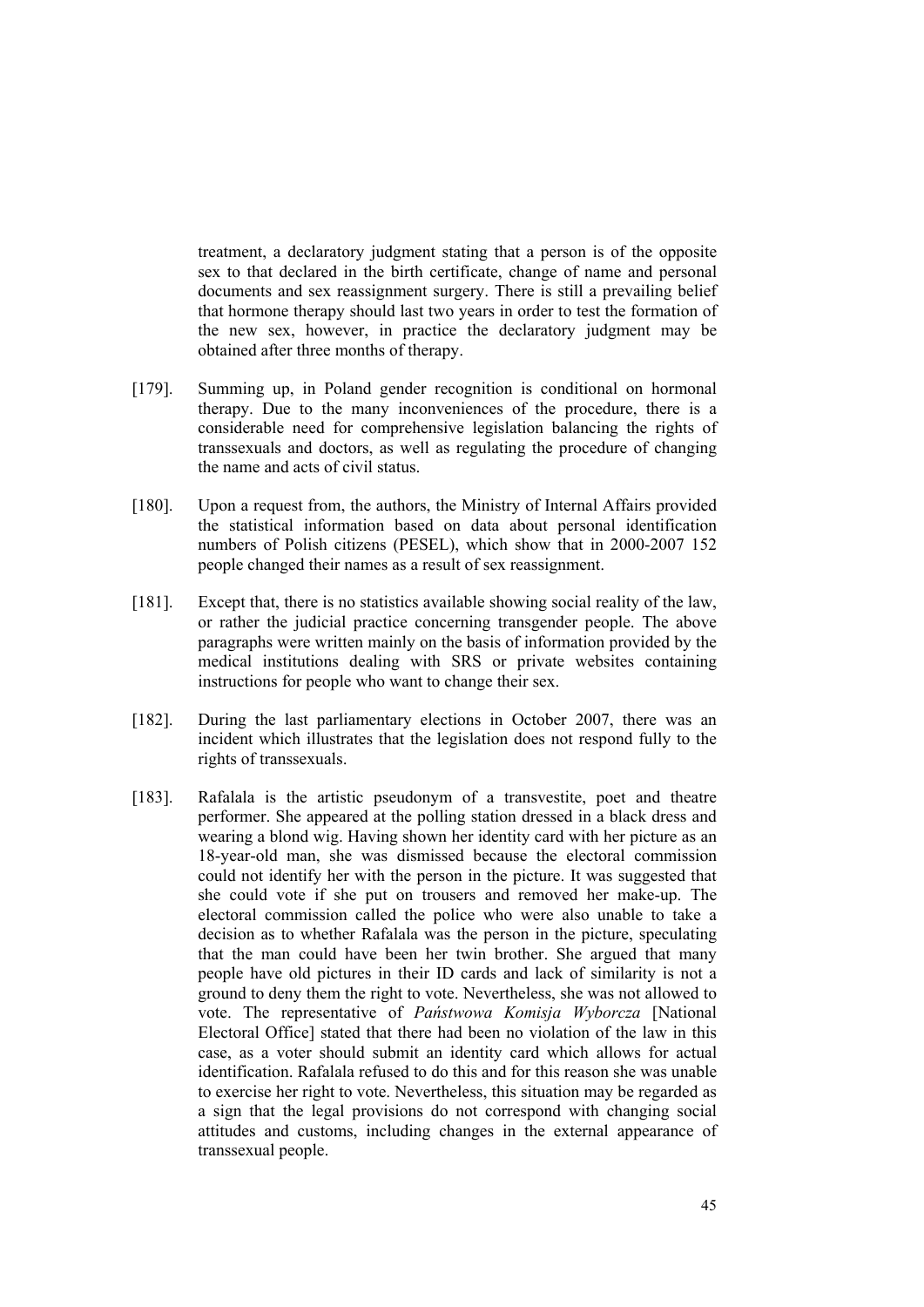# H. Miscellaneous

## H.1. Educating about homosexuality in schools

- [184]. At the beginning of 2006 the Polish version of *Compass*, the guide for teachers on methods of educating young people about human rights, published by the Council of Europe, was withdrawn from circulation by the Ministry of Education. On 08.06.2006 the Minister of National Education dismissed the director of the National In-Service Teacher Training Centre (NTTC), Mirosław Sielatycki, for publishing the guide. The grounds for dismissal were the content of the chapter on homosexuality contrary to the general programme of education, as well as the charge that the publication promoted homosexuality in schools.<sup>61</sup>
- [185]. During a visit by the Commissioner for Human Rights of the Council of Europe to Poland, the Secretary of State at the Ministry of National Education, Mirosław Orzechowski, explained that, although the *Compass*  guide contains many positive chapters, the chapter on homosexuality is not acceptable by the Polish government due to a lack of Polish values. According to the Minister, homosexuality is not a problem in Polish society and should not be discussed in schools. The officially accepted manual entitled *Wygrajmy Młodość* [*Let's win youth*] defined homosexuality as an unnatural tendency and homosexual people as people who require special care and help to fight this shameful deviation. The authors associate homosexuality with fear of responsibility, improper hierarchy of values, lack of an appropriate ideal of love and a hedonistic attitude, as well as prostitution.
- [186]. The Commissioner for Human Rights of the Council of Europe found this depiction simply wrong, insulting and contrary to the principle of equality, diversity and respect for rights of every human being. The Polish authorities have full discretion in determining the content of school subjects and books, but the principles regarding human rights and nondiscrimination are not optional. He also expressed his concern about the planned law prohibiting the promotion of homosexuality in schools. $62$

-

<sup>61</sup> For considerations on the litigation initiated by Mirosław Sielatycki against the Minister of National Education, see Chapter A.

<sup>62</sup> Memorandum to the Polish Government, Assessment of the progress made in implementing the 2002 recommendations of the Council of Europe Commissioner for Human Rights, 20.06.2007, CommDH(2007) 13.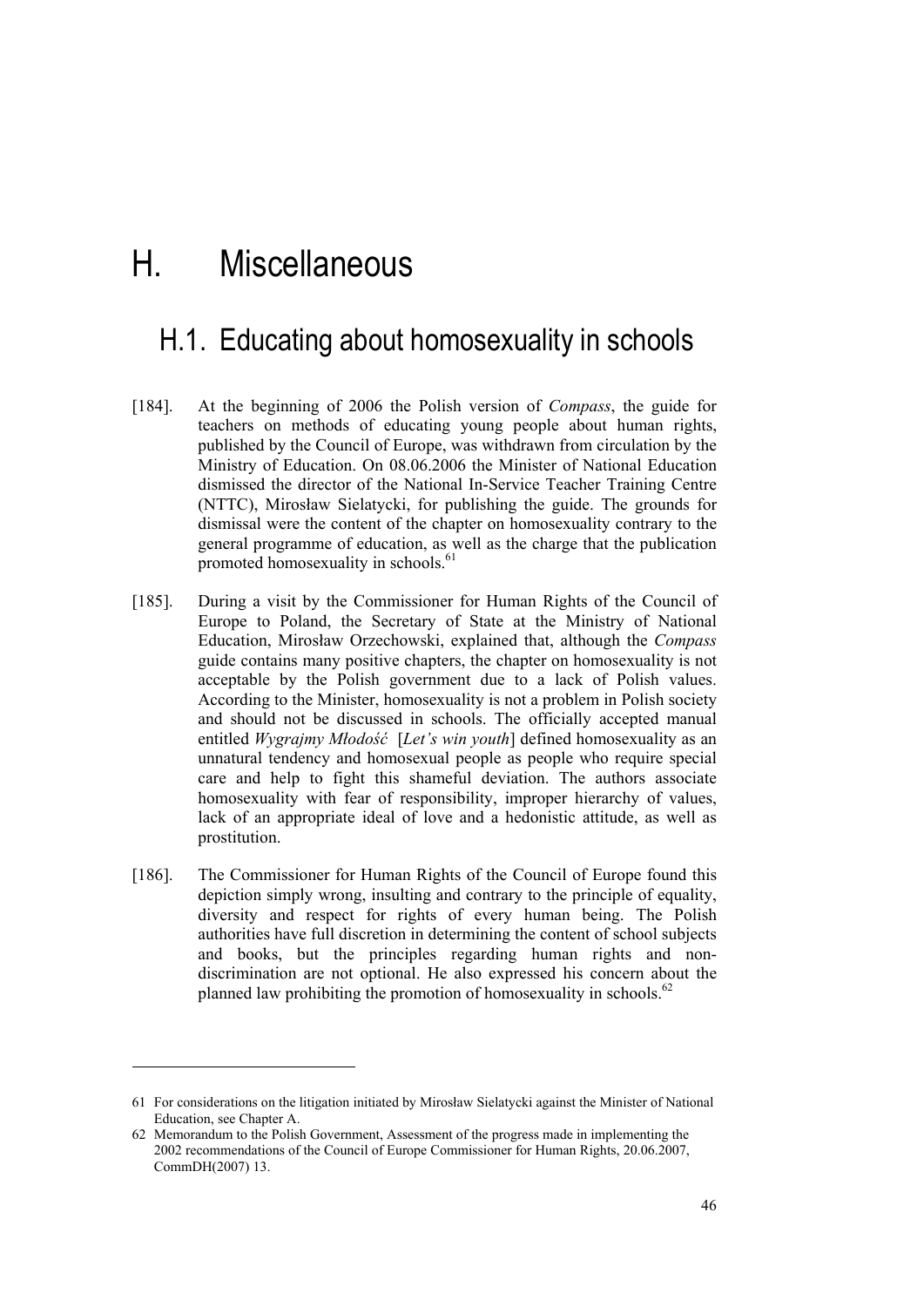- [187]. In May 2007 the former Minister of National Education, Roman Giertych, also prepared amendments to *Ustawa o systemie oświaty* [Law on the Education System $]^{63}$ . The draft envisioned that any school or educational unit would be obliged to protect pupils from content threatening to their proper psychological and moral development, in particular content 'promoting brutality, violence, hatred and discrimination; pornography; promoting conduct contrary to moral standards; and incompatibility with the principle of the protection of marriage and family, including the promotion of homosexuality'<sup>64</sup>. In its justification the draft explained that does not aim to discriminate against homosexuals and does not prohibit describing this phenomenon in school (i.e. in biology classes)<sup>65</sup>.
- [188]. However, presenting homosexuality as an alternative way of life and a social role is contrary to the constitutional protection of marriage understood only in terms of a union between a man and a woman. The draft law became a source of international criticism and controversy within the country66. The atmosphere in which the draft law was presented was full of rhetoric hostile to homosexual people (in particular in the public speeches of Minister of National Education Roman Giertych and the Secretary of State at this Ministry, Mirosław Orzechowski $^{67}$ ). Finally, the amendments to the Law on the Education System were never passed due to the collapse of the former government.
- [189]. Nevertheless, *Compass* never reached school libraries. The published edition has been deposited in an unknown place and only a few people involved in the preparation of the Polish version of the manual have it. There is also a group of teachers who underwent a special training course organised by NTTC who use *Compass* in their work with students in schools, though they keep secret the source of the ready-made templates for class scenarios. To date, the new Minister of Education, Katarzyna Hall, has not yet taken a decision as to whether the manual may be obtained and used by schools. Many school directors ordered not to include it in the

<sup>63</sup> Poland/*Ustawa z dnia 7 września 1991 r. o systemie oświaty*, unified text – *Dziennik Ustaw* [Journal of Laws] of 2004, No. 256, item 2572, as amended.

<sup>64</sup> The initial draft foresaw that school directors who allow such content would be subject to disciplinary dismissal and anyone who promotes homosexuality would be subject to sanctions (restriction of liberty and a fine). Moreover, on one occasion (on the Radio Tok FM, on 15.03.2007) the Secretary of State at the Ministry of Education announced that all teachers who reveal their homosexuality would be dismissed as well. On the next day he withdrew from this position.

<sup>65</sup> The main counter argument against the rationale of the draft law was that homosexuality is innate and immutable, so it could not be acquired as a result of 'homosexual propaganda'.

<sup>66</sup> Teachers' trade union (ZNP); Ombudsman, the organisations Lambda and KPH, the political party SLD, Amnesty International, Human Rights Watch, the European Parliament, the Council of Europe Commissioner for Human Rights, etc. It was expected that the law would become a tool to discriminate against homosexual teachers and pupils.

<sup>67</sup> Homosexuality has been referred to as 'deviation', 'devil's work', 'pathology' and compared to fascism and communism. Allegedly the draft law was to stop LGBT organisations from invading schools with their campaigns.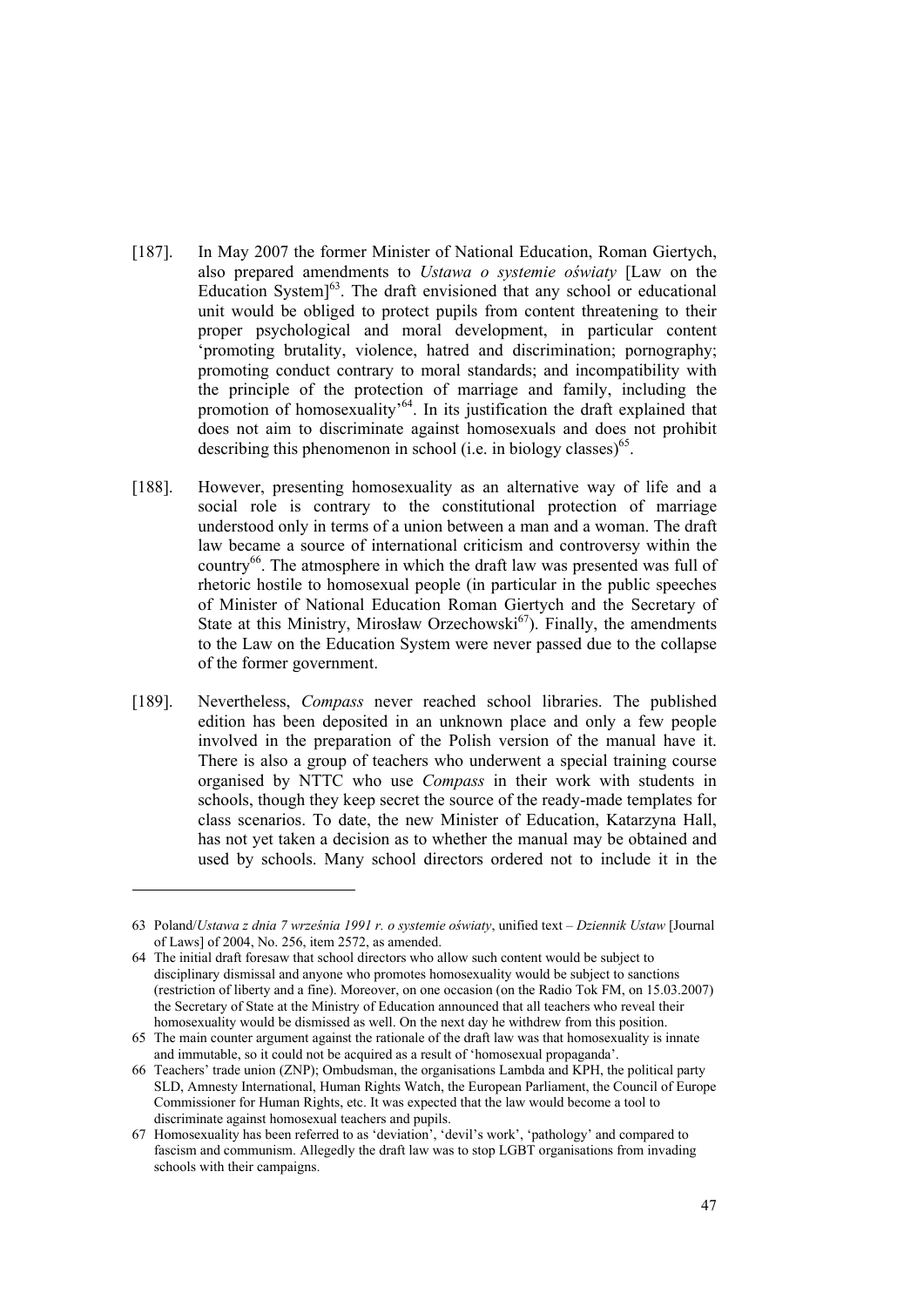educational programmes as they still fear the charge of promoting homosexuality in schools. The bottom line is that the spirit of intolerance has survived in the rules of the previous Minister and his cabinet who officially disapproved of homosexuality as 'a disgusting topic'.

[190]. A positive signal in this regard is a statement made by the current Minister of National Education, Katarzyna Hall. On 14.02.2008 at the meeting of ministers of education of the EU Member States, she stressed that education in Poland should be based on the principle of tolerance. As she stated, 'Tolerance for any minorities and the respect for the world of values of other people are obvious things for me'. This statement is a signal that there will be no continuation of the policies of the former Minister in the field of education.

# H.2. The draft law on same-sex couples (registered partnerships)

- [191]. In August 2003 Senator Maria Szyszkowska presented a draft law that would give same-sex couples legal partnership rights. The draft law, except for the right to register in the civil status office, provided for mostly economic rights of the partners – establishing contractual community of goods, the right to inherit and the right to social security after one partner dies, the right to maintenance payments after one of the partners becomes impoverished, pecuniary rights following from the labour relationship, the right to visit the partner in closed institutions, to take decisions instead of her/him in case of her/his incompetence, to receive correspondence or medical information about the partner's health, and to refuse attestation as a witness (due to recognition of partners as the nearest persons for the purpose of civil, criminal and administrative law).
- [192]. Although the original version of the draft law foresaw common taxation, statutory community of goods and the right to represent the child of another partner, these entitlements were eventually abandoned. Joint adoption by same-sex couples was rejected as well. Partnerships could be dissolved within six months after a consistent declaration of will by the partners. The fact that a person remained in a registered partnership would constitute an impediment to marriage.
- [193]. The draft law was approved by the Senate on 03.12.2004 and reached the *Sejm* (lower house of Parliament) on 23.12.2004. However, the act never took its course during the fourth term of the Sejm and, due to the principle of discontinuation, it was never reintroduced.
- [194]. In December 2007 NGOs representing the LGBT community in Poland submitted a draft law on same-sex partnerships to the Prime Minister,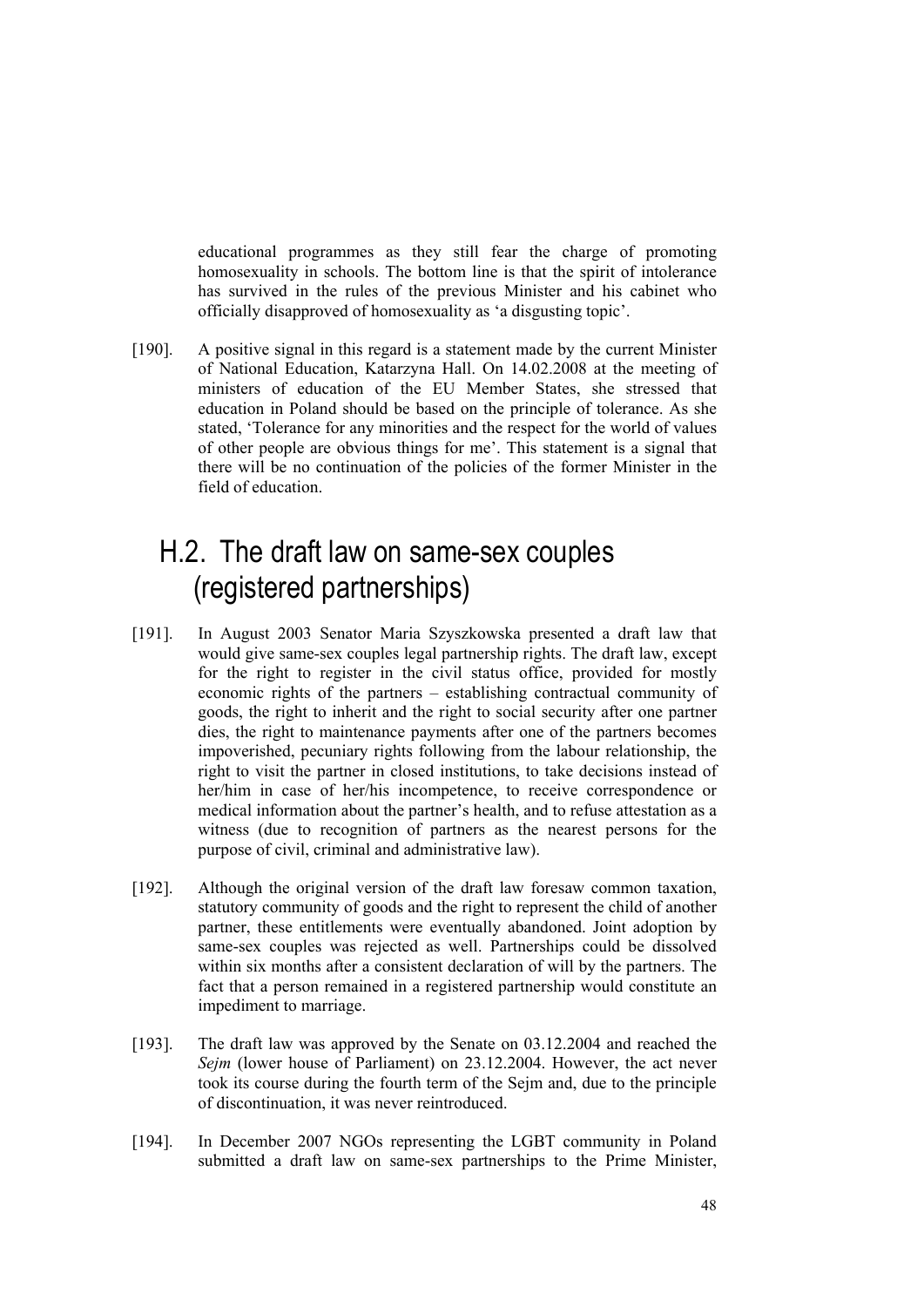asking for the adoption of the law. However, the government opposed such a law. The government declared that it has not dealt and will not deal with this issue  $68$ 

[195]. In the end of March 2008, Sojusz Lewicy Demokratycznej [Alliance of Democratic Left], major left-wing party, decided to make a significant shift in its policies. Among other new ideas, leader of this party, Mr. Wojciech Olejniczak, has announced that his party will prepare a new law on samesex partnerships. He declared that partners in same-sex couples are restricted in exercise of certain rights, e.g. they cannot be automatically heirs to each other. Even if the Alliance of Democratic Left prepares such draft law, there are no significant chances of passing it, due to opposition in this area of two major political parties – *Platforma Obywatelska* [Civic Platform] and *Prawo i Sprawiedliwość* [Law and Justice].<sup>69</sup>

## H.3. Limited access to advertising agencies

- [196]. Homophobic attitudes in Polish society are also visible in the approach of advertising and outdoor advertising campaigns prepared by the leading LGBT non-governmental organisation in Poland, the Campaign Against Homophobia. At the end of 2007, the Campaign Against Homophobia prepared a campaign entitled 'You are not alone'. The main idea of the campaign was to put up posters in different public places presenting homosexual 'everymen', thus indicating the general problem of discrimination. Every poster included a slogan indicating a profession and the fact that somebody exercising this profession is a homosexual (e.g. 'I am a dentist. I am a lesbian'). This slogan was followed by a name (e.g. Anna) and the place of residence. In the middle of the poster there was a picture of the given person exercising this profession, where the face was not recognisable. At the bottom of the poster, there was another slogan e.g. 'We are more than 6,000 in Toruń' (different numbers in different cities).
- [197]. However, the organisers were unable to implement this campaign with full effectiveness. In Toruń, the public transport company informally let them know that it would not work with the campaign. Furthermore, one of the outdoor advertising firms also refused to place posters on their pillars and billboards. This situation was reported in media with great criticism of such refusal. Following this, the outdoor advertising company tried to change its position, but by that time the advocacy campaign had already ended.

<sup>68</sup> Statement by Agnieszka Liszka, Press Officer of the Government of Poland, Wirtualna Polska,

 $h^{69}$  Press information of 31 March 2008, http://wiadomosci.gazeta.pl/Wiadomosci/1,80708,5072279.html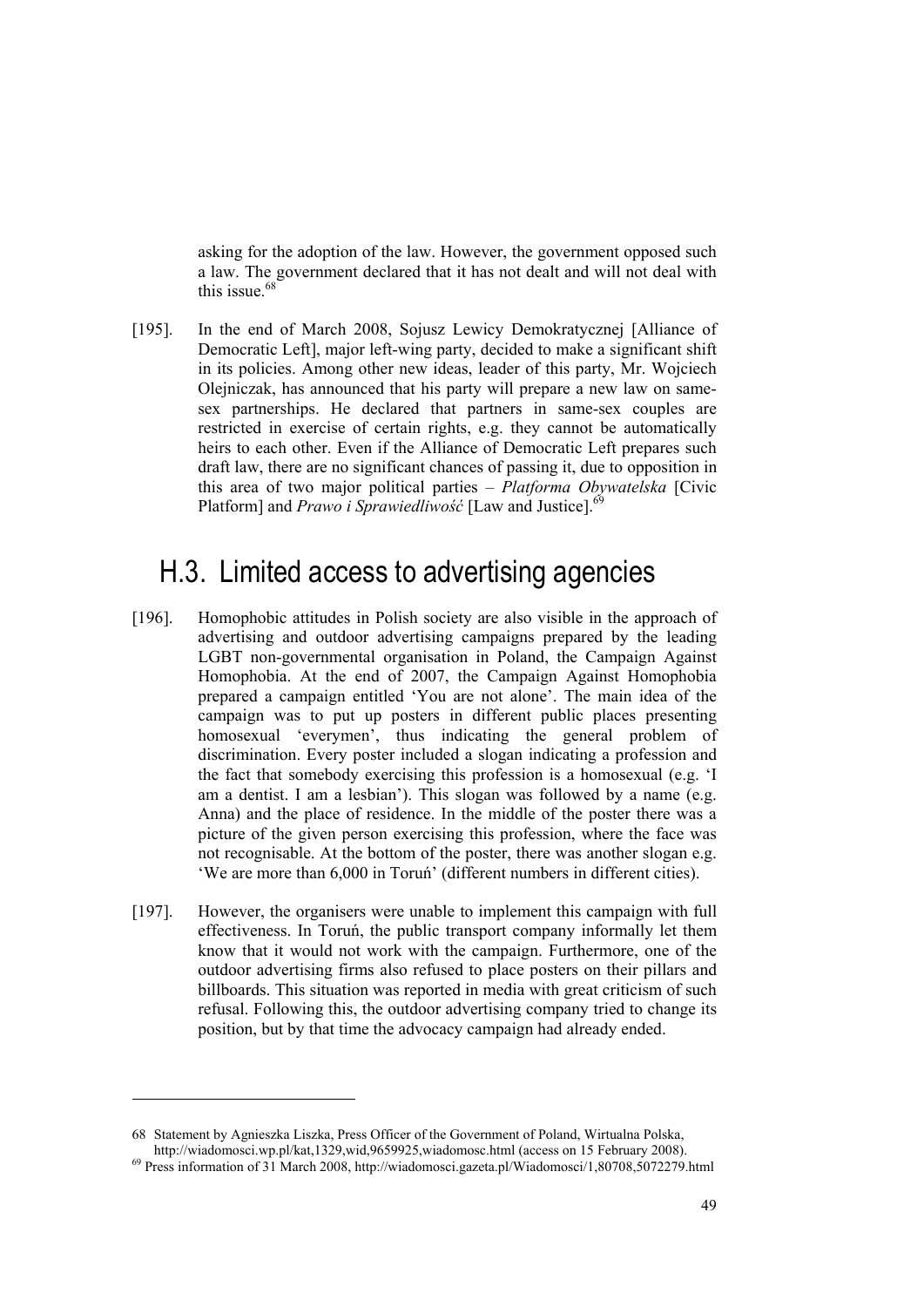[198]. It should also be noted that Robert Biedroń, leader of the Campaign Against Homophobia, was refused the right to promote his book *Tęczowy elementarz* [*Rainbow Elementary*], describing basic issues on homosexuality in Poland, in Empik, one of the largest chains of bookstores in Poland. He was not able to have meetings with readers as an author. In the official reply, the PR manager of the network claimed that 'the strategy of communication of the firm includes supporting only such titles which do not violate somebody's reputation or religious beliefs', and that 'such meetings may also result in objections by customers who are in the bookstore at that time, and the topic of discussion may shock or offend somebody's feelings'.

## H.4. Collection of personal data by the police

- [199]. The Law on the collection, processing and transmission of criminal information of  $06.07.2001^{70}$  grants the police power to gather sensitive personal data about suspects, minors committing indictable criminal offences, people without a confirmed identity or who try to conceal their identity, and fugitives, including without their knowledge and consent. Article 20 Section 18 of the Law on the Police<sup>71</sup> provides that all data concerning racial or ethnic origin, political opinions, religious or philosophical convictions, religious, party or trade union membership, data about the state of health, addictions or sexual life of persons under suspicion of indictable criminal acts who are acquitted are subject to immediate destruction by the commission after the judgment becomes final. However, there is no parallel provision protecting sensitive data of witnesses or victims as parties in such proceedings.
- [200]. Thus, the regulation regarding the processing of personal data by the police is inadequate, since it leaves these categories of persons unprotected, even if all of them individually have the right to have their personal data removed from the police registers. The clear consequence of this shortcoming is that homosexual people are unwilling to report any criminal acts against them, fearing that their sensitive data will be collected by the investigative bodies or might be used by unauthorised third parties.
- [201]. It is also worth noting that the *Instytut Pamięci Narodowej (IPN)* [Institute for National Remembrance], Commission for the Prosecution of Crimes against the Polish Nation, decided not to investigate a case concerning activities undertaken by *Milicja Obywatelska* [Citizens' Militia] against

<sup>70</sup> Poland/*Ustawa z dnia 6 lipca 2001 r. o gromadzeniu, przetwarzaniu i przekazywaniu informacji kryminalnych*, *Dziennik Ustaw* [Journal of Laws] of 2001, No. 110, item 1189.<br>Poland/*Ustawa z dnia 6 kwietnia 1990 r. o Policji*, unified text – *Dziennik Ustaw* [Journal of Laws]

of 2007, No. 57, item 390.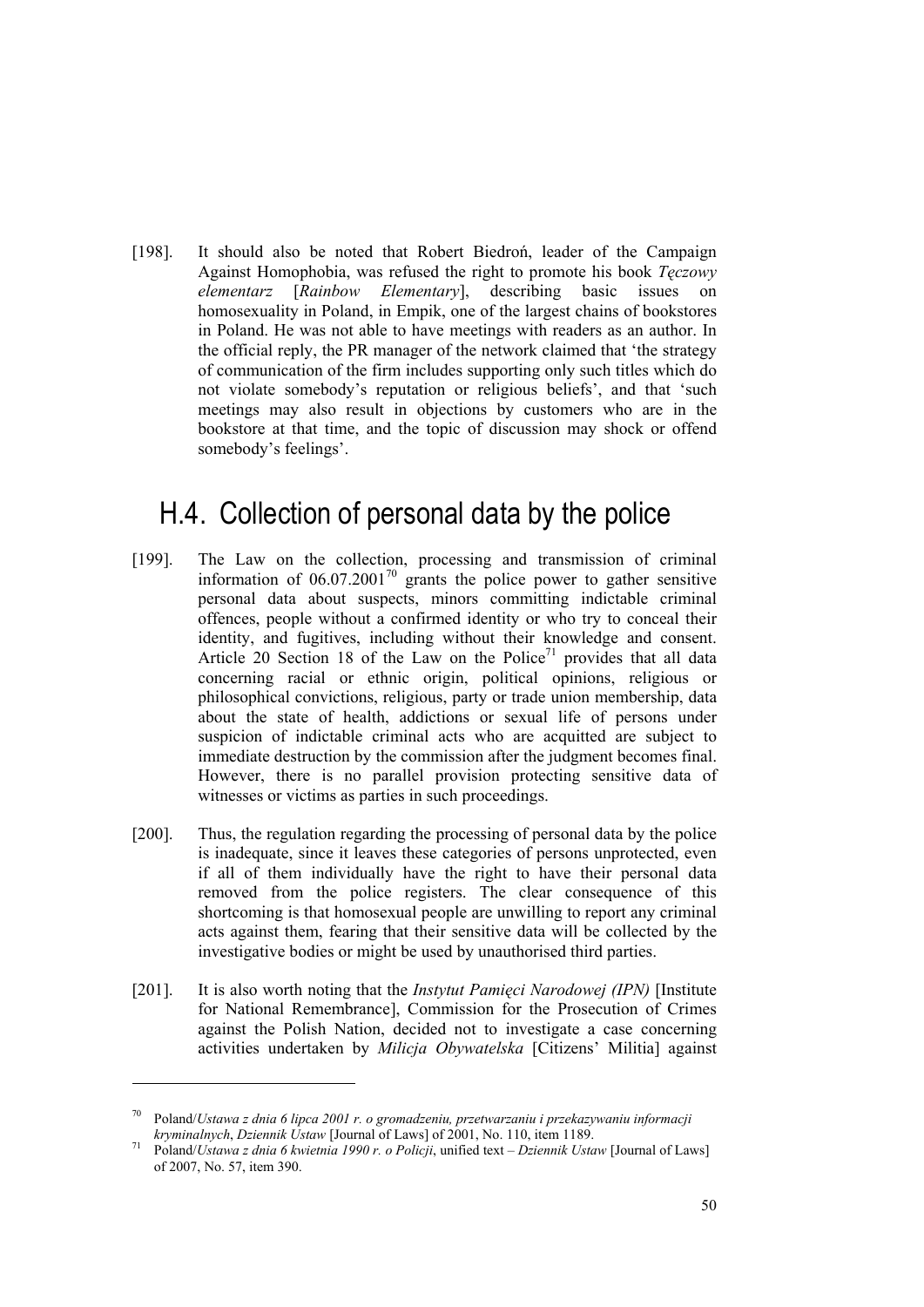homosexuals in 1985-1987 $^{72}$ . This case was brought by Szymon Niemiec and Jacek Adler on 25.09.2007. The Institute found that the so-called Action Hyacinth did not fulfil the criteria of a communist crime as it was within the statutory duties of the Citizens' Militia (regarding crime prevention and the fight against crime).

# H.5. Use of same-sex marriage celebration in the official address of the President

- [202]. The President of Poland used in an official address transmitted on national television on 17 March 2008, seen by approximately 8 million viewers, the video capture of a same-sex couple celebrating their marriage in Canada. This video was shown to underline the President's concerns on the full applicability of the EU Charter of Fundamental Rights in Poland. In his opinion, applicability of the Charter would mean that one day same-sex marriages would be "imposed on Poland".
- [203]. The gay couple in the official presidential address were Brendan Fay and Timothy Moulton from New York, known for their involvement in the field of LGBT rights. The Chancellary of the President of Poland [*Kancelaria Prezydenta RP*] did not obtain the couple's consent for using the video capture. Representatives of the Chancellary claimed that there was no need for this, since the video has been available on a website open to the public and Fay and Moulton invited journalists and wanted this video to be publicly available.
- [204]. Having heard about the President's address, Fay and Moulton submitted an official letter to the President of Poland through the Polish Consul General in New York. Fay and Moulton felt defamed with such a use of their marriage celebration video. They expressed concern that the video was used in order to create a fear against same-sex couples. Their letter stated: "We are frustrated to hear that images from such a joyous day are used to spread intolerance".
- [205]. The Polish Consul General apologized to the couple. He stated specificalaly that he would like to "express [his] gratitude for your

<sup>72</sup> These activities are known under the cryptonym of *Akcja Hiacynt* (Action Hyacinth). They were intended to collect sensitive data about the LGBT community, however, they could also be used for blackmail and the recruitment of new secret agents or informants.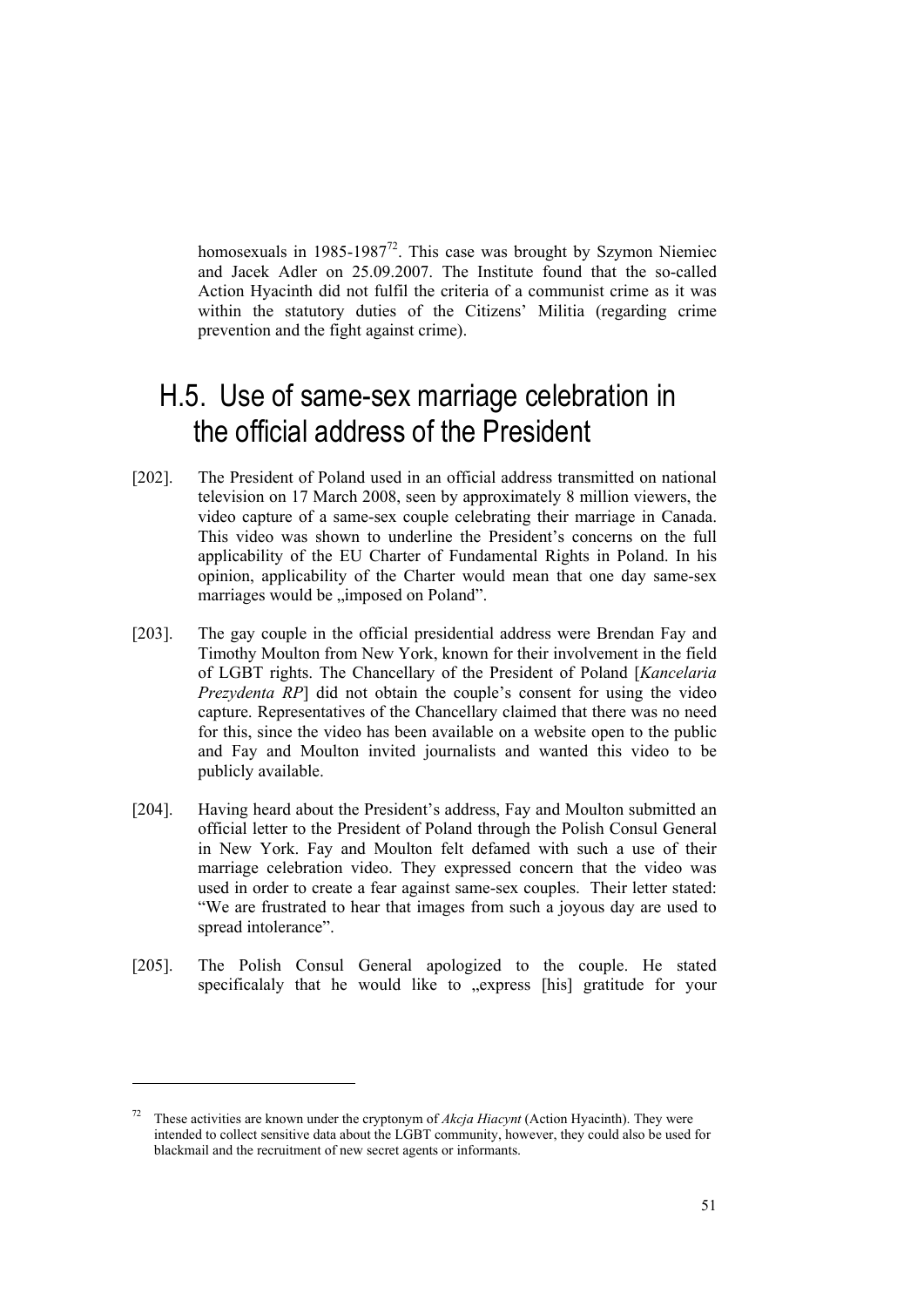conciliatory approach and the empathy you have demonstrated from the first moment this pitiful incident surfaced."73

- [206]. In another letter to the President Fay and Moulton asked for a private meeting during which they wanted to explain him different issues connected with life of same-sex couples and discrimination of LGBT people. On 30, 31 March and 1 April 2008 they visited Poland and meet different persons active in the field of anti-discrimination, including Mr. Ryszard Kalisz, head of the Parliamentary Commission on Justice and Human Rights, representatives of LGBT organizations and the Helsinki Foundation for Human Rights. They were also interviewed by one of the major TV stations in Poland – TVN – on a very popular talk show "Teraz My".
- [207]. The President did not accept the proposal of a meeting. Among Polish politicians there were different opinions whether President should apologize to Fay and Moulton for the use of the video capture in his official address. According to E. Radziszewska, a new Governmental Plenipotentiary for Equal Status, the President should apologize to them. However, in the opinion of Stefan Niesiołowski, parliamentary deputy from *Platforma Obywatelska* [Civic Platform] and *Wicemarszałek Sejmu* [Vice-Marshall of the Sejm], the President does not have such an obligation. He said that their marriage was not a real marriage but a parody of marriage. In his opinion by requesting a meeting they only tried to advertise for themselves.74
- [208]. Fay and Moulton are now considering to start legal proceedings for reasons of violation of their personal rights due to the official address of the President. Their visit – apart from the question whether the President should apologize or not - once again ignited the discussion on the introduction of same-sex marriages or partnerships in Poland.

# I. Good practices

-

[209]. In the overall assessment, the judicial approach towards the exercise of freedom of assembly by LGBT people is an example of good practices. Judgments concerning Equality Marches are meaningful due to protection of basic values in a democratic society. Some of the statements included in

<sup>73</sup>Sewell Chan, A New York Activist, a Wedding Photo and the Future of Poland, New York Times, 19 March 2008, available at http://cityroom.blogs.nytimes.com/2008/03/19/a-queens-activist-awedding-photo-and-the-future-of-poland/#more-2342

<sup>74</sup>Dziennik, Niesiołowski: Niech geje się nie pieklą, 26. March 2008, available at http://www.dziennik.pl/polityka/article142722/Niesiolowski\_Niech\_geje\_sie\_nie\_piekla.html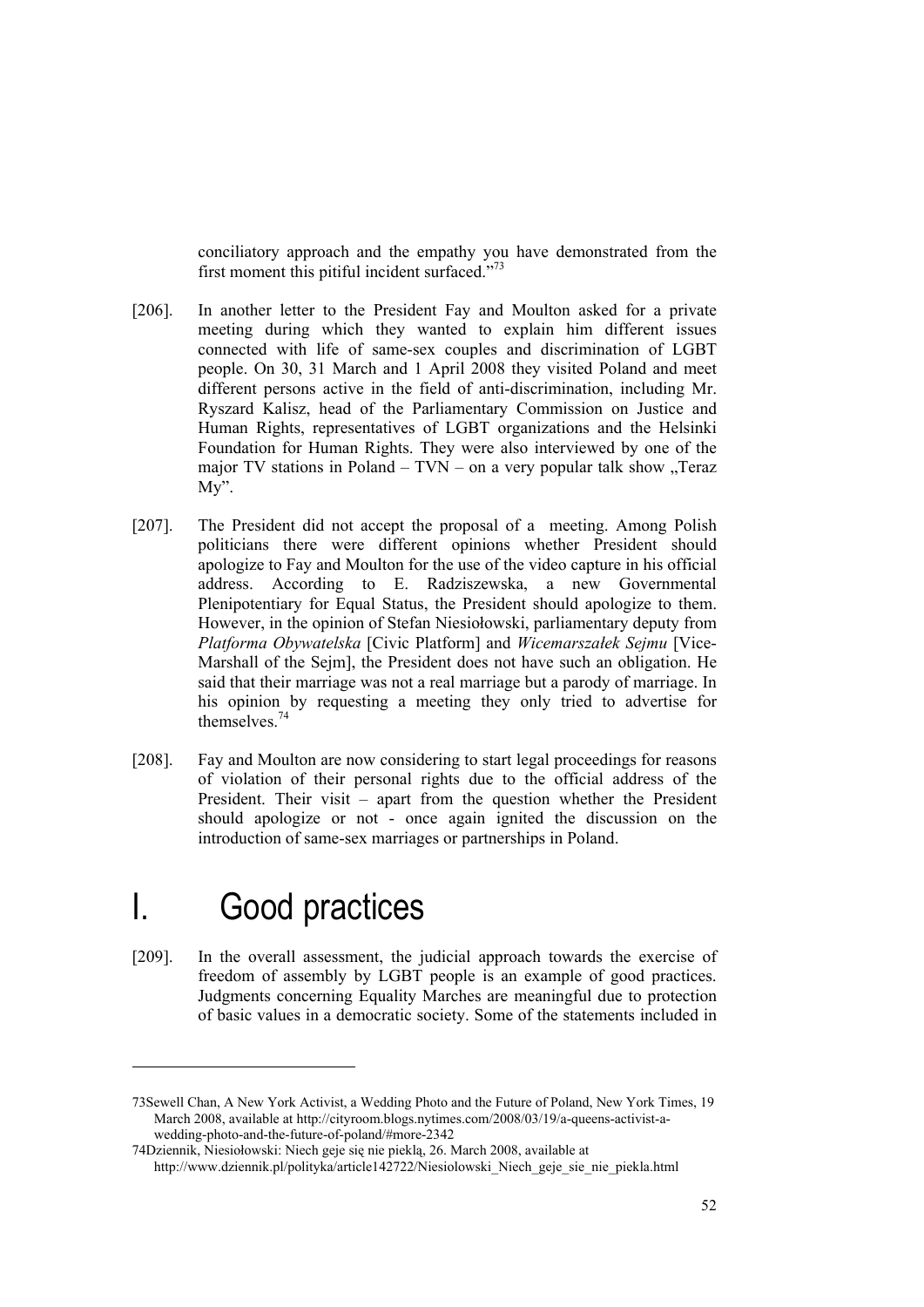these judgments may reverberate in other EU countries, especially new Member States.

[210]. Another example of good practices is the positive cooperation between the Polish ordinary courts and administrative courts and NGOs in litigation of precedent cases. Polish courts accept public interest litigation, especially if an organisation is presenting an *amicus curiae* brief or legal opinion, and may take advantage of views expressed therein.<sup>75</sup> It is of great help in advancing the rights of the LGBT community and may have good effects if the legislator or the executive is not responding correctly to the needs and problems of the given minority.

<sup>75</sup> Please see e.g. amicus curiae brief submitted by Polskie Stowarzyszenie Edukacji Prawnej [Polish Association of Legal Education] in case of accused P. Aleksandrowicz and J. Tomczask on homophobic hate speech. Available at www.psep.pl/pliki/news/obr/uwagi\_wstepne.pdf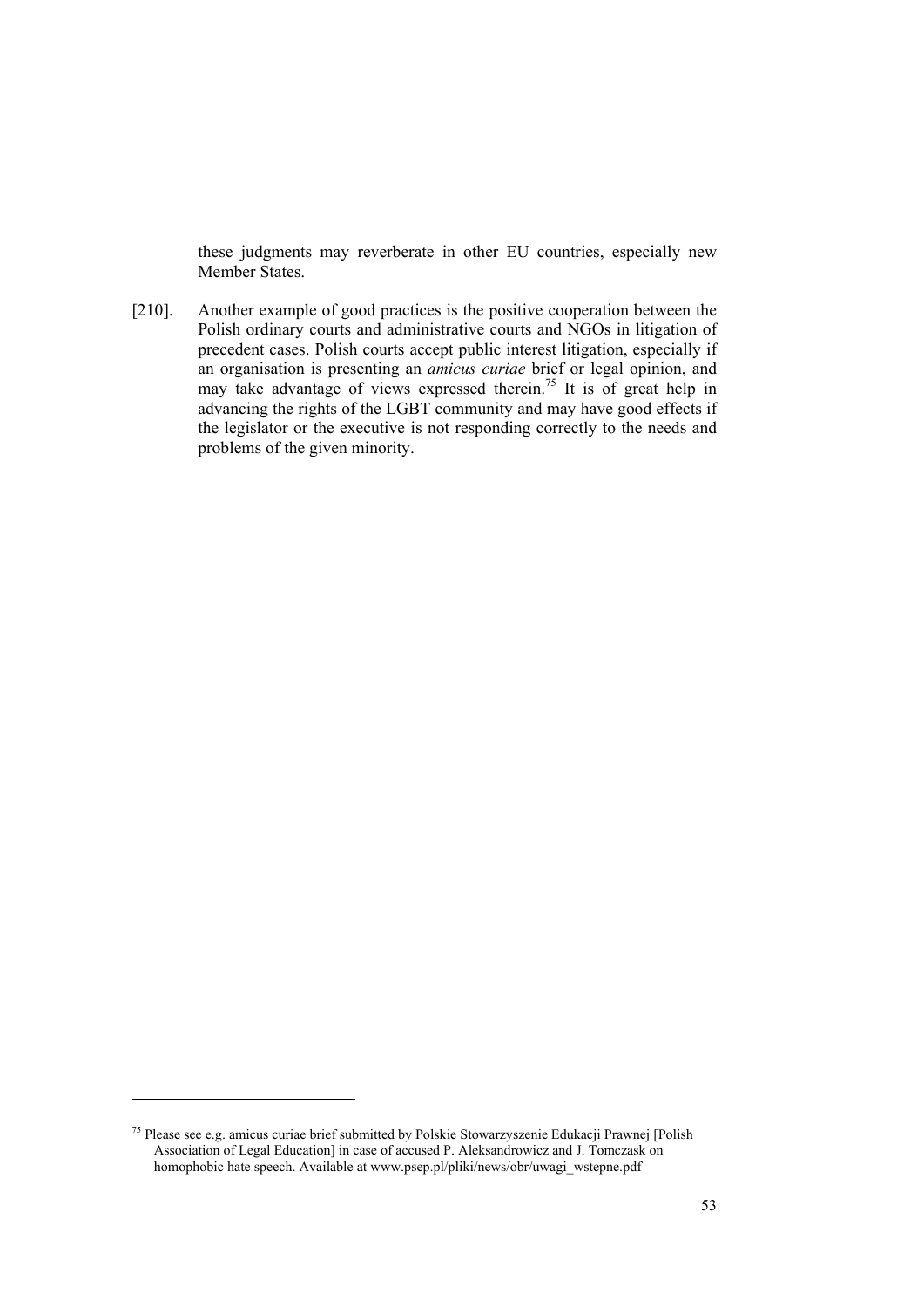# Annex 1 – Case law

|  |  |  | Chapter A, the interpretation and/or implementation of Employment Equality Directive 2000/78/EC, case 1 |
|--|--|--|---------------------------------------------------------------------------------------------------------|
|  |  |  |                                                                                                         |

| Case title                                                                                                                       | B. K. versus CZA-TA                                                                                                                                                                                                                            |
|----------------------------------------------------------------------------------------------------------------------------------|------------------------------------------------------------------------------------------------------------------------------------------------------------------------------------------------------------------------------------------------|
| Decision date                                                                                                                    | 16 March 2006                                                                                                                                                                                                                                  |
| Reference details (type and<br>title of court/body; in original<br>language and English [official<br>translation, if available]) | District Court in Plock (Sad Rejonowy w Plocku)                                                                                                                                                                                                |
| Key facts of the case<br>$(max. 500 \text{ chars})$                                                                              | The plaintiff claimed compensation (30.000 PLZ) for harassment and intimidation on the basis of his sexual<br>orientation at work. Due to this situation, he terminated his employment.                                                        |
| Main<br>reasoning/argumentation<br>$(max. 500 \text{ chars})$                                                                    | In accordance with Directive 2000/78/EC the burden of proof is on the respondent, while the person who claimed<br>to be wronged has to establish facts, from which the court may presume that direct or indirect discrimination took<br>place. |
| Key issues (concepts,<br>interpretations) clarified by<br>the case (max. 500 chars)                                              | Direct or indirect discrimination does not occur in a situation when the management and colleagues treat a person<br>less favourably due to objective reasons - non-fulfilment or improper fulfilment of his duties.                           |
| Results (sanctions) and key<br>consequences or implications<br>of the case (max. 500 chars)                                      | No discriminatory treatment has been found in this case since major proofs could be interpreted in favour of both<br>parties to the proceedings. Due to procedural failures, the appeal has been dismissed.                                    |

DISCLAIMER: This study has been commissioned as background material for a comparative report on homophobia and discrimination on grounds of sexual orientation by the European Union Agency for Fundamental Rights. The views expressed here do not necessarily reflect the views or the official position of the FRA. The study is made publicly available for information purposes only and does not constitute legal advice or legal opinion.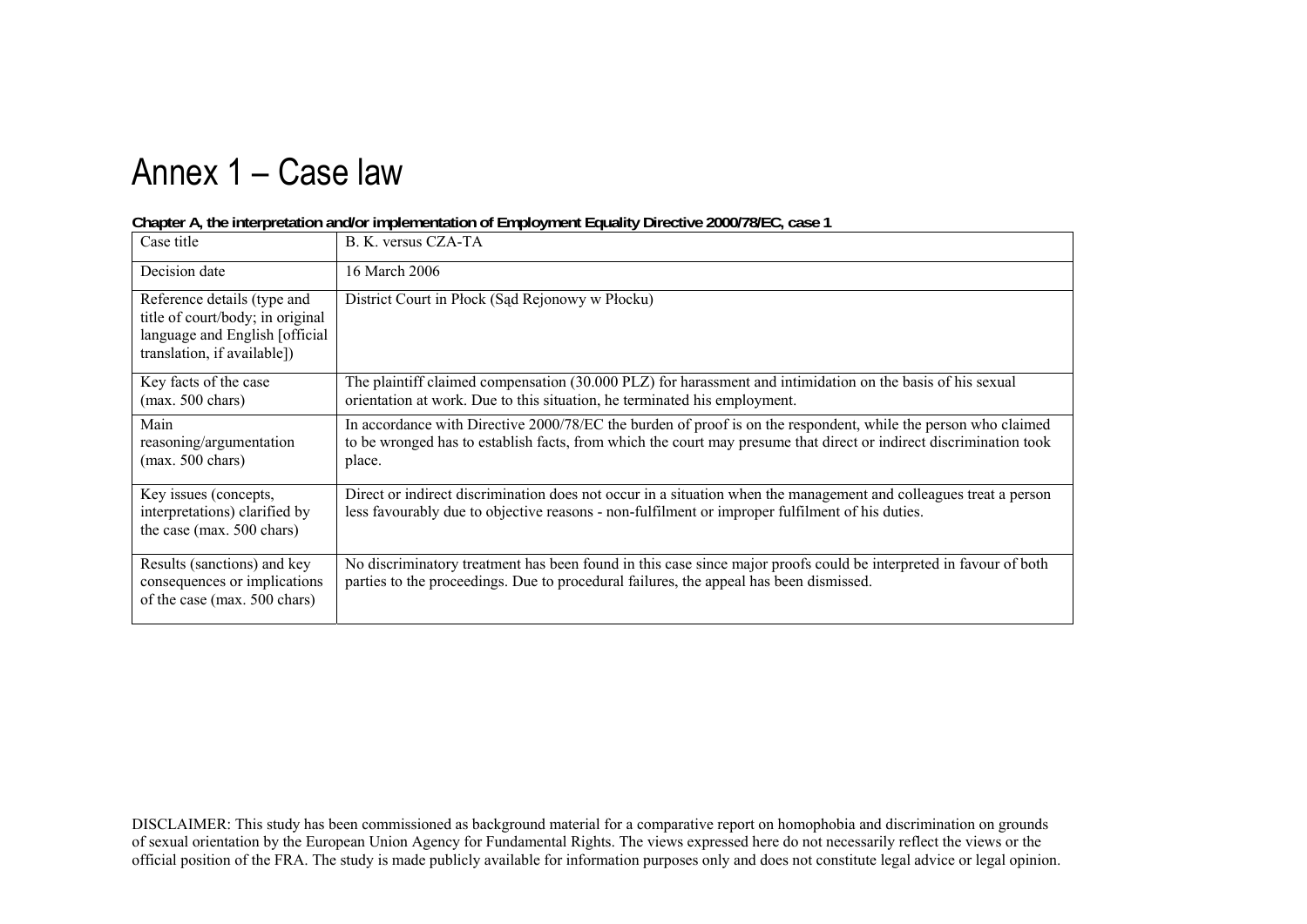| Mirosław Sielatycki versus the Minister of National Education [Centralny Ośrodek Doskonalenia Nauczycieli -<br>(National In-Service Teacher Training Centre (NTTC)]. |
|----------------------------------------------------------------------------------------------------------------------------------------------------------------------|
|                                                                                                                                                                      |
| 5 June 2007                                                                                                                                                          |
| 31 March 2008                                                                                                                                                        |
| District Court in Warsaw (Sąd Rejonowy w Warszwie)                                                                                                                   |
| Regional Court in Warsaw (Sąd Apelacyjny w Warszawie)                                                                                                                |
|                                                                                                                                                                      |
|                                                                                                                                                                      |
| The plaintiff claimed compensation (19.000 PLN) for discrimination in employment and unfair dismissal from                                                           |
| office as the director of the National In-Service Teacher Training Centre. The dismissal followed his decision to                                                    |
|                                                                                                                                                                      |
| publish a training manual, which allegedly promoted homosexuality.                                                                                                   |
| The case was decided on the basis of the Labour Code provisions prohibiting discrimination in employment on the                                                      |
| ground of political views (not sexual orientation). Sexual orientation was at stake in this case but only to the extent                                              |
| the parties disagreed on this issue within the work context. The court found that the Minister of Education, Roman                                                   |
| Giertych, and Mr. Mirosław Sielatycki differed in their view on the role of schools.                                                                                 |
| Discrimination on the basis of sexual orientation does not take place where neither of the parties is of different                                                   |
| sexual orientation, but just of different opinion about the type of education regarding this matter.                                                                 |
|                                                                                                                                                                      |
|                                                                                                                                                                      |
| The District Court found discrimination and unfair dismissal and awarded almost the exact sum required by the                                                        |
| plaintiff – 19.000 PLN compensation (16.000 PLN for discriminatory treatment on the basis of political views and                                                     |
| 3.000 for unfair dismissal). In result of the appeal brought by the NTTC, the Regional Court affirmed the judgment                                                   |
| of the District Court as to its finding (discriminatory treatment and unfair dismissal), but rejected as to the amount                                               |
| of compensation awarded for discriminatory treatment (reducing it from 16.000 to 5 300 PLN). The amount of                                                           |
| compensation awarded for unfair dismissal was upheld.                                                                                                                |
|                                                                                                                                                                      |

**Chapter A, interpretation and/or implementation of Employment Equality Directive 2000/78/EC, case 2** 

**No more case law data are available.**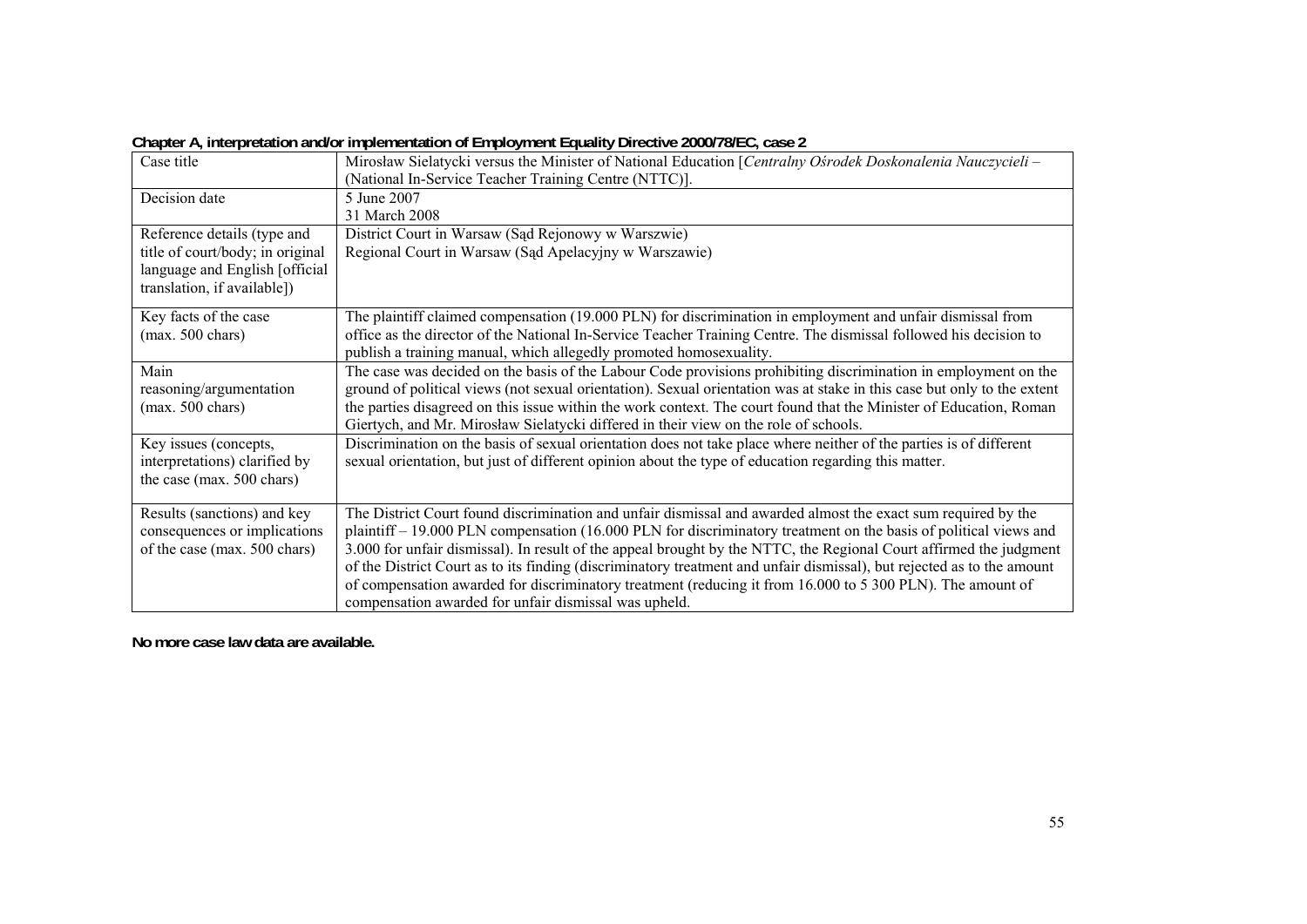|                                                                                                                                  | <b>Unapiter D<sub>r</sub> Freedom or movement, case law relevant to Directive Z004/J0/LO, case T</b> |
|----------------------------------------------------------------------------------------------------------------------------------|------------------------------------------------------------------------------------------------------|
| Case title                                                                                                                       |                                                                                                      |
| Decision date                                                                                                                    |                                                                                                      |
| Reference details (type and<br>title of court/body; in original<br>language and English [official<br>translation, if available]) |                                                                                                      |
| Key facts of the case<br>$(max. 500 \text{ chars})$                                                                              |                                                                                                      |
| Main<br>reasoning/argumentation<br>$(max. 500 \text{ chars})$                                                                    |                                                                                                      |
| Key issues (concepts,<br>interpretations) clarified by<br>the case (max. 500 chars)                                              |                                                                                                      |
| Results (sanctions) and key<br>consequences or implications<br>of the case (max. 500 chars)                                      |                                                                                                      |

#### **Chapter B, Freedom of movement, case law relevant to Directive 2004/38/EC, case 1**

**No case law data on freedom of movement are available.**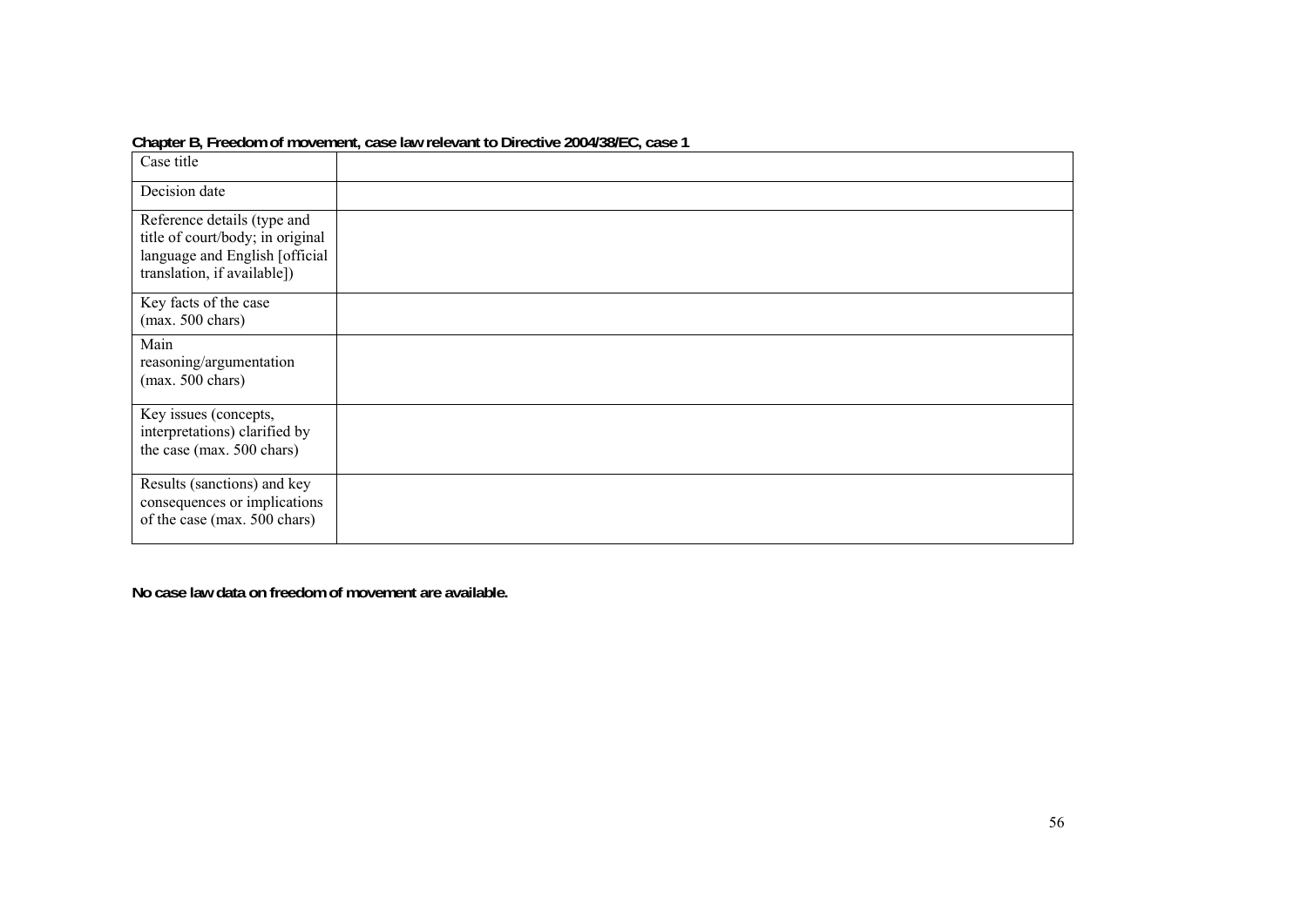| Case title                                                                                                                       | Application for the refugee status of a Chechen national                                                                                                                      |
|----------------------------------------------------------------------------------------------------------------------------------|-------------------------------------------------------------------------------------------------------------------------------------------------------------------------------|
| Decision date                                                                                                                    | October 2007                                                                                                                                                                  |
| Reference details (type and<br>title of court/body; in original<br>language and English [official<br>translation, if available]) | Chief of the Office for Foreigners (Szef Urzędu ds Cudzoziemców)                                                                                                              |
| Key facts of the case<br>$(max. 500 \text{ chars})$                                                                              | A Chechen woman was not accepted in her locality and family due to her problems with gender self-identification.<br>She feared persecution on this ground and fled to Poland. |
| Main<br>reasoning/argumentation<br>$(max. 500 \text{ chars})$                                                                    | The applicant fear of persecution and serious harm or even loss of her life in the country of origin was well-<br>founded.                                                    |
| Key issues (concepts,<br>interpretations) clarified by<br>the case (max. 500 chars)                                              | The applicant feared persecution on the basis of belonging to a particular social group (or rather non-belonging to<br>any sex (female or male) group.                        |
| Results (sanctions) and key<br>consequences or implications<br>of the case (max. 500 chars)                                      | The Chief of the Office for Foreigners granted the applicant the refugee status.                                                                                              |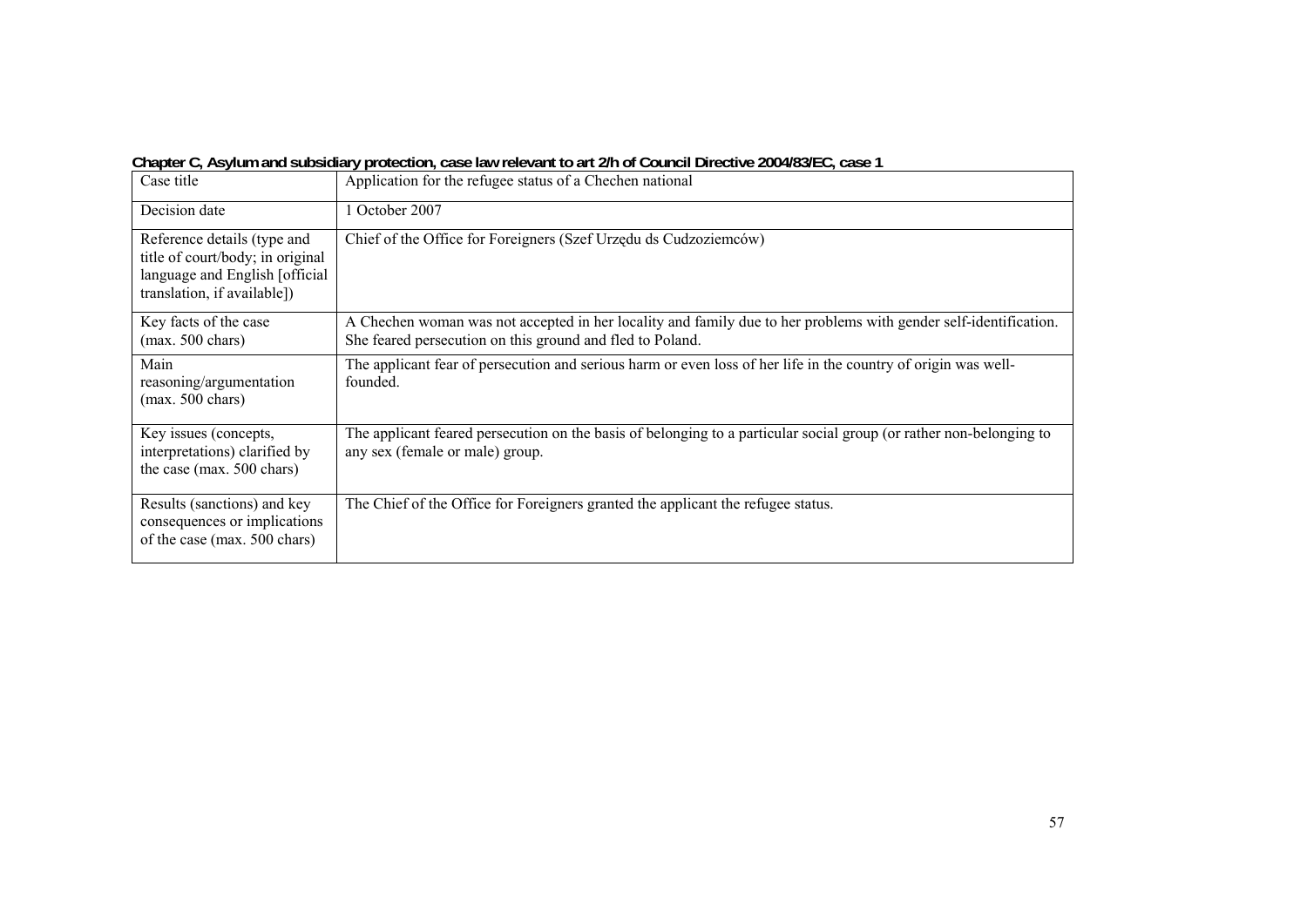| Case title                                                                                                                        | Application for the refugee status of a Moldovan national                                                                                                                                                                                                                                                                                                                                                                                              |
|-----------------------------------------------------------------------------------------------------------------------------------|--------------------------------------------------------------------------------------------------------------------------------------------------------------------------------------------------------------------------------------------------------------------------------------------------------------------------------------------------------------------------------------------------------------------------------------------------------|
| Decision date                                                                                                                     | December 2007, Appeal still pending                                                                                                                                                                                                                                                                                                                                                                                                                    |
| Reference details (type and<br>title of court/body; in original<br>language and English [official]<br>translation, if available]) | Chief of the Office for Foreigners (Szef Urzędu ds Cudzoziemców) as the first instance<br>Council for Refugees (Rada ds Uchodźców) as the appeal instance                                                                                                                                                                                                                                                                                              |
| Key facts of the case<br>$(max. 500 \text{ chars})$                                                                               | A Moldovan man was subject to persecution due to his sexual orientation. He was arrested for taking part in a<br>religious demonstration and raped at the police station. The video tape of this incident was later used to blackmail<br>him. He fled to France, where he applied for the refugee status. Then he returned to Moldova, where he was still<br>subject to persecution. His application for the refugee status in Poland has been denied. |
| Main<br>reasoning/argumentation<br>$(max. 500 \text{ chars})$                                                                     | The situation of homosexuals in Moldova is relatively good and there are not subject to intimidation.                                                                                                                                                                                                                                                                                                                                                  |
| Key issues (concepts,<br>interpretations) clarified by<br>the case (max. 500 chars)                                               | For the first time, the Council for Refugees will review a case where the applicant's sexual orientation was raised<br>as the ground for granting him the refugee status.                                                                                                                                                                                                                                                                              |
| Results (sanctions) and key<br>consequences or implications<br>of the case (max. 500 chars)                                       | The Chief of the Office for Foreigners denied the applicant the refugee status. In the appeal the civil society<br>organisations submitted their opinion about the legal situation of homosexuals in Moldova.                                                                                                                                                                                                                                          |

**Chapter C, Asylum and subsidiary protection, case law relevant to art 2/h of Council Directive 2004/83/EC, case 2** 

**No more case law data are available**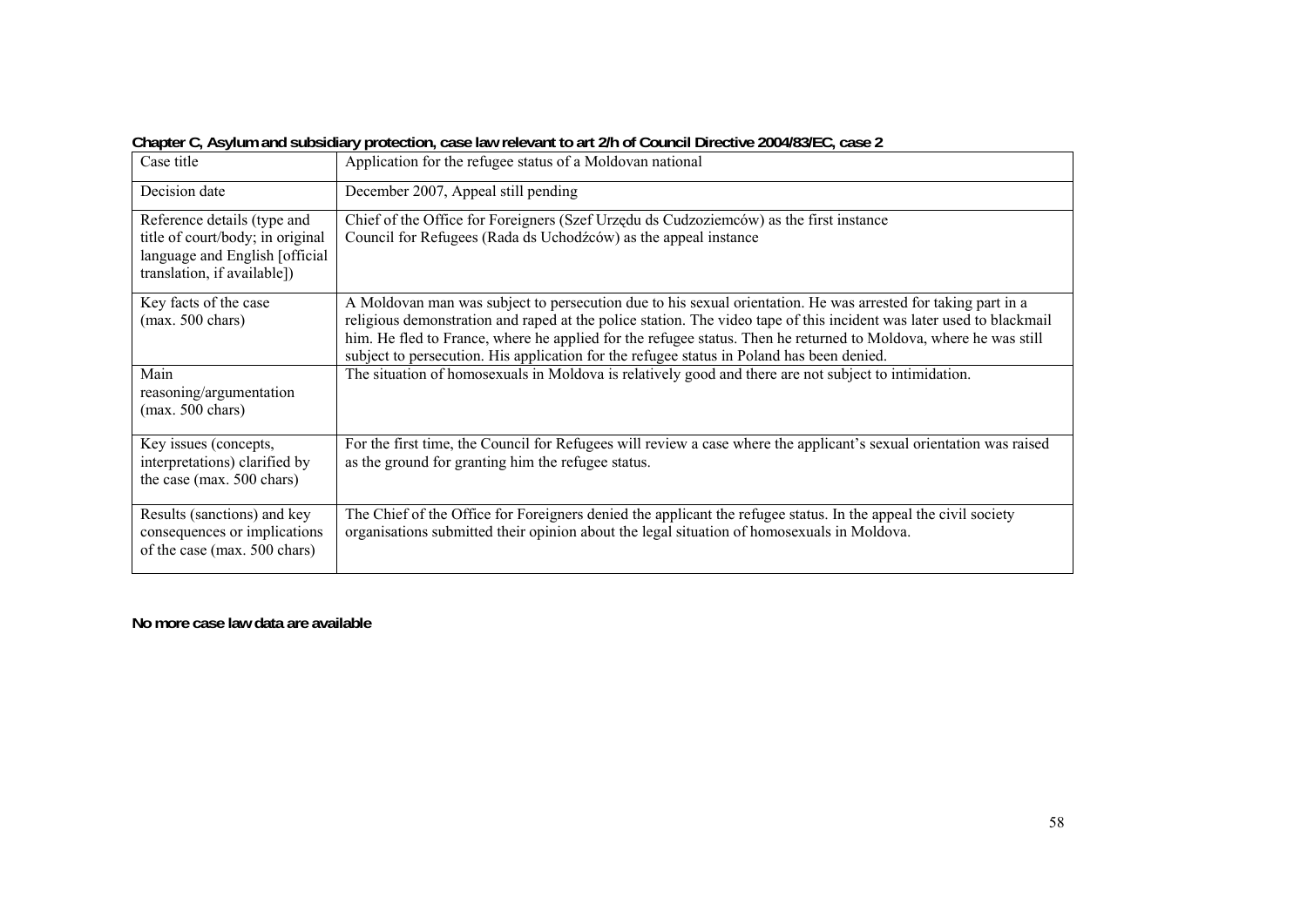|                                                                                                                                  | Gridpici D, Family Teumication, Case law Televant to all 4/3 of the Council Directive Zooslooi LC, Case T |
|----------------------------------------------------------------------------------------------------------------------------------|-----------------------------------------------------------------------------------------------------------|
| Case title                                                                                                                       |                                                                                                           |
| Decision date                                                                                                                    |                                                                                                           |
| Reference details (type and<br>title of court/body; in original<br>language and English [official<br>translation, if available]) |                                                                                                           |
| Key facts of the case<br>$(max. 500 \text{ chars})$                                                                              |                                                                                                           |
| Main<br>reasoning/argumentation<br>$(max. 500 \text{ chars})$                                                                    |                                                                                                           |
| Key issues (concepts,<br>interpretations) clarified by<br>the case (max. 500 chars)                                              |                                                                                                           |
| Results (sanctions) and key<br>consequences or implications<br>of the case (max. 500 chars)                                      |                                                                                                           |

**Chapter D, Family reunification, case law relevant to art 4/3 of the Council Directive 2003/86/EC, case 1** 

**No case law data on family reunification are available**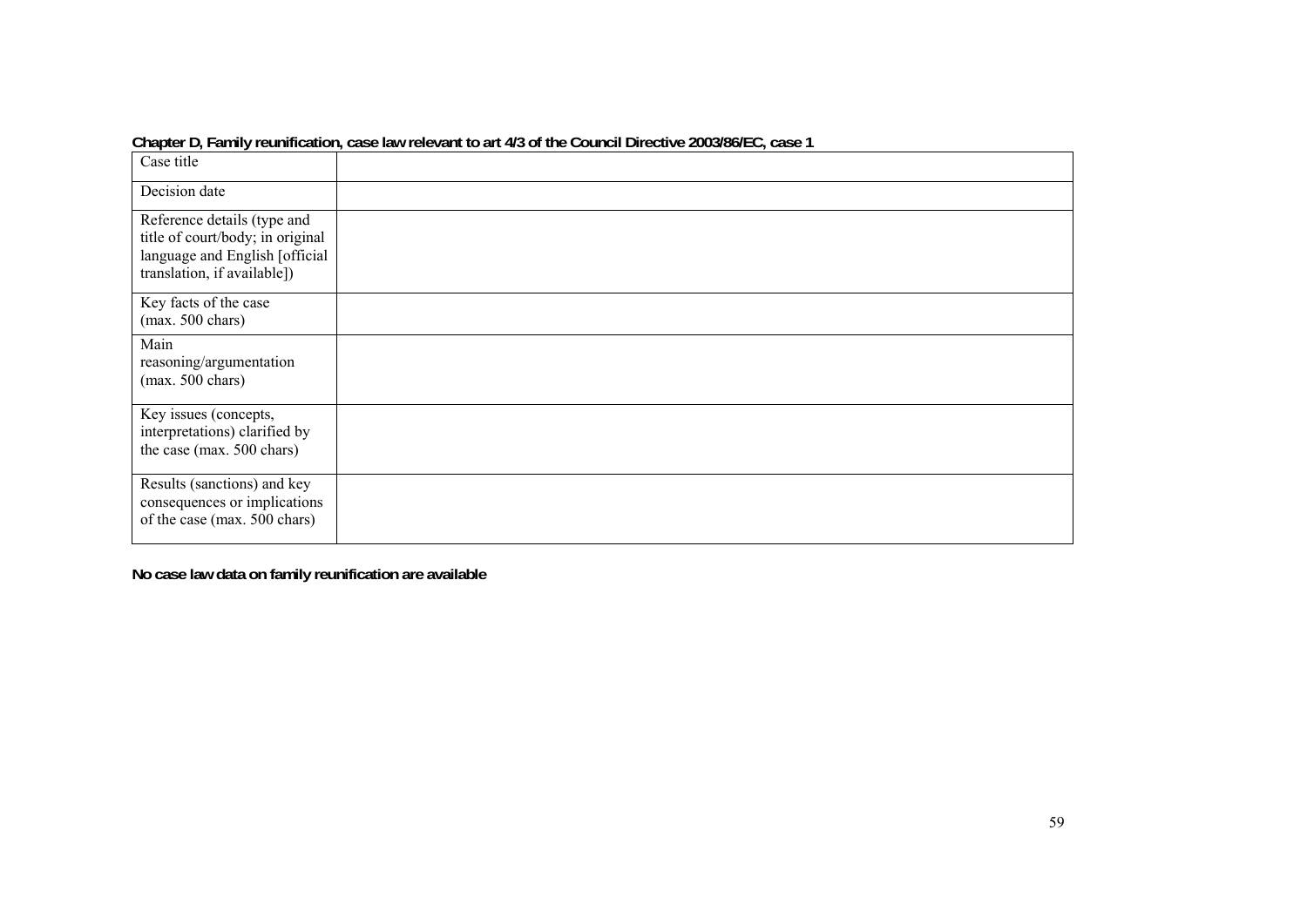| $\sim$ . The state is the contract of a second state $\mathbf{y}_i$ and $\mathbf{y}_i$                                           |                                                                                                                                                                                                                                                                                                                                                                                                                                                                                                                                                                                |
|----------------------------------------------------------------------------------------------------------------------------------|--------------------------------------------------------------------------------------------------------------------------------------------------------------------------------------------------------------------------------------------------------------------------------------------------------------------------------------------------------------------------------------------------------------------------------------------------------------------------------------------------------------------------------------------------------------------------------|
| Case title                                                                                                                       | No. K 21/05                                                                                                                                                                                                                                                                                                                                                                                                                                                                                                                                                                    |
|                                                                                                                                  | Road Traffic Act                                                                                                                                                                                                                                                                                                                                                                                                                                                                                                                                                               |
| Decision date                                                                                                                    | 18 January 2006                                                                                                                                                                                                                                                                                                                                                                                                                                                                                                                                                                |
| Reference details (type and<br>title of court/body; in original<br>language and English [official<br>translation, if available]) | Constitutional Court (Trybunał Konstytucyjny) in abstract review of constitutionality of the Road Traffic Act                                                                                                                                                                                                                                                                                                                                                                                                                                                                  |
| Key facts of the case<br>$(max. 500 \text{ chars})$                                                                              | In result of series of instances when the Equality Parades were banned, the Ombudsman referred the Road Traffic<br>Act to the Constitutional Court.                                                                                                                                                                                                                                                                                                                                                                                                                            |
| Main<br>reasoning/argumentation<br>$(max. 500 \text{ chars})$                                                                    | Freedom of assembly may not be limited because of the lack of symmetry between its purposes and the intentions<br>of the organisers and participants attributed to it by media, commentators or public officials. "Moral convictions of<br>the public officials are not a synonym for 'public morality' as a limitation of the freedom of assembly". Assemblies<br>hindering traffic should not be subject to the same administrative burden like commercial events, which are not<br>essential for democracy and as such not within the scope of protected political freedoms |
| Key issues (concepts,<br>interpretations) clarified by<br>the case (max. 500 chars)                                              | Freedom of assembly is the constitutional and fundamental right, thus it should not fall in the same regime of<br>administrative concessions like commercial events. Only the system of prior notifications suits the fundamental<br>nature of this right.                                                                                                                                                                                                                                                                                                                     |
| Results (sanctions) and key<br>consequences or implications<br>of the case (max. 500 chars)                                      | The Road Traffic Act submitting assemblies to the same administrative procedures as other commercial events was<br>found unconstitutional.                                                                                                                                                                                                                                                                                                                                                                                                                                     |

#### **Chapter E, Freedom of assembly, case 1**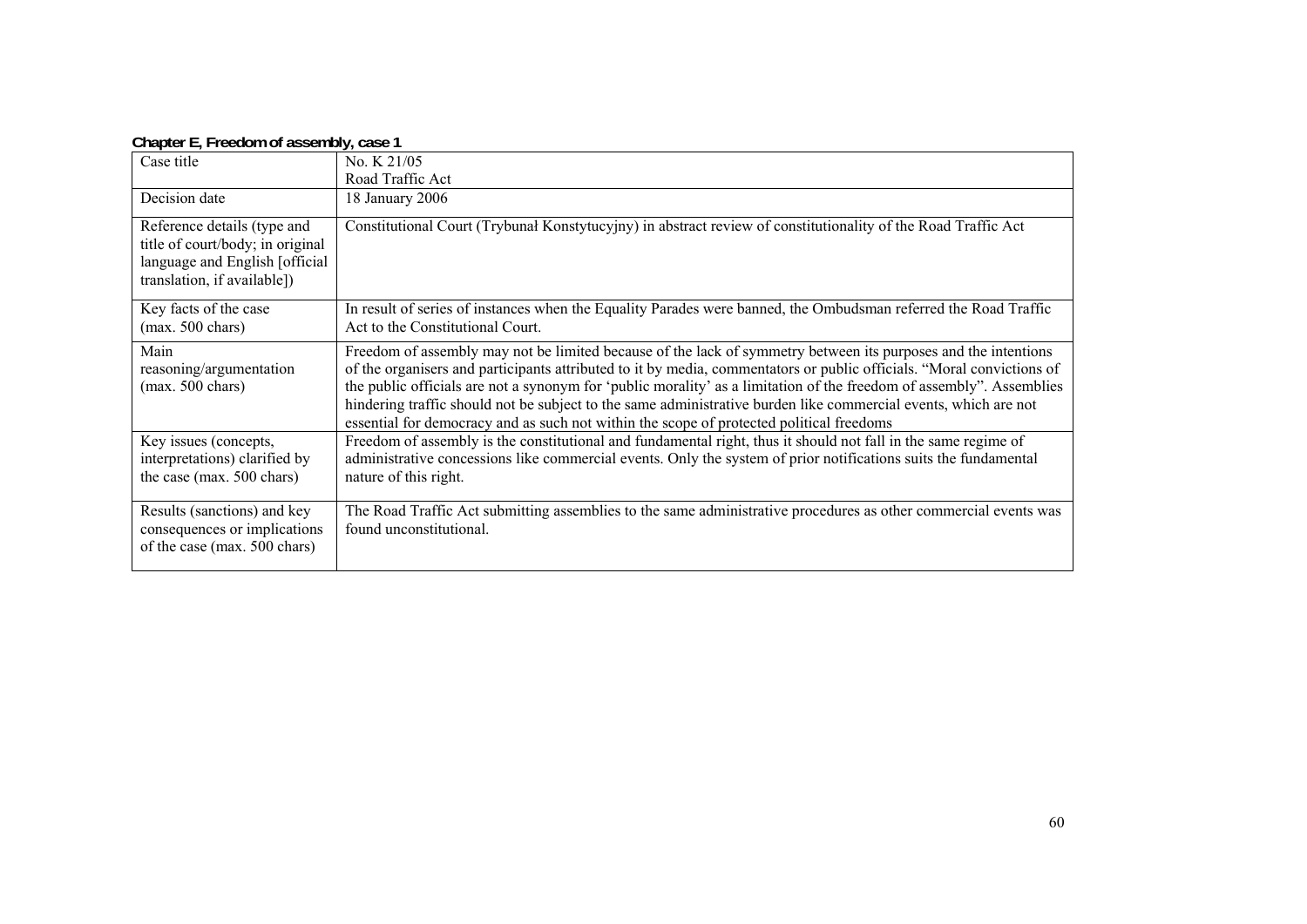| $1.49$ , $3.1$ , $1.9$                                        |                                                                                                                                         |
|---------------------------------------------------------------|-----------------------------------------------------------------------------------------------------------------------------------------|
| Case title                                                    | IV SA/Po 983/05                                                                                                                         |
|                                                               | I OSK 329/06                                                                                                                            |
| Decision date                                                 | Judgment of the Regional Administrative Court (Wojewódzki Sąd Administracyjny) in Poznań of 14 December                                 |
|                                                               | 2005                                                                                                                                    |
|                                                               | Judgment of the Supreme Administrative Court (Naczelny Sąd Administracyjny) of 25 May 2006                                              |
| Reference details (type and                                   | Mayor of Poznań (Prezydent Miasta Poznania) as the administrative organ who banned the assembly                                         |
| title of court/body; in original                              | Wielkopolskie Voivodship governor as the appeal administrative organ who upheld the ban                                                 |
| language and English [official<br>translation, if available]) | Regional Administrative Court (Wojewódzki Sąd Administracyjny) as the first instance administrative court which<br>quashed the decision |
|                                                               | Supreme Administrative Court (Naczelny Sąd Administracyjny) as the appeal administrative court which upheld                             |
|                                                               | the ruling of the Regional Administrative Court                                                                                         |
| Key facts of the case                                         | The Mayor of Poznań banned the Equality March 2005 arguing that because of risk of counter-demonstrators                                |
| $(max. 500 \text{ chars})$                                    | attacking the March (taking into account events from the previous year), there is a danger to public property, health                   |
|                                                               | and life of demonstrators. The decision was quashed in the Regional Administrative Court and the cassation appeal                       |
|                                                               | against this ruling dismissed by the Supreme Administrative Court.                                                                      |
| Main                                                          | It is the role of neither public administration nor administrative courts to analyse slogans, ideas and views shared                    |
| reasoning/argumentation                                       | at the assembly, being not contrary to law, especially by prism of own moral convictions of public officials or                         |
| $(max. 500 \text{ chars})$                                    | judges judging in administrative court, or by prism of convictions of the dominant part of the society. Such analysis                   |
|                                                               | would thwart the constitutional freedom of peaceful assembly'.                                                                          |
| Key issues (concepts,                                         | The risk of clashes between the notified assembly and any expected counter-demonstrations should not justify a                          |
| interpretations) clarified by                                 | ban on the assembly which has a lawful purpose.                                                                                         |
| the case (max. 500 chars)                                     |                                                                                                                                         |
| Results (sanctions) and key                                   | The ban has been declared ill-founded on May 25, 2006, whereas the assembly took place in November 2005 under                           |
| consequences or implications                                  | presumption of illegality and was brutally dispersed by the Police. There is lack of prompt procedures that would                       |
| of the case (max. 500 chars)                                  | enable to review the administrative decisions before the planned date of the notified assembly.                                         |
|                                                               |                                                                                                                                         |

#### **Chapter E, Freedom of assembly, case 2**

**No more case law data on freedom of assembly are available**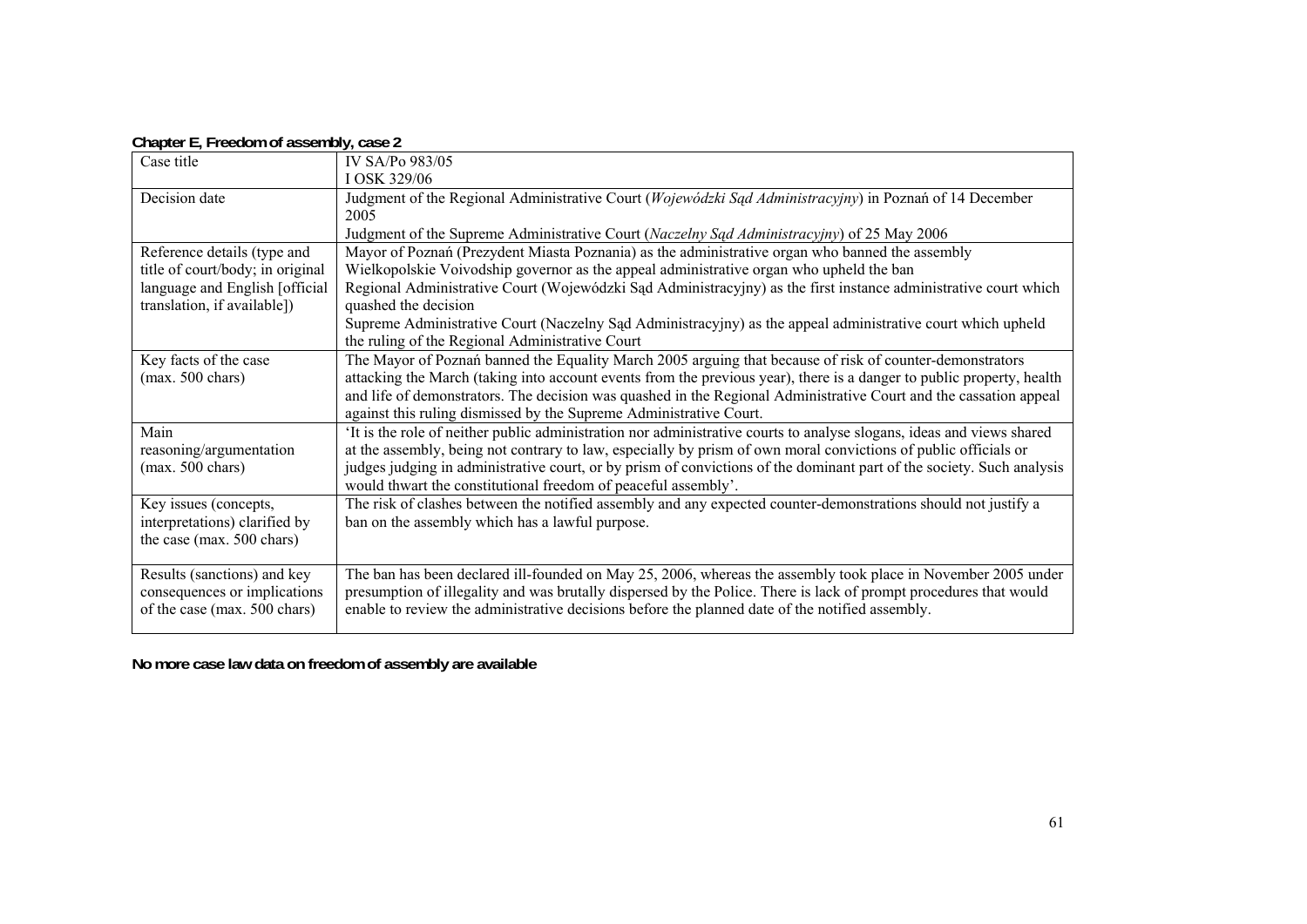|  | Chapter F, Hate speech, case 1 |  |
|--|--------------------------------|--|
|--|--------------------------------|--|

| Case title                                                                                                                       | Lesbian Women versus Przemysław Aleksandrowicz and Jacek Tomczak                                                                                                                                                                                                                                                                                                                                                                                                                                                                                                                                                                                                                                |
|----------------------------------------------------------------------------------------------------------------------------------|-------------------------------------------------------------------------------------------------------------------------------------------------------------------------------------------------------------------------------------------------------------------------------------------------------------------------------------------------------------------------------------------------------------------------------------------------------------------------------------------------------------------------------------------------------------------------------------------------------------------------------------------------------------------------------------------------|
| Decision date                                                                                                                    | 4 September 2004                                                                                                                                                                                                                                                                                                                                                                                                                                                                                                                                                                                                                                                                                |
| Reference details (type and<br>title of court/body; in original<br>language and English [official<br>translation, if available]) | District Court in Poznań (Sąd Rejonowy w Poznaniu)                                                                                                                                                                                                                                                                                                                                                                                                                                                                                                                                                                                                                                              |
| Key facts of the case<br>$(max. 500 \text{ chars})$                                                                              | The councillors of the Law and Justice Party expressed publicly that Equality Parades "may be about promoting<br>such inclinations as paedophilia, necrophilia and zoophilia; promotion of the promiscuity, even independently from<br>the so called sexual orientation, is glaring violation of the social cohabitation rules; we do not know if in a moment<br>paedophilia, necrophilia and zoophilia won't be just considered as one of the sexual orientations". Such statements<br>were considered to be offensive for homosexual persons. The group of lesbian women in a private indictment<br>charged the councillors with defamation on the basis of Article 212 of the Criminal Code. |
| Main<br>reasoning/argumentation<br>$(max. 500 \text{ chars})$                                                                    | The case ended with a settlement.                                                                                                                                                                                                                                                                                                                                                                                                                                                                                                                                                                                                                                                               |
| Key issues (concepts,<br>interpretations) clarified by<br>the case (max. 500 chars)                                              | It was the first case of this type in Poland. The case showed that it is possible to claim for violation of dignity of<br>homosexuals in case of homophobic hate speech.                                                                                                                                                                                                                                                                                                                                                                                                                                                                                                                        |
| Results (sanctions) and key<br>consequences or implications<br>of the case (max. 500 chars)                                      | The case ended with a settlement between the parties, according to which the councillors had to apologize for this<br>unfortunate comparison (at that time they were already elected as members of the Parliament).                                                                                                                                                                                                                                                                                                                                                                                                                                                                             |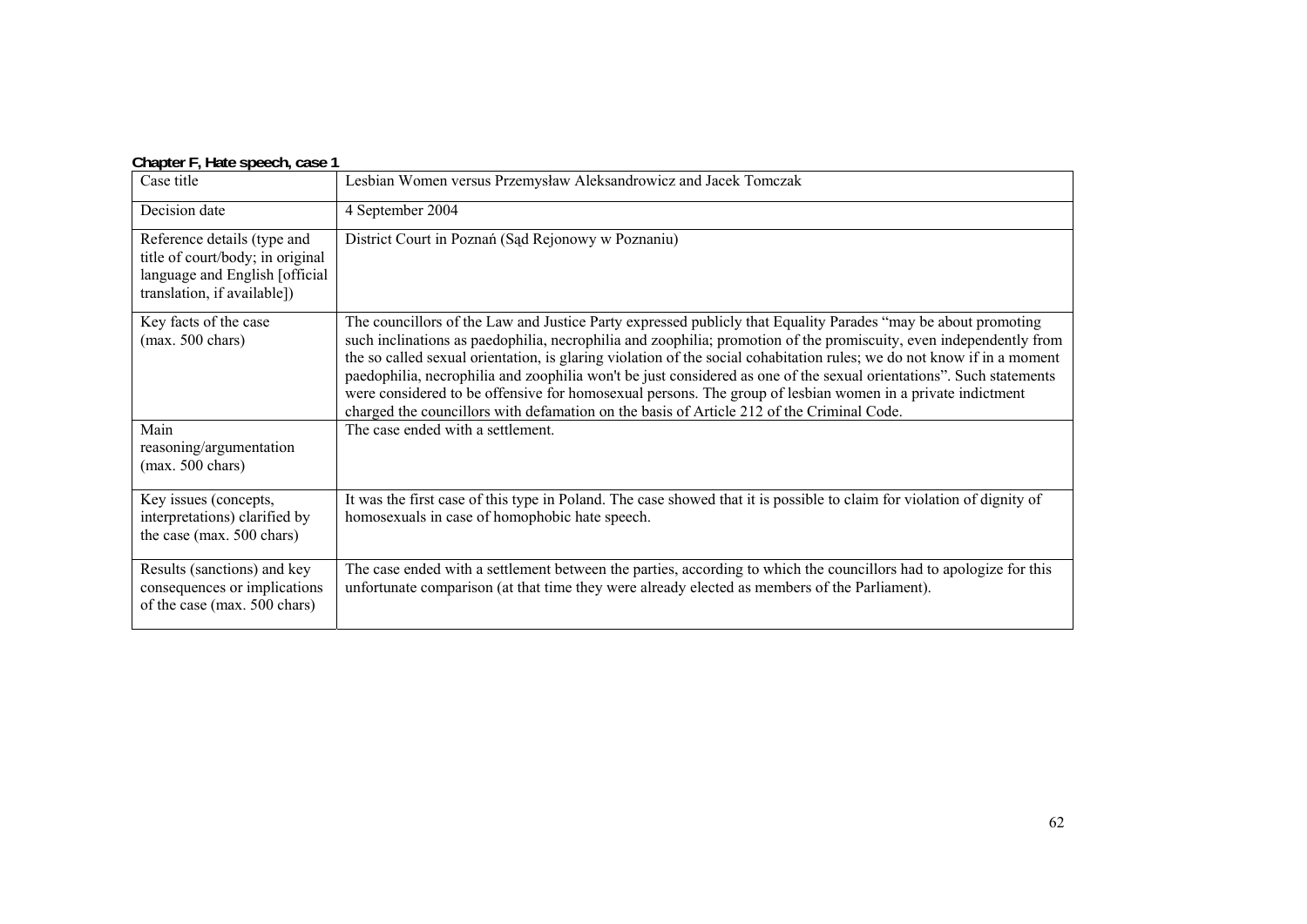#### **Chapter F, Hate crimes, case 2**

| Case title                                                                                                                       | Case against Wojciech Wierzejski                                                                                                                                                                                                                                                                                                                                                                                                                                                                               |
|----------------------------------------------------------------------------------------------------------------------------------|----------------------------------------------------------------------------------------------------------------------------------------------------------------------------------------------------------------------------------------------------------------------------------------------------------------------------------------------------------------------------------------------------------------------------------------------------------------------------------------------------------------|
| Decision date                                                                                                                    | Criminal investigations suspended for the period of term served in the European Parliament (2005-2007)                                                                                                                                                                                                                                                                                                                                                                                                         |
| Reference details (type and<br>title of court/body; in original<br>language and English [official<br>translation, if available]) | General Inspector for Personal Data Protection (Generalny Inspektor Ochrony Danych Osobowych)<br>Criminal Investigators                                                                                                                                                                                                                                                                                                                                                                                        |
| Key facts of the case<br>$(max. 500 \text{ chars})$                                                                              | One of the leaders of the League of the Polish Families Party and at the material time the Vice-Marshall of the<br>Mazowieckie Voivodship organised a protest against LGBT demonstrations, in result of which he received letters<br>from the LGBT activists disapproving of his action. The case concerned posting the names and email addresses of<br>24 signatories of the letter on the website abusing their personal data. They complained to GIODO who referred the<br>case for criminal investigation. |
| Main<br>reasoning/argumentation<br>$(max. 500 \text{ chars})$                                                                    |                                                                                                                                                                                                                                                                                                                                                                                                                                                                                                                |
| Key issues (concepts,<br>interpretations) clarified by<br>the case (max. 500 chars)                                              |                                                                                                                                                                                                                                                                                                                                                                                                                                                                                                                |
| Results (sanctions) and key<br>consequences or implications<br>of the case (max. 500 chars)                                      | There is no official information whether criminal investigations against Wojciech Wierzejski have been resumed.                                                                                                                                                                                                                                                                                                                                                                                                |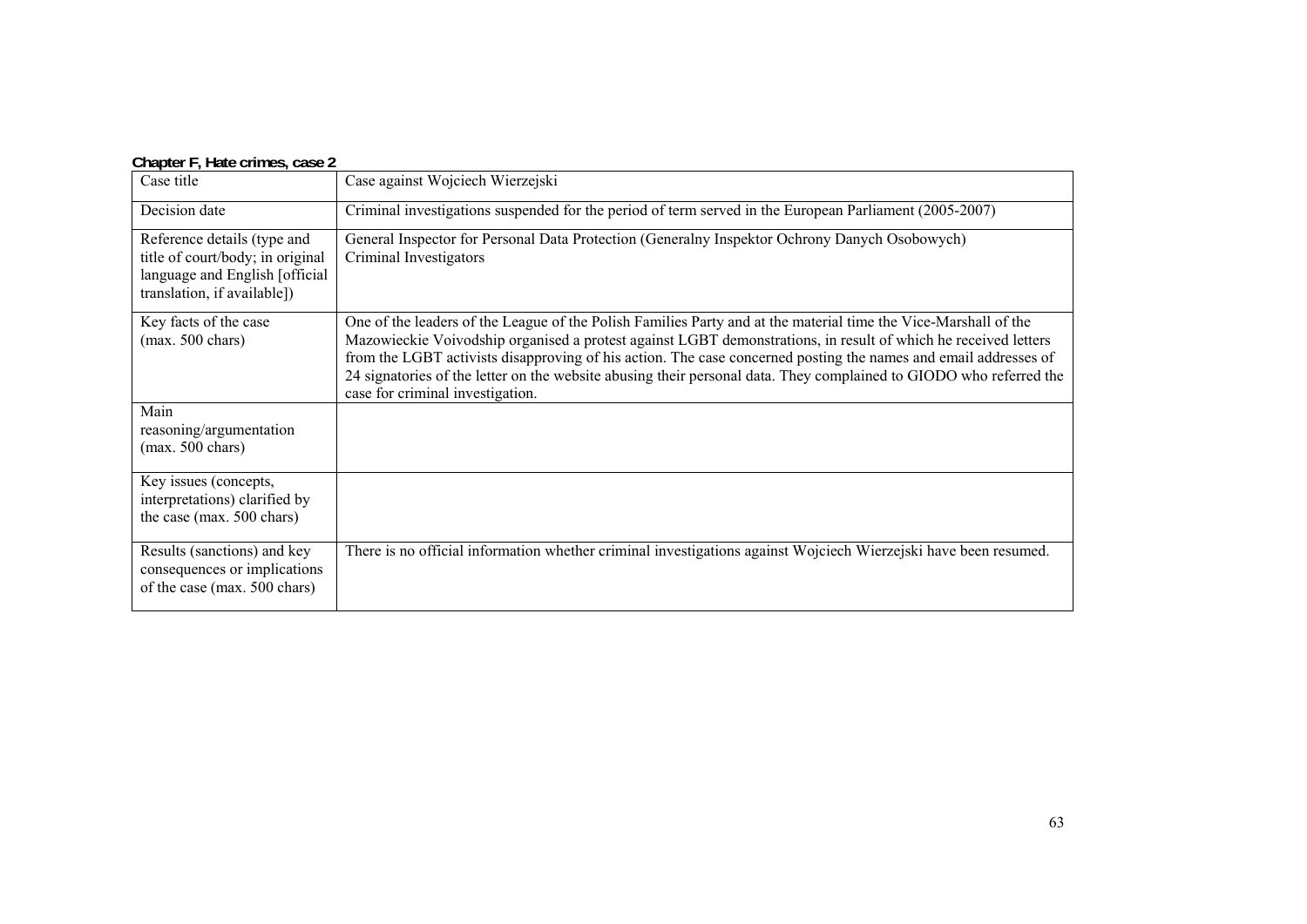| Case title                                                                                                                       | Case against A.F. and D.A.                                                                                                                                                                                                                                                                                                                   |
|----------------------------------------------------------------------------------------------------------------------------------|----------------------------------------------------------------------------------------------------------------------------------------------------------------------------------------------------------------------------------------------------------------------------------------------------------------------------------------------|
| Decision date                                                                                                                    | December 2004                                                                                                                                                                                                                                                                                                                                |
| Reference details (type and<br>title of court/body; in original<br>language and English [official<br>translation, if available]) | Regional Court in Łódź (Sąd Rejonowy w Łodzi)                                                                                                                                                                                                                                                                                                |
| Key facts of the case<br>$(max. 500 \text{ chars})$                                                                              | Two drunk young men beat a transvestite to death. They met the victim in a public park, realized it was a man<br>dressed in women's clothes; pushed him to the ground, undressed and started kicking. The man died in result of<br>serious injuries.                                                                                         |
| Main<br>reasoning/argumentation<br>$(max. 500 \text{ chars})$                                                                    | In the opinion of the court there was no doubt that the act of violence was motivated by stereotypical prejudice<br>against transvestites.                                                                                                                                                                                                   |
| Key issues (concepts,<br>interpretations) clarified by<br>the case (max. 500 chars)                                              | 'In this case a man would have not died, if he had been different. He died only because the accused did not like<br>him. They put the equal sign between a queer, a transvestite and a deviant. He was beaten only because he was<br>different, since he did not do anything to the accused. He died in such a cruel way - kicked to death'. |
| Results (sanctions) and key<br>consequences or implications<br>of the case (max. 500 chars)                                      | Both aggressors were found guilty. 27-year-old A.F. was sentenced to six years' imprisonment and 23-year-old<br>D.R. was sentenced to six years and two months of imprisonment.                                                                                                                                                              |

**No more case law data on criminal law are available**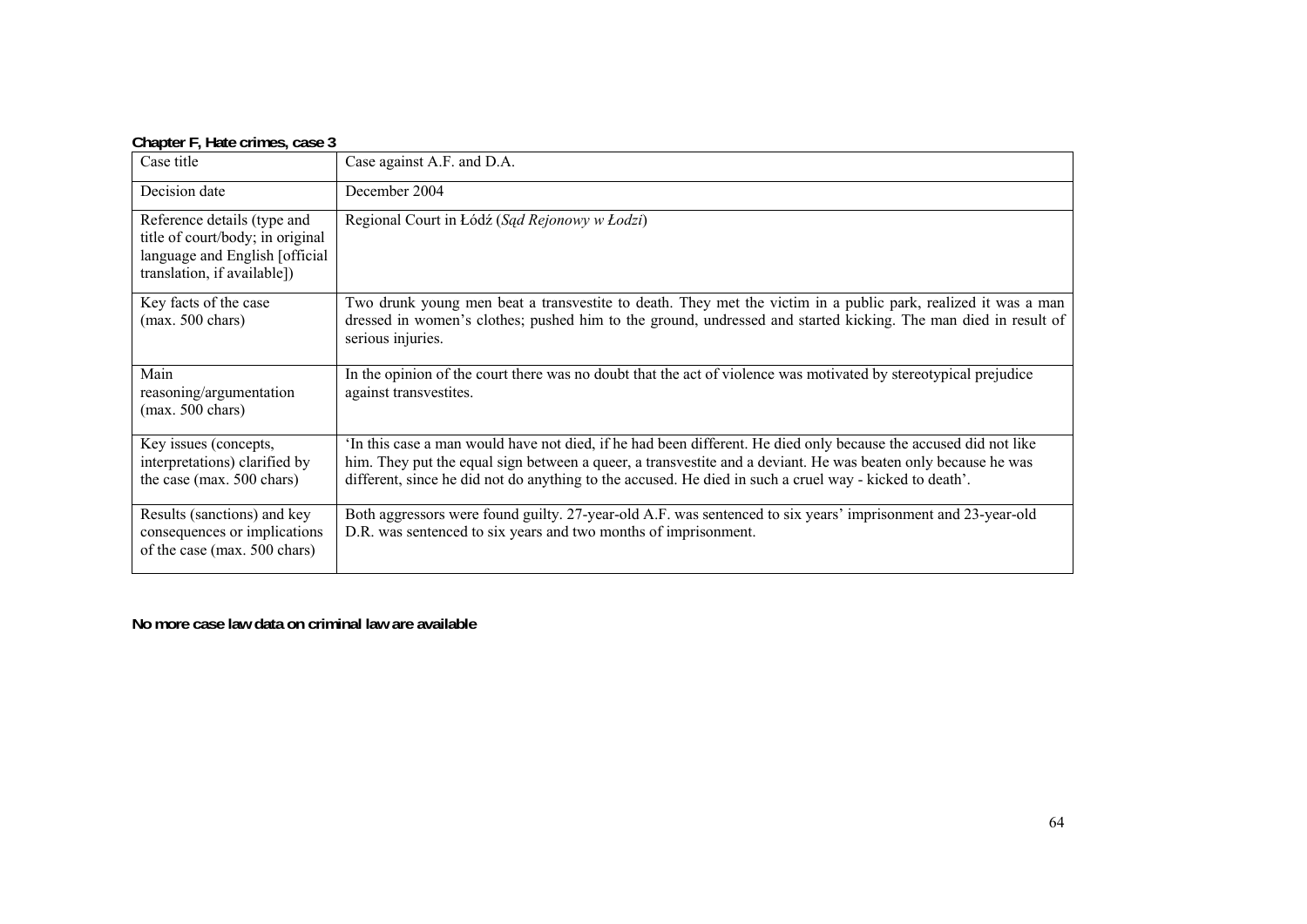| Case title                                                                                                                       | I ACa 276/04                                                                                                                                                                                                                                                                                                                                                                                                                                                                                                                 |
|----------------------------------------------------------------------------------------------------------------------------------|------------------------------------------------------------------------------------------------------------------------------------------------------------------------------------------------------------------------------------------------------------------------------------------------------------------------------------------------------------------------------------------------------------------------------------------------------------------------------------------------------------------------------|
| Decision date                                                                                                                    | 30 April 2004                                                                                                                                                                                                                                                                                                                                                                                                                                                                                                                |
| Reference details (type and<br>title of court/body; in original<br>language and English [official<br>translation, if available]) | Appellate Court in Katowice (Sąd Apelacyjny w Katowicach)                                                                                                                                                                                                                                                                                                                                                                                                                                                                    |
| Key facts of the case<br>$(max. 500 \text{ chars})$                                                                              | The Regional Court (Sad Okręgowy) dismissed the suit for a declaratory judgment establishing the sex of a<br>transsexual person on the ground that in the Polish law there is no legal basis for such an action. This judgment has<br>been consecutively dismissed by the Appellate Court                                                                                                                                                                                                                                    |
| Main<br>reasoning/argumentation<br>$(max. 500 \text{ chars})$                                                                    | Sex of a human being belongs to personal goods protected by law. Determination of sex can take the course<br>through a declaratory judgment. Declaratory judgment regarding sex of a transsexual person cannot be solely based<br>on the state of mind of this person, or her sense of belonging to a particular sex. Self-identification and its<br>importance in the multilevel system of sex identification can be evaluated from the medical perspective as primary<br>for the legal evaluation of sex of a human being. |
| Key issues (concepts,<br>interpretations) clarified by<br>the case (max. 500 chars)                                              | The court confirmed the possibility of judicial change of sex in case of transsexuals through a declaratory<br>judgment.                                                                                                                                                                                                                                                                                                                                                                                                     |
| Results (sanctions) and key<br>consequences or implications<br>of the case (max. 500 chars)                                      | The court confirmed the earlier position of the jurisprudence that transsexualism can justify insertion of an<br>additional note about the judicial change of sex in the birth certificate.                                                                                                                                                                                                                                                                                                                                  |

#### **Chapter G, Applicability of legislation on trans gender issues, case 1**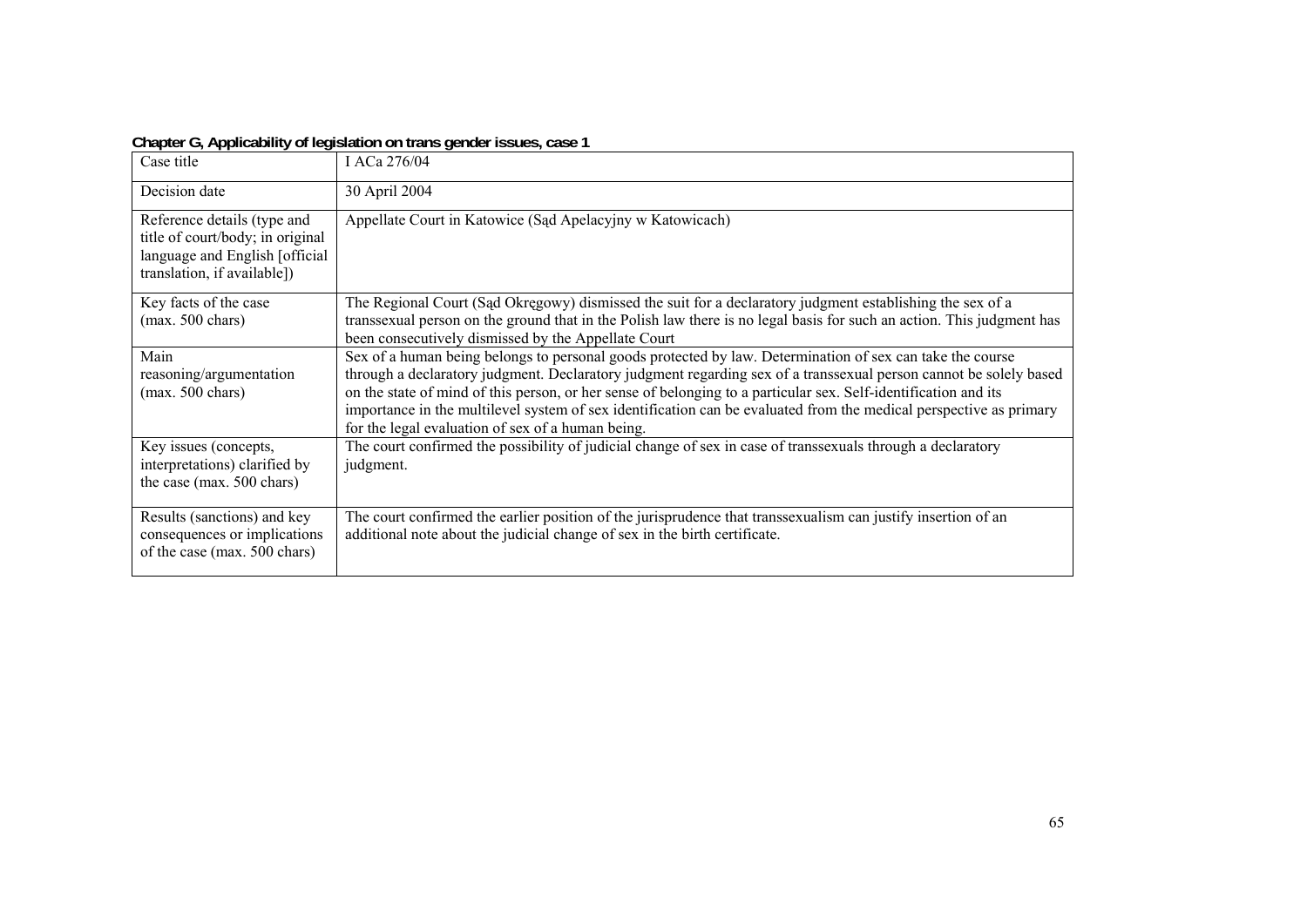| Case title                                                                                                                       | I CZP 100/77.                                                                                                                                                                                 |
|----------------------------------------------------------------------------------------------------------------------------------|-----------------------------------------------------------------------------------------------------------------------------------------------------------------------------------------------|
| Decision date                                                                                                                    | 02 February 1978                                                                                                                                                                              |
| Reference details (type and<br>title of court/body; in original<br>language and English [official<br>translation, if available]) | Supreme Court                                                                                                                                                                                 |
| Key facts of the case<br>$(max. 500 \text{ chars})$                                                                              |                                                                                                                                                                                               |
| Main<br>reasoning/argumentation<br>$(max. 500 \text{ chars})$                                                                    | Not only external physical features and organs define an individual's sex, but also emotional association with the<br>gender opposite to that assigned at birth.                              |
| Key issues (concepts,<br>interpretations) clarified by<br>the case (max. 500 chars)                                              | Self-determination of one's sex is a personal right.                                                                                                                                          |
| Results (sanctions) and key<br>consequences or implications<br>of the case (max. 500 chars)                                      | In exceptional situations courts can rectify acts of civil status before sex reassignment surgery takes place if the<br>features of the new sex are predominant and changes are irreversible. |

#### **Chapter G, Name change and/or sex change of trans gender people, relevant case law, case 1**

### **Chapter G, Name change and/or sex change of trans gender people, relevant case law, case 2**

| Case title    | CZP 37/89<br><b>TTT</b>                       |
|---------------|-----------------------------------------------|
| Decision date | 1989<br>$\sim$ $\sim$ $\sim$<br>$22$ June $'$ |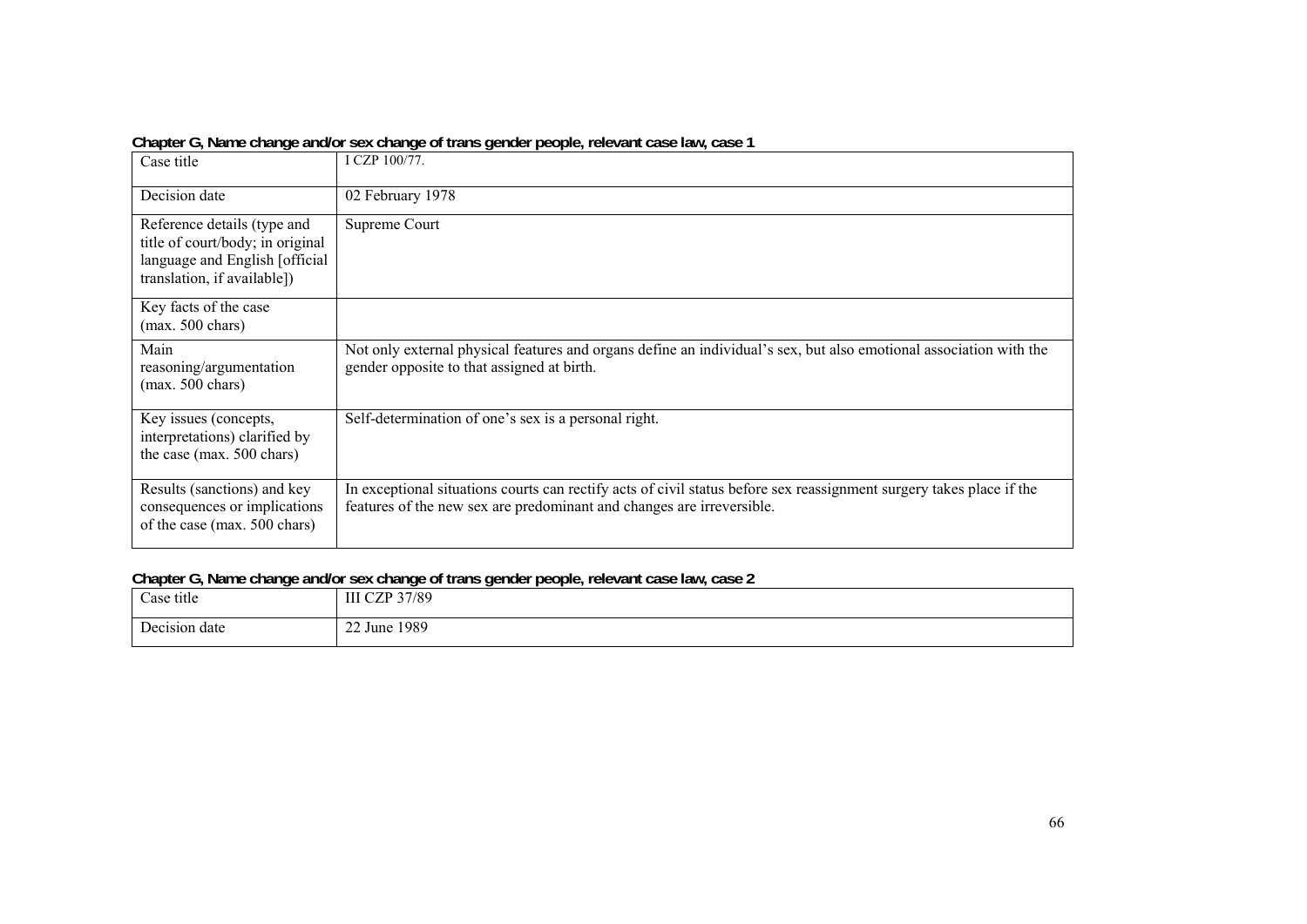| Reference details (type and<br>title of court/body; in original<br>language and English [official<br>translation, if available]) | Supreme Court                                                                                                                                                                                                                                    |
|----------------------------------------------------------------------------------------------------------------------------------|--------------------------------------------------------------------------------------------------------------------------------------------------------------------------------------------------------------------------------------------------|
| Key facts of the case<br>$(max. 500 \text{ chars})$                                                                              |                                                                                                                                                                                                                                                  |
| Main<br>reasoning/argumentation<br>$(max. 500 \text{ chars})$                                                                    | Acts of civil status only have a declaratory character and describe the legal status of a person resulting from acts of law and<br>transsexualism could not be described as a change by acts of law, since it is a psychological transformation. |
| Key issues (concepts,<br>interpretations) clarified by<br>the case (max. 500 chars)                                              |                                                                                                                                                                                                                                                  |
| Results (sanctions) and key<br>consequences or implications<br>of the case (max. 500 chars)                                      | Transsexualism does not justify rectification of birth certificates in regard to sex as defined at birth.                                                                                                                                        |

#### **Chapter G, Name change and/or sex change of trans gender people, relevant case law, case 3**

| Case title                                                                                                                        | <b>III CRN 28/91</b> |
|-----------------------------------------------------------------------------------------------------------------------------------|----------------------|
| Decision date                                                                                                                     | 22 March 1991        |
| Reference details (type and<br>title of court/body; in original<br>language and English [official]<br>translation, if available]) | Supreme Court        |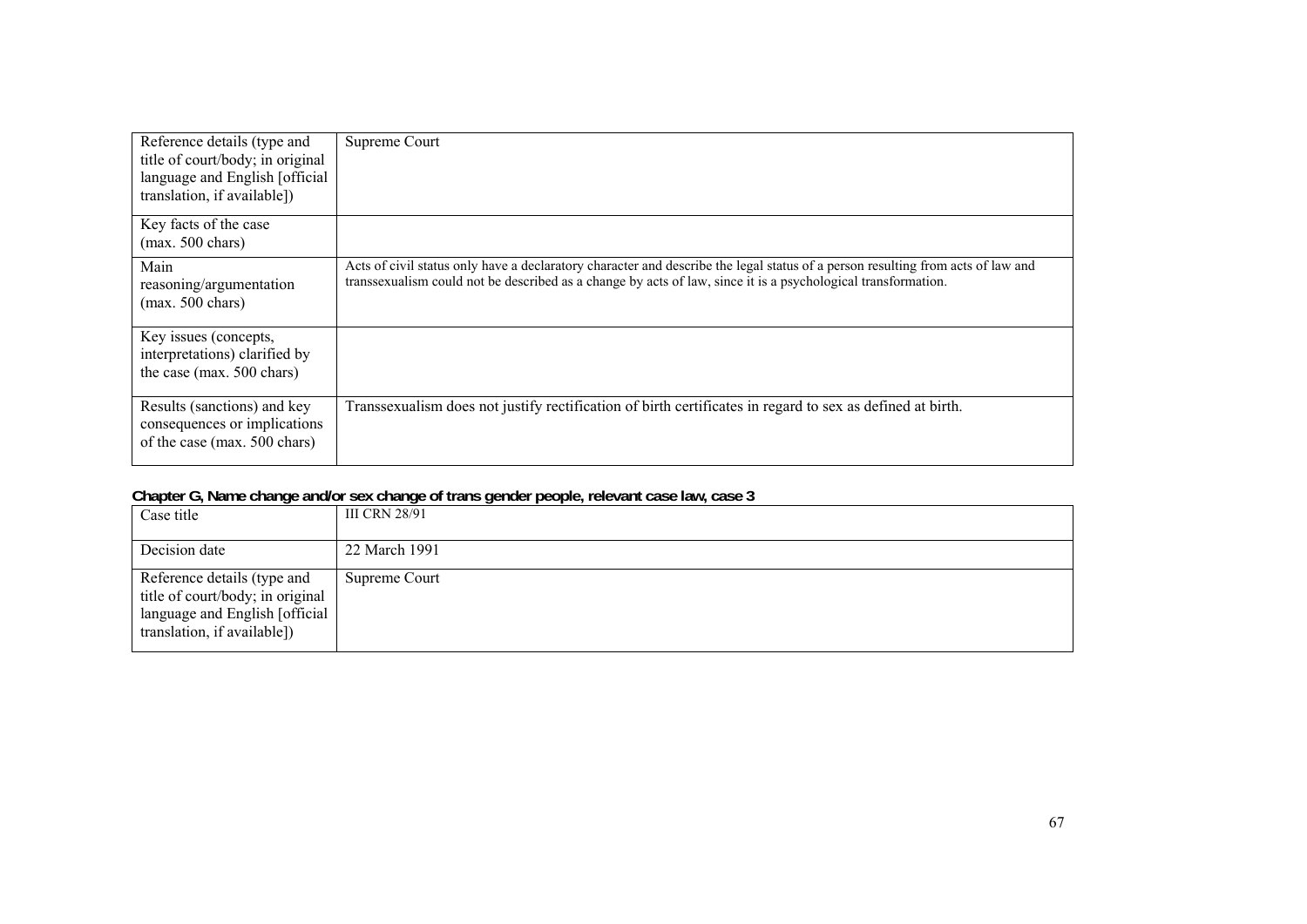| Key facts of the case<br>$(max. 500 \text{ chars})$                                         |                                                                                                                                                                                            |
|---------------------------------------------------------------------------------------------|--------------------------------------------------------------------------------------------------------------------------------------------------------------------------------------------|
| Main<br>reasoning/argumentation<br>$(max. 500 \text{ chars})$                               |                                                                                                                                                                                            |
| Key issues (concepts,<br>interpretations) clarified by<br>the case (max. 500 chars)         | Determination of gender identity belongs to personal rights.                                                                                                                               |
| Results (sanctions) and key<br>consequences or implications<br>of the case (max. 500 chars) | A transsexual person can file an action for a declaratory judgment (in accordance with Article 189 of the Civil<br>Procedure Code) in order to have one's legal sex judicially recognized. |

**No case law data are available due to sensitive data protection**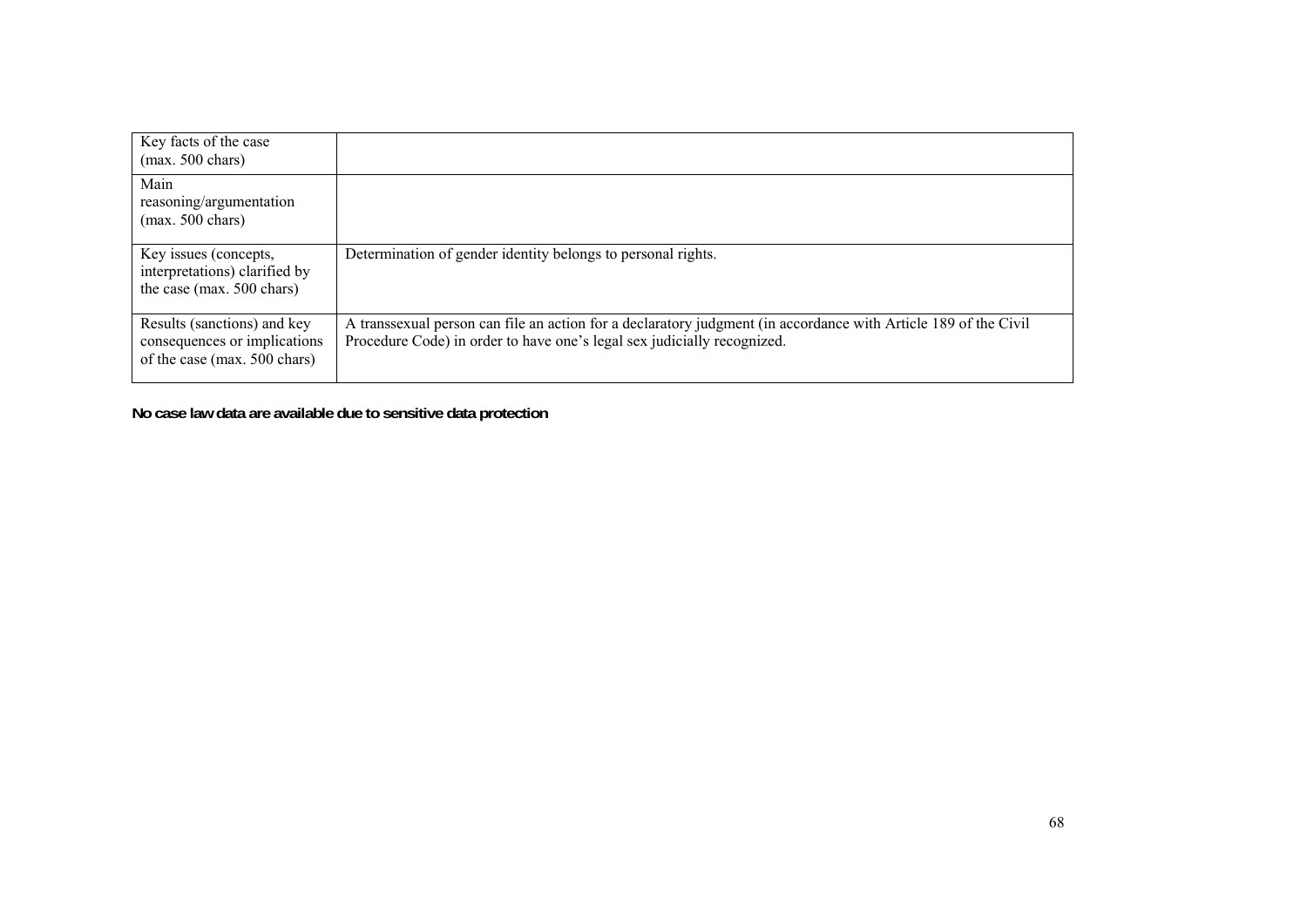| Case title                                                                                                                       |  |
|----------------------------------------------------------------------------------------------------------------------------------|--|
| Decision date                                                                                                                    |  |
| Reference details (type and<br>title of court/body; in original<br>language and English [official<br>translation, if available]) |  |
| Key facts of the case<br>$(max. 500 \text{ chars})$                                                                              |  |
| Main<br>reasoning/argumentation<br>$(max. 500 \text{ chars})$                                                                    |  |
| Key issues (concepts,<br>interpretations) clarified by<br>the case (max. 500 chars)                                              |  |
| Results (sanctions) and key<br>consequences or implications<br>of the case (max. 500 chars)                                      |  |

**Chapter I, Case law relevant to the impact of good practices on homophobia and/or discrimination on the ground of sexual orientation, case 1**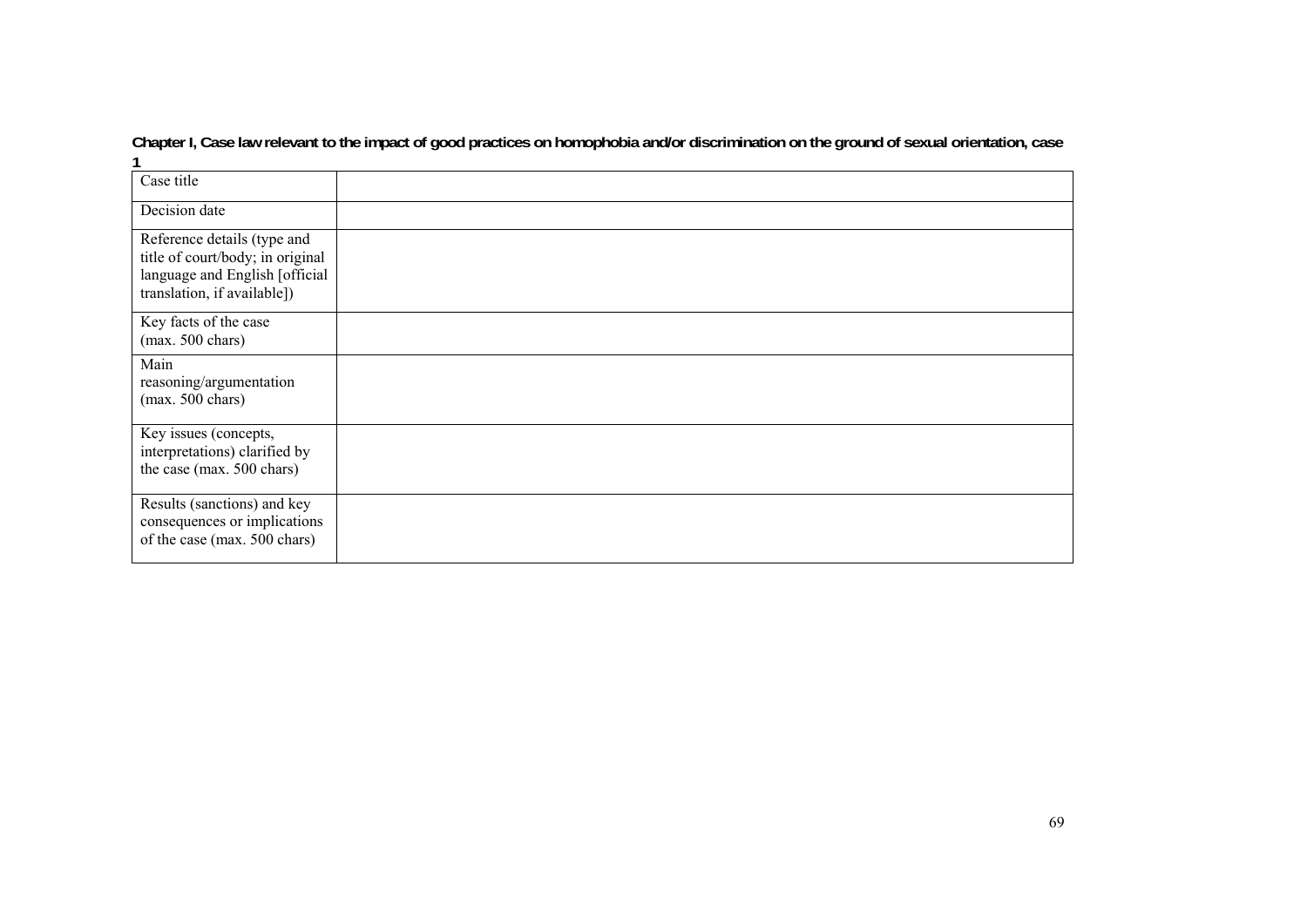# Annex 2 – Statistics

In the course of the preparation of the Report we have contacted the following institutions and agencies requesting disclosure of the public information:

- Ombudsman,

- Ministry of Labour and Social Affairs,
- Ministry of Justice,
- Ministry of Internal Affairs and Administration.
- Chief of the Office for Foreigners,

All relevant information obtained from these institutions is included into the report. With respect to some of the information, the institutions did not provide us with relevant statistics, as it is not collected.

Please note that the Minister of Labour in a letter No. DKR-07800-178-GW/08 has informed us that there is no statistics collected by the public authorities concerning the number of homosexual partners of the EU citizens, who reside in the territory of Poland. Furthermore, the Minister of Labour informed us that the sexual orientation is not taken into account neither in the court statistics nor in the administrative statistics.

In a similar way, the Office for Foreigners in a letter of 7 February 2008 (No. BP-II-25/MP/08 has informed us that the Office collects only such data which is allowed for collection by binding laws. The scope of collected data does not include data concerning sexual preferences (i.e. so called sensitive data) of foreigners coming in the territory of Poland, being the EU citizens or coming from third countries, who are party to concrete administrative proceedings. Accordingly, the Office has no information concerning the number of homosexual or transsexual persons, who are residing in the territory of Poland as well as the number of administrative proceedings with participation of LGBT persons.

#### **Chapter A, Implementation of Employment Directive 2000/78/EC in relation to sexual orientation**

|                                                                                        | 2000 | 2001 | 2002 | 2003 | 2004 | 2005 | 2006 | 2007 |
|----------------------------------------------------------------------------------------|------|------|------|------|------|------|------|------|
| Total complaints of discrimination on the ground of sexual orientation (equality body, |      |      |      |      |      |      |      |      |
| tribunals, courts etc.): if possible disaggregated according to social areas of        |      |      |      |      |      |      |      |      |
| discrimination (employment, education, housing, goods and services etc.)               |      |      |      |      |      |      |      |      |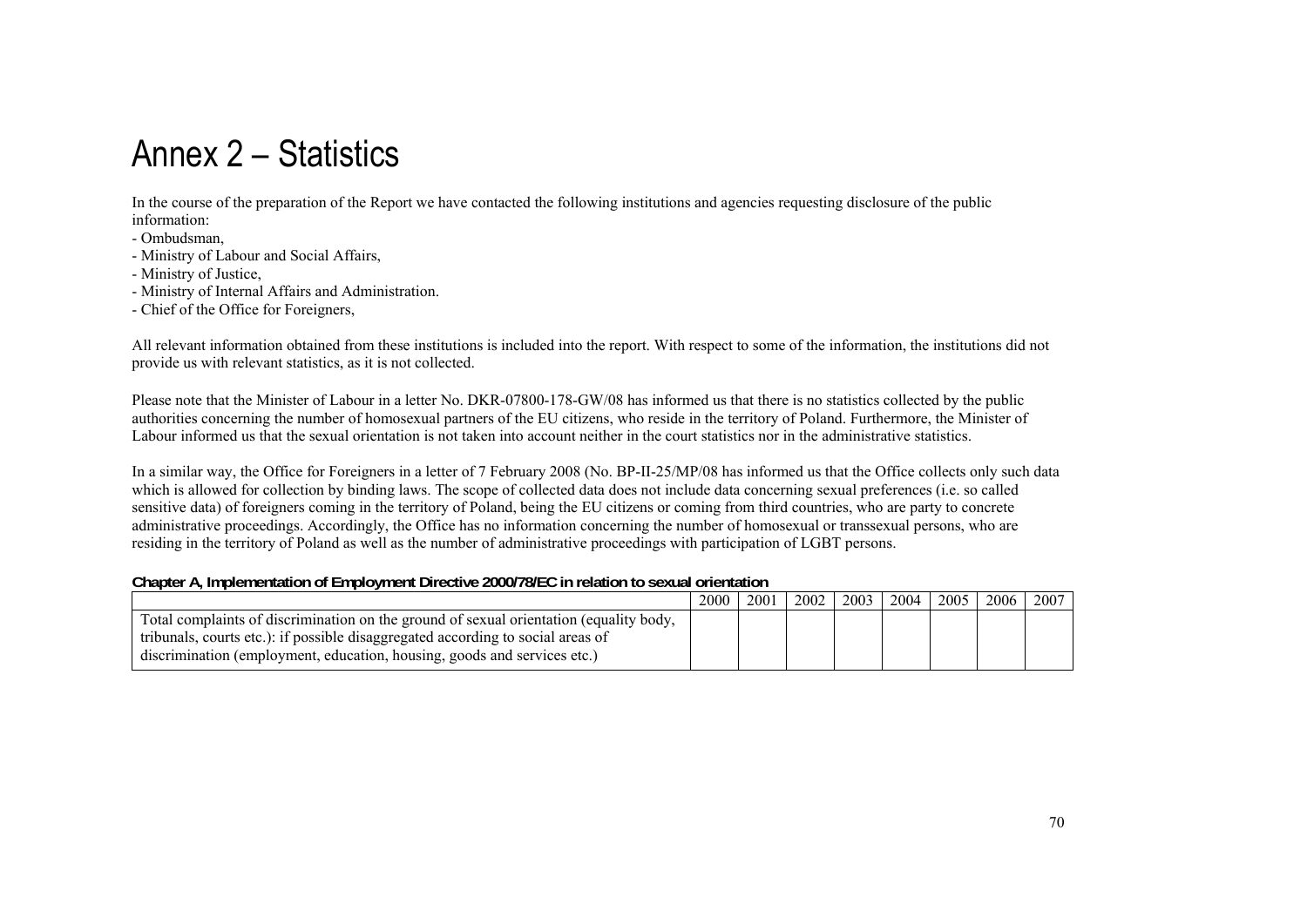| Total finding of Discrimination confirmed (by equality body, tribunals, courts etc.): if<br>possible disaggregated according to social areas of discrimination (employment,<br>education, housing, goods and services etc.)                   |  |  |  |  |
|-----------------------------------------------------------------------------------------------------------------------------------------------------------------------------------------------------------------------------------------------|--|--|--|--|
| National Number of sanctions/compensation payments issued (by courts, tribunals,<br>equality bodies etc.): if possible disaggregated according to social areas of<br>discrimination (employment, education, housing, goods and services etc.) |  |  |  |  |
| National range of sanctions/compensation payments (by courts, tribunals, equality<br>bodies etc.): if possible disaggregated according to social areas of discrimination<br>(employment, education, housing, goods and services etc.)         |  |  |  |  |

### **Chapter B, Freedom of movement of LGBT partners**

|                                                                                                                                                                                                                                                                                            | 2000 | 2001 | 2002 | 2003 | 2004 | 2005 | 2006 | 2007 |
|--------------------------------------------------------------------------------------------------------------------------------------------------------------------------------------------------------------------------------------------------------------------------------------------|------|------|------|------|------|------|------|------|
| Number of LGBT partners of EU citizens residing in your country falling under<br>Directive 2004/38/EC (i.e., LGBT partners having exercised their freedom of<br>movement as granted to family members of EU citizens, whether under Directive<br>2004/38/EC or under previous instruments) |      |      |      |      |      |      |      |      |
| Number of LGBT partners who claimed their right to residence but were denied this<br>right                                                                                                                                                                                                 |      |      |      |      |      |      |      |      |

### **Chapter C, Asylum and subsidiary protection, protection due to persecution on the grounds of sexual orientation**

|                                                                                 | 2000 | 2001 | 2002 | $2003$ | 2004 | 2005 | 2006 l | 2007 |
|---------------------------------------------------------------------------------|------|------|------|--------|------|------|--------|------|
| Number of LGBT individuals benefiting from asylum/subsidiary protection due to  |      |      |      |        |      |      |        |      |
| persecution on the ground of sexual orientation.                                |      |      |      |        |      |      |        |      |
| Number of LGBT individuals who were denied the right to asylum or to subsidiary |      |      |      |        |      |      |        |      |
| protection despite having invoked the fear of persecution on grounds of sexual  |      |      |      |        |      |      |        |      |
| orientation                                                                     |      |      |      |        |      |      |        |      |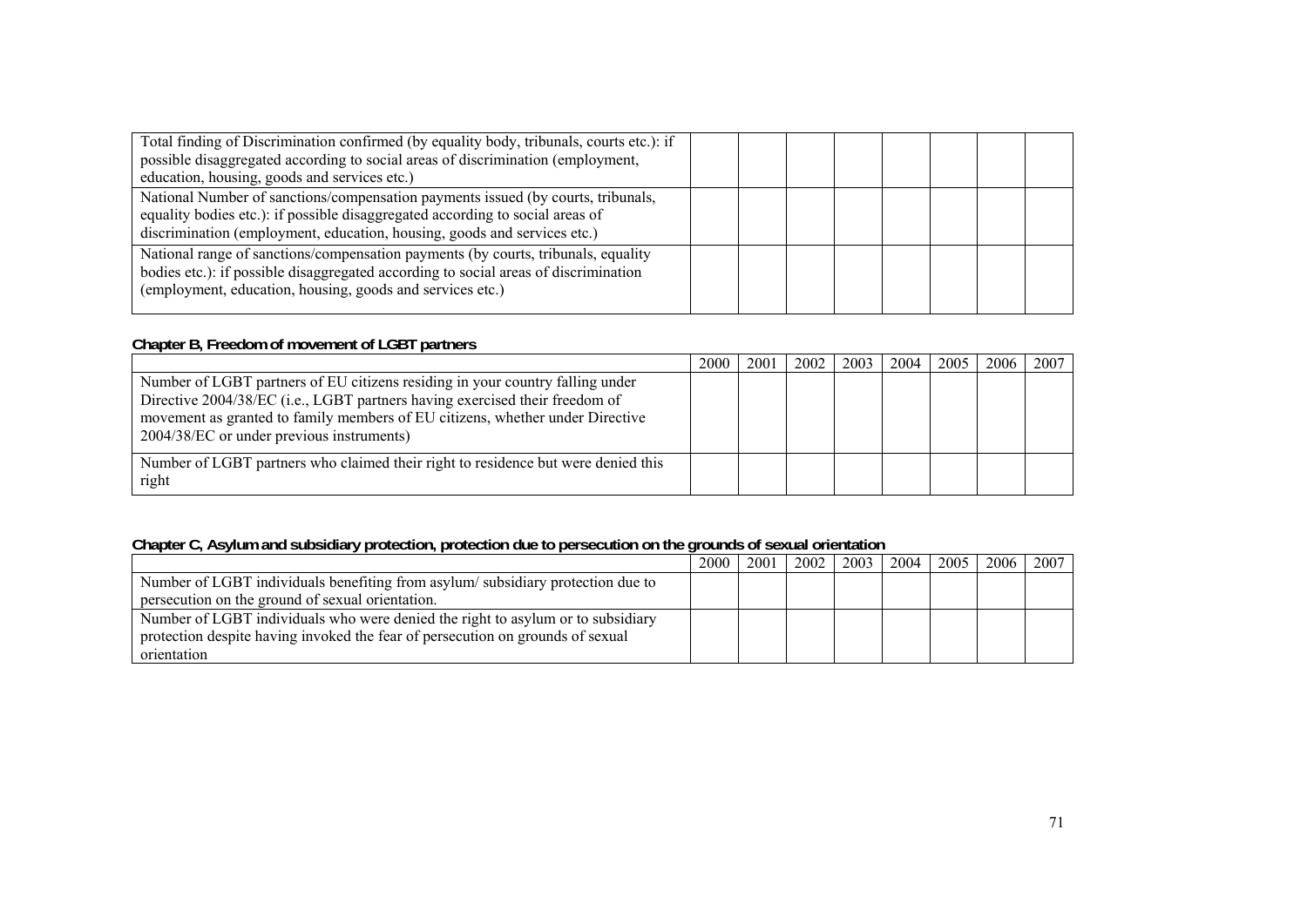### **Chapter C, Asylum and subsidiary protection, protection of LGBT partners**

|                                                                                   | 2000 | 2001 | 2002 | 2003 | 2004 | $2005$ 2006 | 2007 |
|-----------------------------------------------------------------------------------|------|------|------|------|------|-------------|------|
| Number of LGBT partners of persons enjoying refugee/ subsidiary protection status |      |      |      |      |      |             |      |
| residing in your country falling under Art 2/h Directive 2004/83/EC               |      |      |      |      |      |             |      |
| Number of LGBT partners of persons enjoying refugee/subsidiary protection status  |      |      |      |      |      |             |      |
| who were denied the possibility to stay with their partner                        |      |      |      |      |      |             |      |

### **Chapter D, LGBT partners benefiting family reunification**

|                                                                                                                                               | 2000 | 2001 | 2002 | 2003 | 2004 | 2005 | 2006 2007 |  |
|-----------------------------------------------------------------------------------------------------------------------------------------------|------|------|------|------|------|------|-----------|--|
| Number of LGBT partners of third country nationals residing in your country<br>benefiting from family reunification.                          |      |      |      |      |      |      |           |  |
| Number of LGBT partners of third country nationals residing in your country who<br>were denied the right to benefit from family reunification |      |      |      |      |      |      |           |  |

#### **Chapter E, LGBT people enjoyment of freedom of assembly**

|                                                                                    | 2000 | 2001 | 2002 | 2003 | 2004 | 2005 | 2006 | 2007 |
|------------------------------------------------------------------------------------|------|------|------|------|------|------|------|------|
| Number of demonstrations in favour of tolerance of LGBT people, gay pride parades, |      |      |      |      |      |      |      |      |
| etc                                                                                |      |      |      |      |      |      |      |      |
| Number of demonstrations against tolerance of LGBT people.                         |      |      |      |      |      |      |      |      |

### **Chapter F, Homophobic hate speech**

|                                                                                                                     | 2000 | 2001 | 2002 | 2003 | 2004 | 2005 | 2006 | 2007 |
|---------------------------------------------------------------------------------------------------------------------|------|------|------|------|------|------|------|------|
| e speech initiated<br>regarding<br>criminal<br>: homophobic<br>(number<br>: hate<br>- OT<br>Number<br>cour<br>cases |      |      |      |      |      |      |      |      |
| prosecutions.<br>ОI                                                                                                 |      |      |      |      |      |      |      |      |